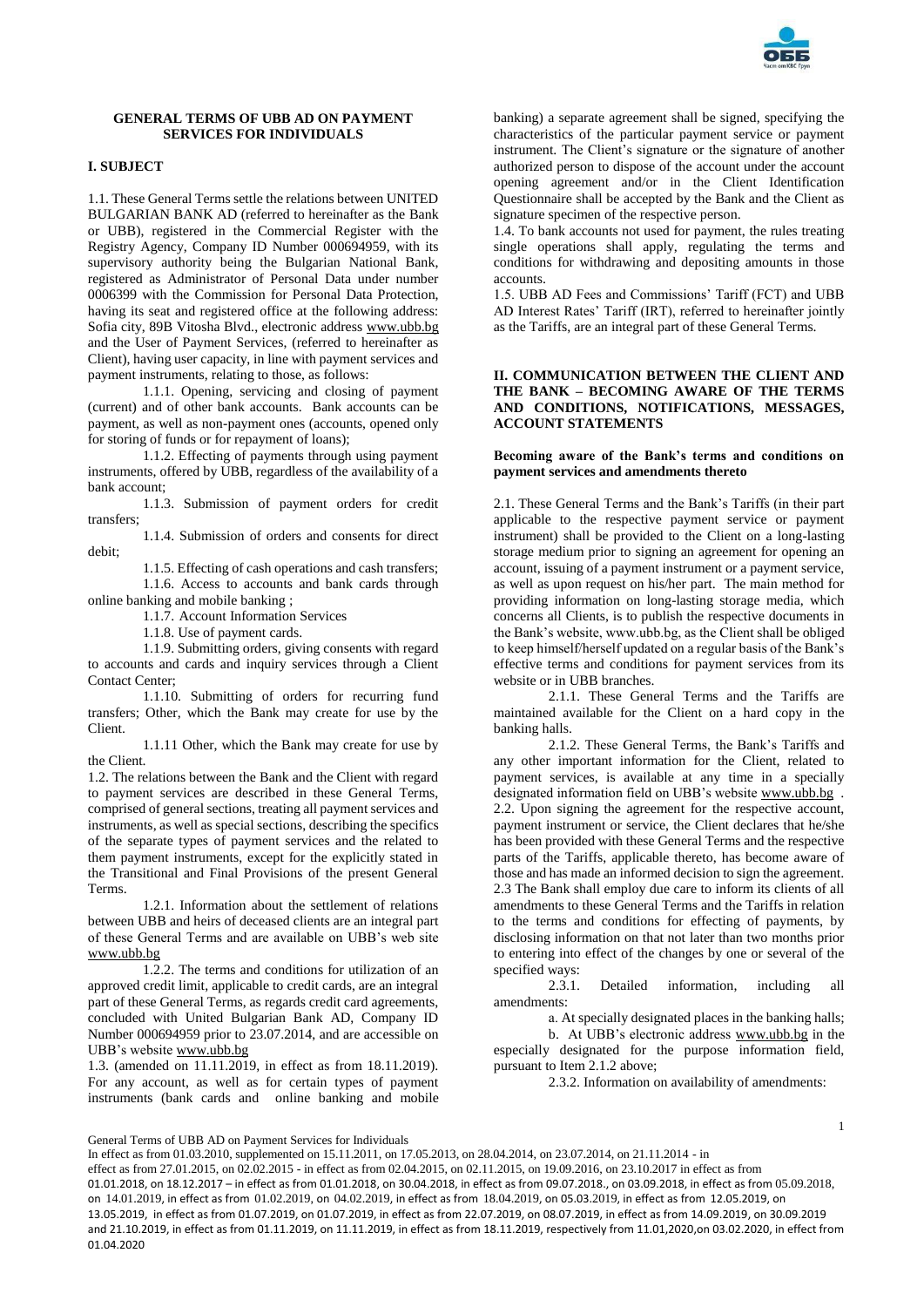

а. In the monthly statement to the Client, as the notification shall be considered made, effective from the day when he/she could have received the statement.

b. (For cards, serviced through UBB's authorization system) through the statements at the АТМ terminal devices of the Bank, as the notification shall be considered made since the date when the Client could have been able to receive the statement.

2.4. The change shall become effective on the date, indicated in the Bank's notification and shall concern all users of UBB payment services. Upon the Client's disagreement with the changes he/she may at any time terminate the frame agreement prior to the date, on which the said changes are proposed to become effective, without being liable for any expenses and indemnities.

2.5.1. The minimum two-month period shall not be applicable to the cases of adding a new service or expanding the access channels to an available service, i.e. in the cases when the Bank adds new terms and conditions or proposes more favorable terms and conditions than those, preceding the amendment.

2.5.2. The two-month period shall not be applicable to the terms and conditions for opening, maintaining and closing of accounts, other than financial terms and conditions, as the changes shall become effective since the date, on which the notification has been made in any of the above-stated ways.

# **Change of interest rates on deposit bank accounts (time deposits)**

2.6. In case of a change in interest rate terms and conditions, applied by the Bank on deposits, opened prior to the date of the change, the interest rate terms and conditions shall be updated after the maturity date and shall concern the next agreed deposit period.

# **Individual information – account statements for movement on accounts and operations with payment instruments**

2.7. (amended on 01.07.2019, effective as of 22.07.2019) The client shall have access to the individual information about account movements and balances and information about operations with a payment instrument depending on the provisions of the respective contract for account/payment instrument and these General Terms - to be received on a hard copy in a branch of the Bank or available to be viewed and printed - in the Client's user profile in UPAY payment gateway (www.ubbpay.bg), in online/mobile banking or by email – at a valid email address specified by the Client. In case that the Client has not requested explicitly the service for receipt of paper account statement at a specified address, as provided for in Item 2.7.1, his/her consent shall be deemed given for having the information under his/her account statement presented to him/her gratuitously in the banking halls upon his/her request.

2.7.1. The client may request receipt of notification for the availability of a new account statement under his/her user profile within UPAY payment gateway by activating the service via UPAY payment gateway [\(www.ubbpay.bg\)](http://www.ubbpay.bg/). Notifications for the availability of a new account statement shall be sent only to an e-mail address, verified by the Bank, as the service shall be free of charge. The client may request receipt of paper statements at a specified address for transactions with a credit card or an OK card. The service shall

be requested in writing at a branch of the Bank. Paper statements' delivery to an address shall be charged pursuant to UBB's Fees and Commissions' Tariff for Individuals.

2.7.2. The client shall undertake to inform the Bank in case of his/her failure to receive account statements in the agreed/requested manner. In case of a non-received account statement, of which the Bank has not been informed and more than one period of the agreed term for its receipt has elapsed, it shall be considered that the Client has acted with negligence and has not employed the due care to receive information of the effected transactions, unless he/she has proven an objective impossibility during that period to either notify the Bank or to become informed of his/her account movement / payment instrument transactions.

2.7.3. If the Client has indicated an incomplete or incorrect address, as well as in case he/she has failed to notify the Bank in either writing or by calling its Client Contact Centre of a change in his/her address, all notifications and invitations for which that is the selected manner of notification, sent by the Bank to the Client at the indicated address, shall be considered validly delivered. Upon a twofold failure on different days to find the Client at the address stated by him/her for the purpose of serving the notification, sent by the Bank (regardless of its nature), then the said notification shall be deemed validly delivered.

2.7.4. (amended on 01.07.2019, effective as of 22.07.2019) A statement upon request may be received at any branch of the Bank. When it is received, the Bank shall send a free text message at the Client's mobile phone number registered with the Bank, containing information about the account balance in line with the statement.

2.7.5. Information on account movements/effected transactions over a current period (encompassing the current and the previous month) may be also obtained through the Client Contact Centre, in accordance with these General Terms.

2.7.6. ( in effect since 31.10.2018.) The Bank shall provide at least once per annum upon the Client's request at a branch of the Bank a report on all charged fees, and, if applicable, information about the interest rates for payment account overdraft, credit interest rate on the payment account, as well as the total amount of the accrued interest for the respective period for the services, pertaining to the payment account.

2.7.7. (new, adopted on 01.07.2019, effective as of 22.07.2019) The Bank shall send a free text message once a year at the Client's mobile phone number registered with the Bank, containing information about the balances of the Client's accounts on which there have not been movements in the previous calendar year.

2.8. Each online banking Client, as per the Bank's terms and conditions for this type of service, may receive information on his/her account movements /transactions with his/her payment instrument in his/her personal user profile in the online banking for the period after signing the Online Banking Agreement and after adding the account for use through this channel.

 $\mathfrak{Z}$ 2.9. Each client of UBB, registered and identified as such within UPAY payment gateway [\(www.ubbpay.bg\)](http://www.ubbpay.bg/), shall obtain access to information about his/her account movement and transactions with a credit card/OK card through his/her personal user profile. Clients, registered in UPAY and identified as UBB clients, shall receive from the Bank

General Terms of UBB AD on Payment Services for Individuals

In effect as from 01.03.2010, supplemented on 15.11.2011, on 17.05.2013, on 28.04.2014, on 23.07.2014, on 21.11.2014 - in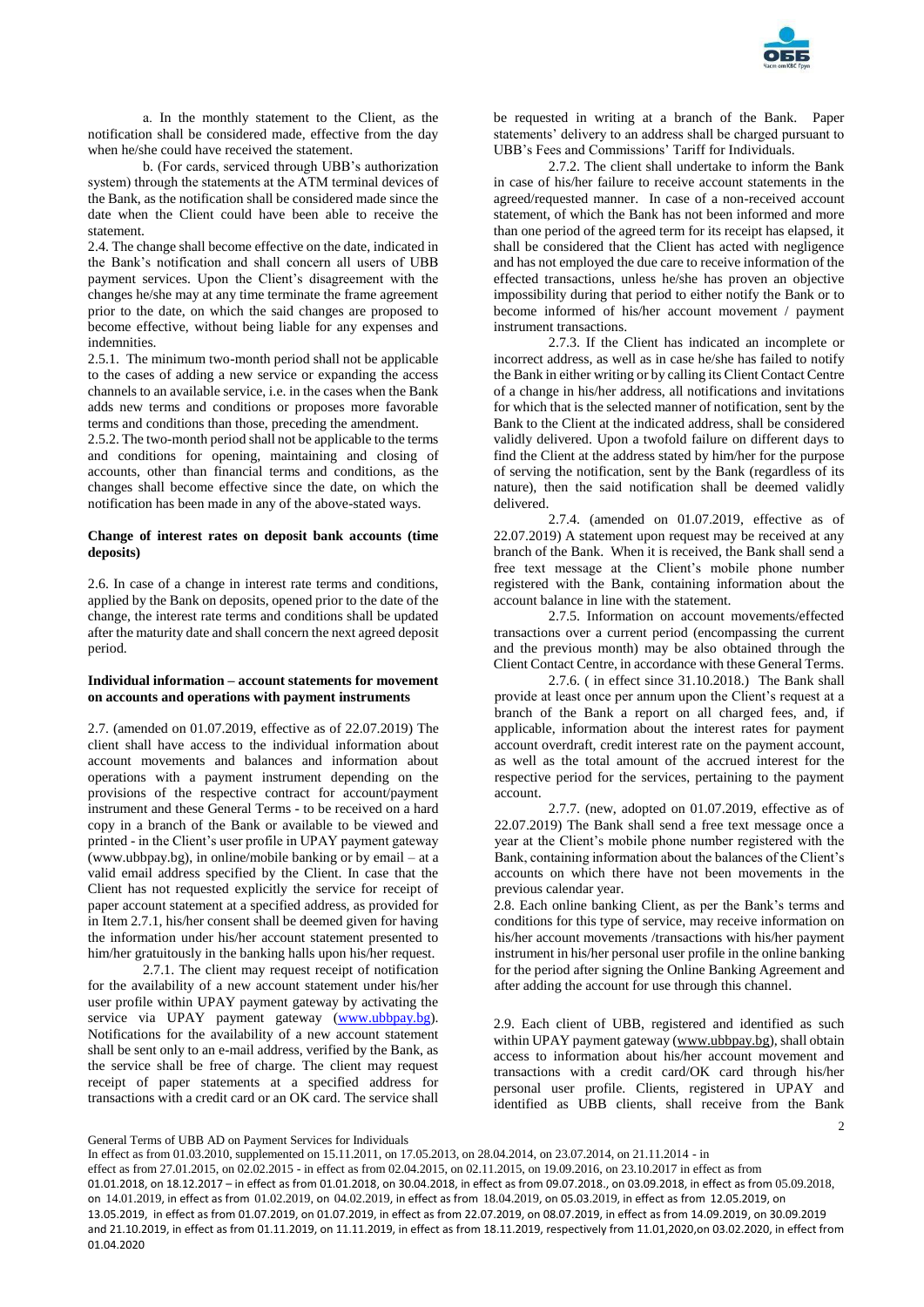

notification for availability of a new credit /OK card statement without the need for making an additional request. An electronic account statement shall be sent, following service request in UPAY payment gateway. Notifications shall be sent to the verified electronic address, stated in UPAY. As regards the use of UPAY payment gateway, UBB AD General Terms on Using the Payment Gateway by Individual Clients shall apply.

2.10. Each client may receive information about card transactions, effected at АТМs, with cards, serviced by the authorization system of BORICA, through the Client Contact Centre or upon request at the Bank. The Bank may send account statements for credit cards to a specified address only in case the Client has requested in writing the use of such service and has paid a fee, pursuant to UBB Fees and Commissions' Tariff for Individuals. Account statements shall not be sent for inactive cards or for such, under which there are no liabilities.

2.11. The communication between the parties hereunder shall be mutual and in both directions, in view of which the Client shall be obligated to keep himself/herself updated on a regular basis (at least once per two months) of the changes or the new features of payment services, which UBB offers, through the Bank's website, its branch network or over the phone of the Client Contact Center. The non-performance on this obligation shall be considered a violation of these General Terms and the specific agreement.

2.12. Clients, who have provided and verified their email address, shall obtain information about the products and services, used by them, as well as up-to-date information about other products and services, offered by the Bank. Email verification shall be made through online banking or the UPAY payment gateway. All notifications about payment products and services, sent by the Bank to the Client at an email, registered by the latter and verified by the Bank, shall be considered duly delivered.

# **III. TERMS AND CONDITIONS FOR REGISTRATION AND IDENTIFICATION OF CLIENTS UPON SIGNING AGREEMENTS FOR OPENING OF ACCOUNTS / ISSUING OF PAYMENT INSTRUMENTS AND REMOTE FINANCIAL SERVICES**

## **Identification of clients.**

3.1.1. (amended on 03.02.2020, in effect as from 01.04.2020) According to the applicable legislation the Bank shall identify and verify the identity of clients, by demanding the respective documents, serving for ascertaining their identity. Identification of clients may also be effected remotely through the specialized application for mobile devices (Mobile Banking) of the Bank, and the compatible with it means for remote authentication, ensured by providers of remote authentication means, while observing the applicable legislation. .

3.1.2. (amended on 03.02.2020, in effect as from 01.04.2020)

The Client shall prove his/her identity with a valid identity

document containing a photograph, issued in accordance with

the Bulgarian legislation, or the legislation of the country,

whose citizen he/she is. Upon remote authentication the client

shall prove his/her identity by a valid ID card and shall

state/fill out all needed data and facts by means of an electronic statement, signed with a Qualified Electronic Signature, issued by a provider of qualified authentication services. With regard to foreigners, permitted to reside in this country residence permits (long-term or permanent) shall be also required, issued by the authorities of the Ministry of Interior. Upon subsequent servicing the client shall identify himself/herself with the document, used upon making the initial identification or with a re-issued document of the same

# type.

Remote authentication of foreigners is not allowed.

3.1.3. (amended on 03.02.2020, in effect as from 01.04.2020) Representatives of local or foreign natural persons, authorized to open /close accounts, as well as effect operations on these persons' behalf and for their account shall be subject to that same identification /verification procedure, as applicable to the Client.

Remote authentication per proxy is not allowed.

3.1.4. The Client, respectively his/her representative shall consent to the Bank's photocopying his/her identity document for its archives and for having it entered in its electronic system. 3.2. Along with the identification document the Bank may require from the Client or his/her representative also other documents, as well as the filling out of certain declaration statements in view of the particular product, adherence to regulatory requirements or implementation of good banking practices.

3.3.1. The Client shall be obliged to inform the Bank, (through official or notarized private documents), of each and every change in the facts and circumstances, representing a regulatory requirement for opening an account, which may entail change in identification data and ascertained circumstances upon the initial registration in the core banking system. In case of ambiguity in data regarding a Client, the Bank may deny performance of a transaction until the duly certification of the occurred changes in the data.

3.3.2. Upon signing an agreement for opening a new account / issuing of a new payment instrument, the Client shall present only recent data, in case there are changes after the initial registration or such data, required according to the specifics of the Agreement for the respective payment instrument.

3.4. The Bank shall be entitled to refuse registration of a client, respectively the opening of an account, with no obligations to motivate the reasons for the denial.

## **Terms and conditions for treatment of persons, authorized by the Client**

3.5.1. Account disposal by a proxy shall be permitted in all branches, in case that the power of attorney has been input in UBB's Authorities Verification Electronic System. The Client has the option to restrict the proxy's disposal to particular branches, as stated in the power of attorney. The power of attorney shall be provided by the proxy in original or in a notarized copy, true to the original.

General Terms of UBB AD on Payment Services for Individuals

In effect as from 01.03.2010, supplemented on 15.11.2011, on 17.05.2013, on 28.04.2014, on 23.07.2014, on 21.11.2014 - in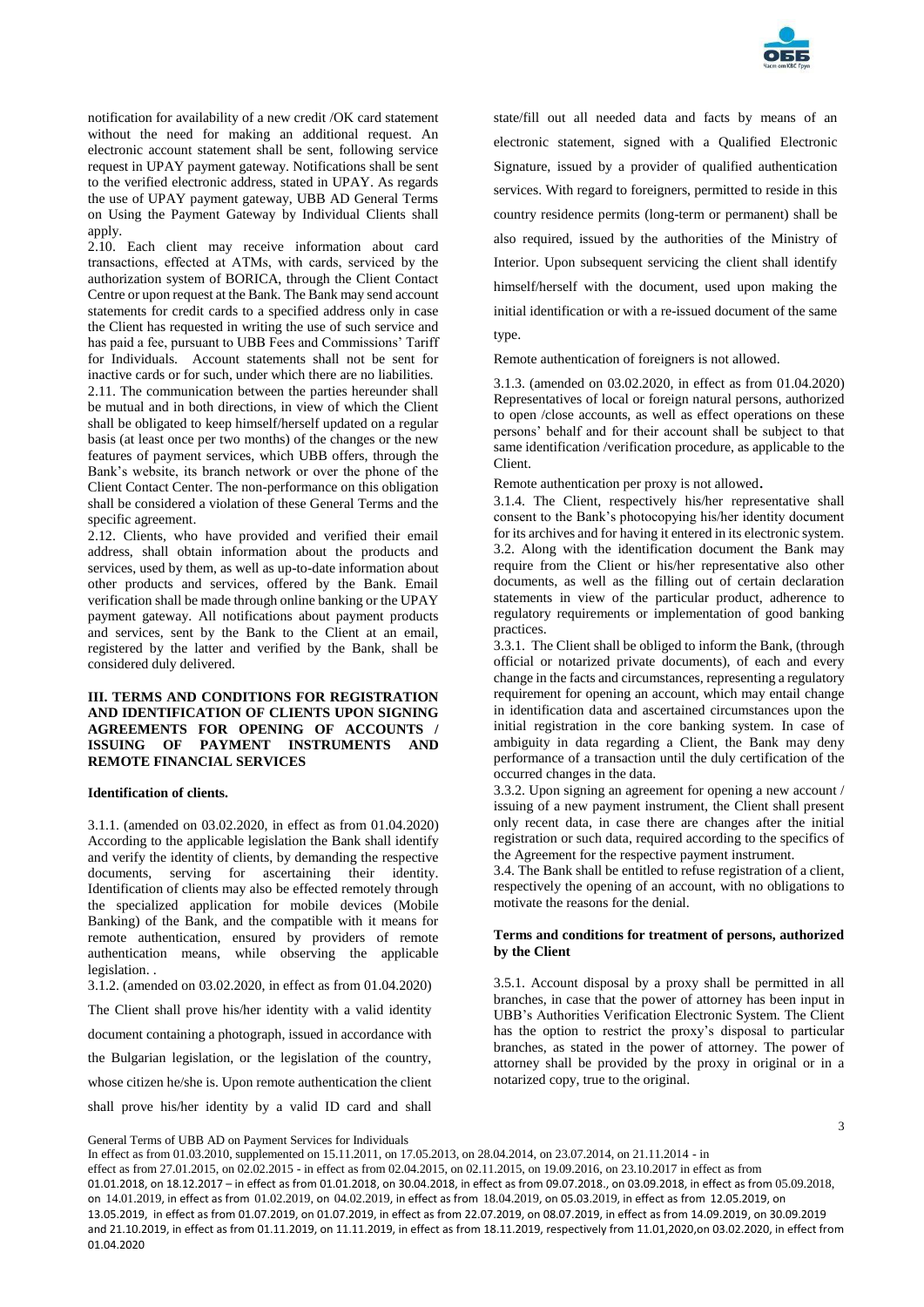

3.5.2. In case of disposal with amounts in the account by a proxy, the latter shall have to present the identification document, described in the power of attorney. The Bank shall accept the proxy's identification to be also made with a reissued document (upon expiry of the validity of the one, described in the power of attorney). The power of attorney shall have to explicitly indicate the Client's will for disposal by the proxy of the amounts in the account through the respective payment instrument.

3.5.3. Opening of an account by a re-authorized person shall not be allowed. The performance of operations by a reauthorized person in an already opened account shall be allowed only in case the Client has indicated in his/her initial power of attorney the right of the empowered person to reauthorize.

3.5.4. Should the power of attorney contain complicated assumptions, amount limits or other specific restrictions or requirements of the Client, the Bank may either demand opening of a special-purpose account, pursuant to Art. 4.1.3. of the present General Terms, or refuse the rendering of the service to the Client.

3.5.5. In case that the Bank has not been notified beforehand and in writing by the Client that a proxy will appear on his/her behalf, as well as in terms of the range of his/her powers, and the presented power of attorney contains texts, which application is ambiguous, or there is a considerable time period elapsed since the moment of the power of attorney's drafting or its last use, as well as in other cases, explicitly indicated herein, the Bank may refuse rendering the service to the proxy, without justifying its interpretation of the authorization clauses.

3.5.6. In case of changes in the persons, authorized to dispose of the amounts in the account, the Client shall be obliged to immediately and personally notify the Bank. In case of nonnotification, the Bank shall be entitled to the rights under Item 3.5.5. In addition a Data Amendment Card shall be submitted, in the cases when individuals also use online banking.

3.5.7. The Bank accepts that powers of attorney for disposal of current accounts and savings deposits shall concern also deposits, opened to those.

3.5.8. The Bank shall not accept powers of attorney from Clients, (except for powers of attorney, drawn on the basis of a sample form of the Bank), if the date of attestation of the Client's signature precedes the date of appearance of the proxy at the Bank by more than five years.

3.5.9. For representation purposes through a power of attorney, attested by a foreign notary, the authorizer shall have to personally submit the power of attorney at the Bank.

**Powers of attorney, with signatures attested by a notary public, certified by Bulgarian consulate officials abroad; powers of attorney, certified by local administration authorities in the Republic of Bulgaria and registry judges; powers of attorney, certified by foreign notaries**

3.6.1. For the purposes of receiving bank payment cards and their personalized security features, as well as authentication means for access to online and mobile banking, the Bank shall neither accept powers of attorney with attestation of the Client's signature made by local administration authorities in the Republic of Bulgaria and registry judges pursuant to the

procedure of Art. 83 of the Notaries and Notarial Activities Act, nor such, attested by foreign notaries.

3.6.2. The Bank shall accept powers of attorney for disposal of Client's funds, effected through a proxy, holding a power of attorney, certified by foreign notaries, operating only in the United States of America, Canada and the European Union countries.

3.6.3. Powers of attorney, as well as other official documents, drawn up in a foreign country, shall be presented to the Bank certified in a Bulgarian embassy or consulate in the respective country or legalized, respectively accompanied with an "apostille" and translated into Bulgarian language by a sworn translator.

#### **Authorization for remote access to payment instruments**

3.7.1. Remote access payment instruments (bank cards, online and mobile banking) shall be used personally by the Client, as he/she shall not be entitled to authorize third persons to use the payment instrument, nor shall he/she cede it to third parties for performing operations with it.

3.7.2. The Bank shall accept proxies for signing agreements on the Client's behalf, as well as for receiving a payment instrument and its personalized security features after its issuance/re-issuance by the Bank, conditioned on observance of the present General Terms and availability of an explicit provision in the power of attorney about such actions.

3.7.3. The Bank shall not provide PIN code via SMS to a mobile phone number, submitted by the proxy. The holder's mobile phone number shall have to be submitted personally at the Bank by him/her, otherwise a PIN code shall be submitted to the proxy only on a hard copy

3.7.4. The Client has the option to authorize another person with access to the account, of which the former is a holder, through an additional debit bank card, issued to the main one. Upon a request for a card with a PIN code via SMS, the code shall be sent to the mobile phone number of the additional cardholder, stated upon his/her registration as a client of the Bank.

## **Power of attorney's revocation**

3.8.1. The revocation of a power of attorney shall be made in writing and explicitly by the Client as this could be performed personally at any branch of the Bank or through a notification. 3.8.2. The Bank shall terminate the rendering of payment services under a power of attorney, when it has received a notification in writing that the power of attorney has been terminated or revoked. The Bank shall not be held liable when it has not been timely notified in writing of either the revocation or termination.

3.8.3. The appearance of a new proxy shall not terminate the former proxies' powers.

# **IV. ACCOUNT TYPES**

4.1. The Bank shall open the following account types to individuals:

> 4.1.1. Current accounts; 4.1.2. Savings accounts; 4.1.2.1. Saving deposits; 4.1.2.2. Time deposits;

> > 4

General Terms of UBB AD on Payment Services for Individuals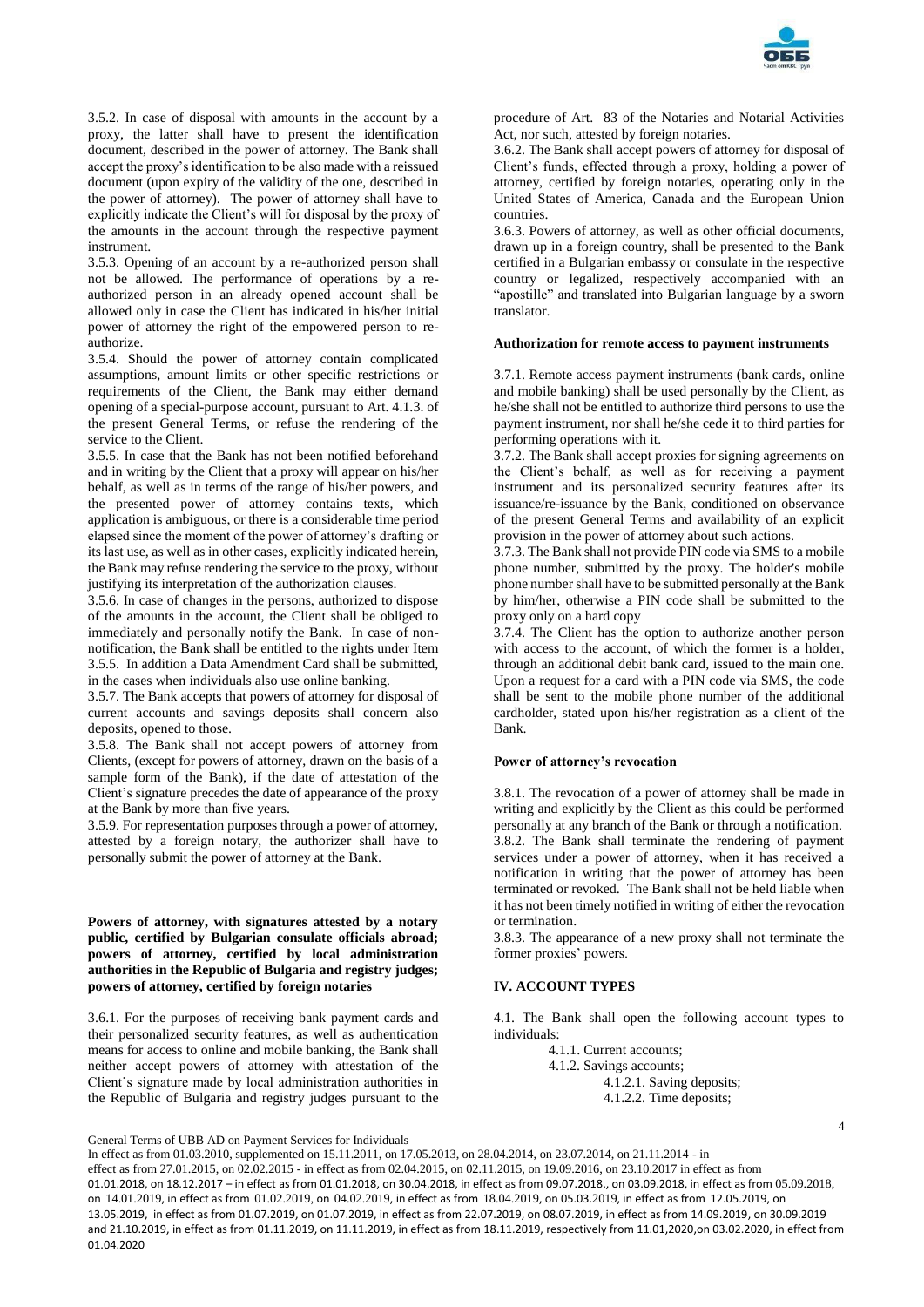

4.1.3. Accounts with a special regime and purpose: with predefined terms and conditions for disposal or serving a special purpose (donor account, account in favor of a third person); accounts with guarantee functions (escrow accounts), opened to service a large-value purchase, in view of guaranteeing on the part of the Bank, that upon proving the conclusion of a specific deal, the funds will be released in favor of the seller.

4.1.4. Payment Account with Basic Features (PABF). 4.2. Accounts of individuals, needed in relation to the profession or economic activity, practised by them and requiring a registration under the procedure of the Act on BULSTAT Register, shall be opened under the procedure for business clients.

4.3. The Bank may also open other account types, apart from the above described, upon preliminary agreeing the particular terms and conditions with the Client.

4.4. Within the framework of the above-described account types the Bank may provide to a particular group of Clients target products, which specific terms and conditions are regulated in the respective agreements and Tariffs.

4.5. The Bank shall be entitled to provide each Client with the opportunity to choose a combination of the products, offered by the Bank under the terms and conditions, stated in the Tariff.

# **Current Accounts**

4.6. The Bank shall open a current account for an indefinite period in the Client's name, in and from which against consideration fund transfers and deposits shall be received and payments shall be effected within the available amounts.

4.7. The client may use an overdraft on the account up to a preliminary defined contractual limit, based on a separate agreement, concluded with the Bank.

#### **Payment account with basic features -PABF**

4.7.A. The Bank shall open a payment account with basic features in Bulgarian leva (BGN) for an indefinite time period, as a tool for fee-based delivery of the following services:

1. Payment account opening, servicing and closing;

2. Depositing of funds in a payment account;

3. Cash withdrawal from the payment account at a teller desk

> 4. Execution of the following payment transactions: а. Direct debits;

b. Payment transactions via a payment card, including online payments, cash withdrawals at ATMs, as well as cash withdrawals at POS terminals of the Bank;

c. Credit transfers, standing orders included, at ATMs, POS terminals or teller desks, when available, as well as via the Bank's online banking systems

4.7.B. The Bank may refuse opening of a Payment Account with Basic Features in the following cases:

1. The client already holds a Payment Account with Basic Features with the Bank, unless notified that his/her account is going to be closed.

2. The client has declared that he/she holds a Payment Account with Basic Features with another bank on this

country's territory, unless stated that notification has been given to him/her that the said account is going to be closed.

3. Opening of the account would entail breach of the legal provisions, governing the prevention of the financial system's involvement in money laundering and terrorism financing.

4. 7.C. The Bank shall notify the Client in writing of the grounds for refusal under the preceding items, unless disclosure of such information contradicts the national security aims, public order or legislation preventing the financial system's involvement in money laundering and terrorism financing. With the notification the Bank shall inform the Client of the procedure for submission of complaints against the refusal and of the possibility to refer to the Bulgarian National Bank (BNB) and the Payment Disputes' Reconciliation Commission.

## **Savings accounts**

4.8. Savings accounts cover savings deposits and time deposits.

#### **Savings Deposits**

4.9. Savings deposits represent accounts for storage of funds over an indefinite period for saving purposes.

4.9.1. Savings deposits can also be child savings deposits, as well as a deposit under a special condition. Savings deposits shall be opened in favor of third persons only upon availability of family reasons.

4.9.2. An Account Holder of a child deposit can be any infant or minor Bulgarian citizen.

A child deposit shall be opened:

а. For infants (children, who have not reached 14 years of age) by any parent or guardian, as the amounts on deposit shall be disposed of against presentation of a permit, issued by the respective regional court;

b. For minors (children, who have reached 14 years of age, but have not completed 18 years) by the minor herself/himself, with the consent of one or both parents or guardians, as in case of disposal with funds – after presenting a permit by the respective regional court;

C. By minors themselves, who are aged over 16 years and married, against presentation of a civil marriage certificate.

## **Time Deposits**

4.10. Under a time deposit agreement the Bank accepts to keep money, payable on a particular date (maturity) or upon other terms and conditions for payment, as stipulated in the agreement. The safekeeping may also be effected through blocking an amount in a current account or a savings deposit of the Client.

4.11. A time deposit agreement can be concluded under the condition that the Client is a holder of an account in the same currency type, in which he/she wishes the time deposit to be opened. The individual features of the selected deposit type shall be indicated in the respective agreement and the Tariffs.

4.12. The disposal of the deposit shall be made through the account, to which it has been opened.

4.13. In the case of a standard time deposit the Client may select at maturity one of the following options:

General Terms of UBB AD on Payment Services for Individuals

In effect as from 01.03.2010, supplemented on 15.11.2011, on 17.05.2013, on 28.04.2014, on 23.07.2014, on 21.11.2014 - in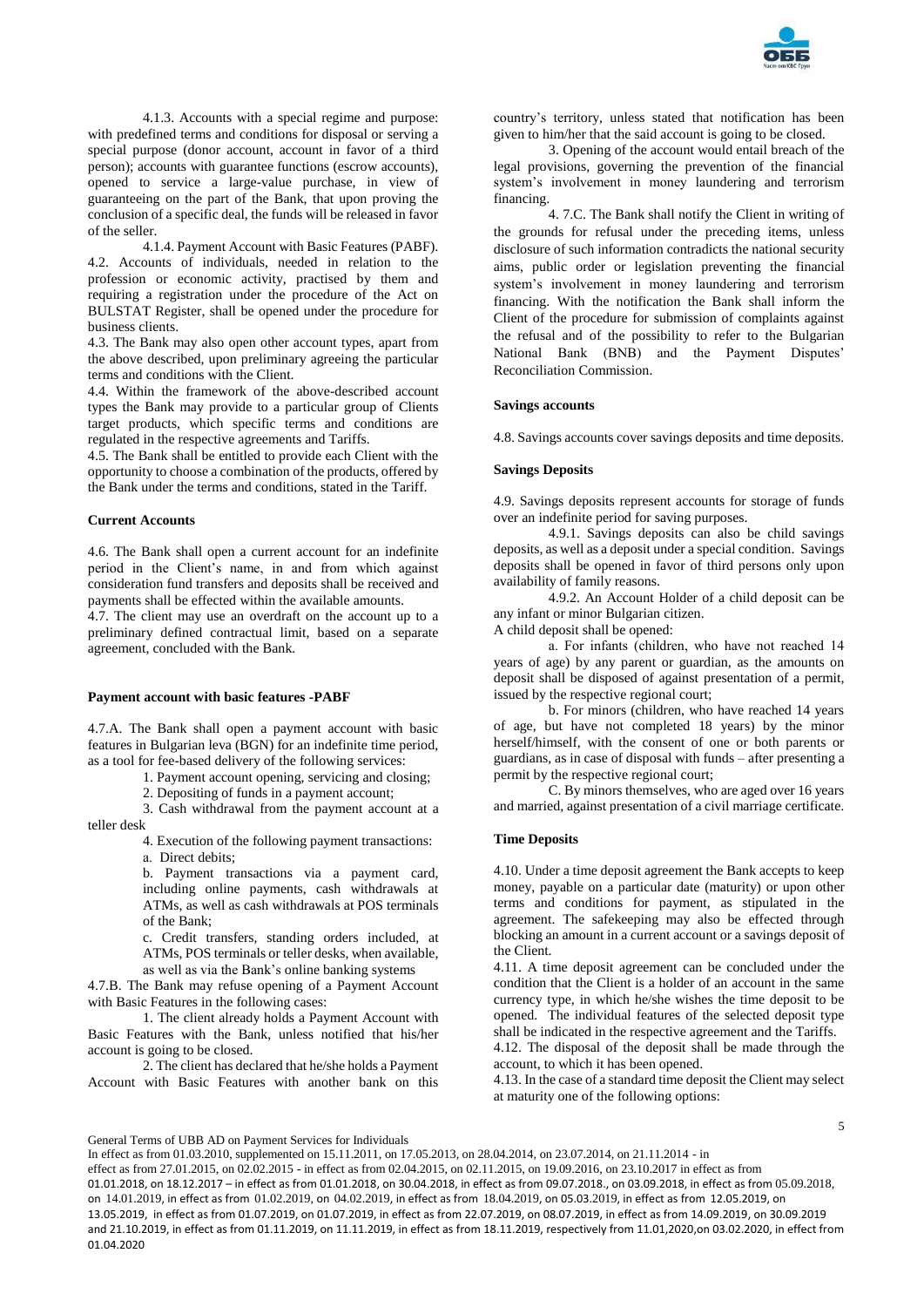

4.13.1. To renew the deposit over the same period, while also adding to the principal the accrued interest from the previous period;

4.13.2. To renew the deposit over the same period with the amount of the initial principal, while posting the accrued interest in the account, to which the deposit has been opened;

4.13.3. To terminate the deposit, while posting the principal and the accrued interest in the account, to which the deposit has been opened;

4.13.4. For separate deposit types the Client may select the accrued interest to be posted in an account, different from the one, to which the deposit has been opened.

4.14. The Client may terminate a time deposit agreement upon presenting his/her copy of the Time Deposit Agreement and an identity document.

4.15. The Client may terminate a time deposit agreement without penalty in the accrued interest, on the date, specified in the agreement. If this date is a non-business day, the closing shall be performed on the first business day, following the date of the period's expiry.

4.16. Upon early termination of the agreement on the part of the Client or upon enforcement actions, the Bank shall accrue interest on the amount for the time of its actual staying on deposit at a reduced interest rate, as determined in the Tariffs.

4.17. Upon termination of an agreement for a time deposit in a foreign currency the amount, which is smaller than the smallest denomination banknote in the respective foreign currency, shall be paid in its BGN equivalence, according to the buy exchange rate of UBB.

#### **Accounts in favor of third persons and donor accounts**

4.18. Apart from child savings deposits the Bank may open accounts in favor of a person, specified by the negotiator under assumptions, provided for by law. If the third person fails to give his/her consent for the stipulation in his/her favor within a deadline, specified in a notification for the opened account, the funds shall be reimbursed to the negotiator.

4.19. An account in favor of a third person can also be opened under donor campaigns, as well as in case of incapacity of the person, in whose favor the funds are being raised, to consent to the stipulation made in his/her favor, i.e. upon absence due to medical treatment, the consent shall not be required. Upon disposal with the funds in the account, the regime, envisaged in the agreement for account opening or in an enactment, shall be observed.

## **Donor accounts, opened by the person, in whose favor the funds are being raised**

4.20. Donor accounts for treatment of minors shall be opened by their legal representative, while for persons of lawful age, impeded to be present in the Bank – by a relative of theirs, who shall declare the type of her/his kinship ties with the person, in whose favor the account is being opened. The Bank shall not reimburse donor installments to the depositors in case of failure to achieve the purpose of fund raising or upon other circumstances. Upon accomplishing/failure to accomplish the purpose and having a remaining balance, it will be disposed of by the person, in whose favor the account has been opened.

#### **Account disposal and closing**

4.21. Accounts shall be disposed of and closed by the Client at any UBB branch, with the exception of accounts with a special regime and purpose, which shall be disposed of in the branch of their opening.

# **Interest rates**

4.22. The Bank shall accrue interest on the account balance, in accordance with the interest rate, applicable to the specific account type, as indicated in the Interest Rates' Tariff. Amounts below the minimum balance, specified in the Fees and Commissions' Tariff, shall not bear interest.

4.23. The Bank shall deduct and pay a tax on the income from interest, pursuant to the effective legislation.

#### **IVA. PAYMENT ACCOUNT SWITCHING**

## **(Current account and Payment Account with Basic Features)**

4.24. The Bank shall deliver to its Clients a service for switching a payment account when the payment accounts have been maintained in one and the same currency with other banks in the Republic of Bulgaria.

4.25. Information as to the terms and conditions for switching payment accounts, covering the role of both the switching and the accepting bank during each stage of the procedure on payment account switching and the related deadlines, are available on a durable storage medium in the Bank's website www.ubb,bg, as well as on a hard copy upon request at any branch of the Bank.

## **V. TERMS AND CONDITIONS FOR EFFECTING PAYMENTS**

5.1. Account funds shall be disposed of through payment documents, prepared by the Bank, payment documents, containing all essential requisites, required by the regulator, as well as regulated remote methods for effecting transactions through bank cards, online banking, mobile banking and a Call Center, while observing the specific characteristics of the different account types, the legal requirements and the terms and conditions of the Bank.

5.2. The Bank shall effect payments from the account only by order of or with the preliminary consent of the Client, under terms and conditions set by her/him, up to the available account balance and the agreed overdraft. The Bank shall not perform partial payments under separate orders or payment requests. An exception to these rules shall be made only for enforcement actions as provided for by the law, in the cases of ex-officio collection under the procedure of Ordinance № 3 of the BNB, as well as upon refunding of amounts, received in the account due to an error or incorrectly effected operations (ex-officio rectification transfers).

5.3. The Bank shall perform the payments in the chronological sequence of receiving payment orders / requests, except for the cases of enforcement collection of receivables and ex-officio rectification transfers.

5.4. The types of payment operations, performed by the Bank, are: withdrawal and depositing of cash; ordering and receiving credit transfers; ordering and receiving cash transfers; giving a

6

General Terms of UBB AD on Payment Services for Individuals

In effect as from 01.03.2010, supplemented on 15.11.2011, on 17.05.2013, on 28.04.2014, on 23.07.2014, on 21.11.2014 - in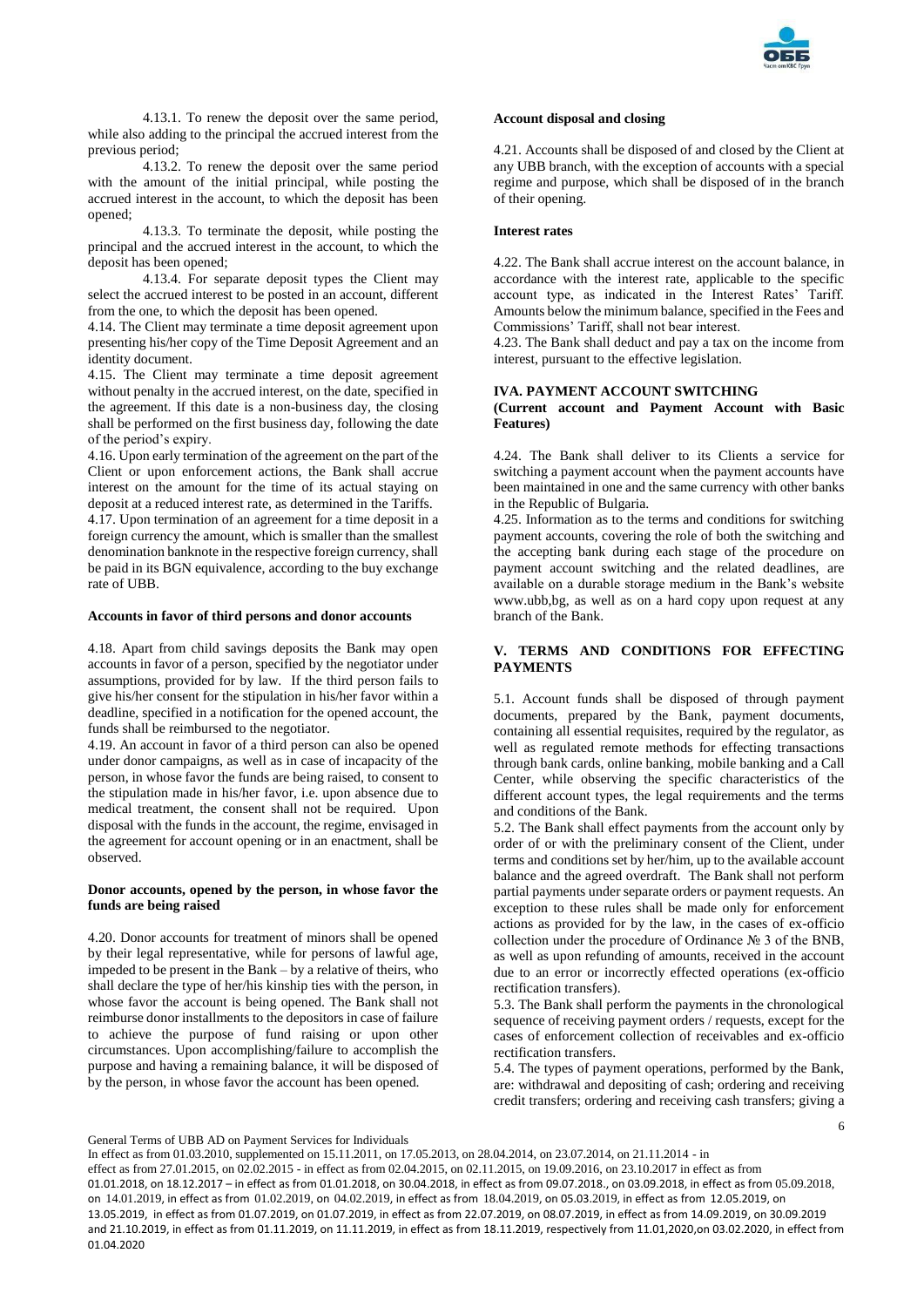

consent for direct debit; ordering and receiving a direct debit request; payment operations with a card.

# **Costs**

5.5. The Bank shall accept for execution credit transfers with the following instructions in terms of expenses:

5.5.1. Shared (SHA) – the payer and the beneficiary shall pay the fees and commissions respectively to the payer's bank and to the beneficiary's bank, as the correspondent bank may deduct expenses from the fund transfer amount. ;

5.5.2. At the expense of the payer (OUR) – the payer shall pay all fund transfer fees, including those of the beneficiary's bank;

5.5.3. At the expense of the beneficiary (BEN) - the beneficiary shall pay all fund transfer expenses, including those of the payer's bank.

5.6. The restrictions on determining the expense allocation manner are specified in the Bank's Tariff, *Fund Transfers* Section.

5.7. The client shall undertake to pay all fees, commissions, interest and other due amounts, as indicated in the Bank's Tariffs, including exchange rate differences (in case the Bank performs currency conversion upon a received transfer in a currency, different than the currency in which the account is being maintained).

# **Authorization of payment operations**

5.8. A payment operation is considered authorized from the moment, in which the Client has:

5.8.1. Submitted a signed payment order (upon effecting a credit transfer or cash operations) or has given a written consent in a branch of the Bank (upon effecting a direct debit) or

5.8.2. With a remote method she/he has:

a. Submitted a payment order or has given his/her consent through the online or mobile banking channel, while observing the specific requirements for operation through this particular channel;

b. Submitted a payment order or has given consent for effecting a payment operation through the Client Contact Center, for which an audio recording is being kept;

c. Payment operations with a card are permitted after consent has been provided and upon verifying the Client's identity in the latter's capacity as an authorized cardholder through one of the following ways:

- Upon ATM transactions through entering a PIN code;
- Upon POS transactions through signing the POS receipt and/or entering a PIN code;
- Upon payments without the card's physical presence – for orders by mail /telephone – through entering a CVC2/CVV code;
- Upon payments without the card's physical presence when paying for goods and services at web merchants:

- for merchants, non-maintaining 3D Secure Protocol, known under the *Verified by Visa* trademark or *MasterCard Secure Code* - the card number, validity date, a 3-digit code, printed on the reverse side of the card (Card Verification Value (CVV) or Card Verification Code (CVC));

- for merchants, maintaining 3D Secure Protocol, known under the *Verified by Visa* trademark or *MasterCard Secure Code* - the card number, validity date, a 3-digit code, printed on the reverse side of the card (Card Verification Value (CVV) or Card Verification Code (CVC)) and a 3-D Secure code, entered upon using the *Secure Online Payments* service.

 Received sound and/or light confirmation for the payment order's acceptance (upon contactless payment at a terminal device, designated with the contactless payment logo  $\mathbf{W}$  up to a maximum amount, determined by the Issuer (the Bank) or the relevant card organization;

d) upon receipt at the Bank of a payment order, submitted by the Client through a Payment Initiation Service Provider (PISP).

# **Deadlines, terms and conditions for submission of orders and effecting of payment operations (credit transfer, direct debit and cash transfer)**

5.9. The Bank shall perform the payment operations under Item 5.4 hereof, while keeping the deadlines for execution, cut-off time for receiving orders and fee allocation principles, as specified in the Fees and Commissions' Tariff. When the payment order is received on a non-business day, it shall be considered received on the next business day. When the payment order has been received on Saturdays, it shall be deemed received on the first business day to follow.

5.9.1. In case by the cut-off time for receipt of payments to be processed within the current day, there is no balance provided in the account, sufficient to effect the payment order, the Bank shall return the payment document to the Client or shall make it available for her/him in the branch where it has been submitted;

5.9.2. A payment order, submitted through online banking or mobile banking shall be submitted one-off for processing in the Bank's accounting system.

5.9.3. Order for a cash transfer in BGN shall be submitted within business hours for work with clients of the Bank's respective branch. No cancellation of a payment order shall be possible after its acceptance by the Bank. The Client shall become aware of the Bank's terms and conditions for effecting one-off payment operations prior to submitting the order;

5.9.4. A direct debit order shall be submitted within business hours for work with clients of the Bank's respective branch, on condition that the payer is the holder of the current account with UBB. No cancellation of a payment order shall be possible after its acceptance by the Bank. The Payer may cancel the payment order as late as the end of the business day, preceding the agreed date for debiting his/her account.

5.9.5. The client may deposit his/her direct debit consent with the Bank, in which she/he can indicate terms and conditions, under which the Bank is to debit her/his account upon a beneficiary's order. A copy of the consent shall be sent to the beneficiary.

General Terms of UBB AD on Payment Services for Individuals

In effect as from 01.03.2010, supplemented on 15.11.2011, on 17.05.2013, on 28.04.2014, on 23.07.2014, on 21.11.2014 - in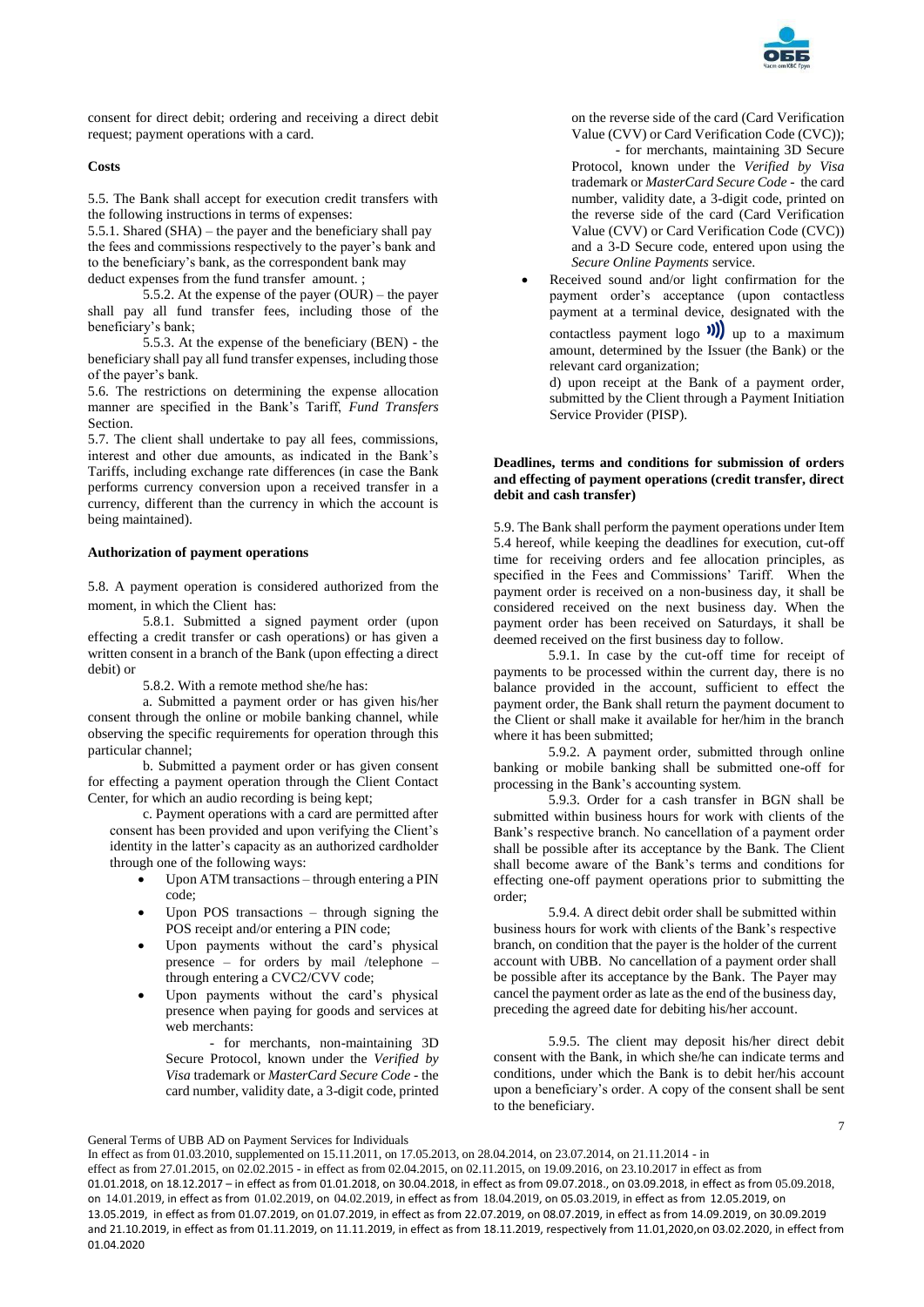

5.9.6. The client may cancel the payment and withdraw the payment order, submitted by her/him or direct debit consent only if her/his account has not been debited up to the moment of withdrawal. The bank administration costs for the cancellation shall be at the Client's expense and up to an amount, as determined in the effective Fees and Commissions' Tariff.

5.10. The Bank may, after a written notification to the Client, refuse to apply some of the forms for cash or electronic payment on account, including refuse the effecting of a foreign currency transfer in order to observe international requirements, including imposed embargo restrictions on particular countries, legal entities /natural persons and organizations or risk limits of the Bank, as well as upon nonfulfilled obligations under contractual relations with UBB.

The Bank shall reserve itself the right to change the cut-off time for receipt of payments, specified in the Tariff, of which it shall notify the Client, according to the terms and conditions of Section II herein.

5.11. The deadlines for execution of payment operations shall be, as follows:

- For crediting the account of the beneficiary's provider of payment services – by the end of the next business day, following the moment of the payment order's receipt; this period shall be extended with yet another business day upon initiation of paper-based payment operations.
- Upon effecting of payment operations through RINGS – the deadline for crediting the account of the beneficiary's provider of payment services is by the end of the business day, on which the payment order has been received.
- Upon execution of payment operations in another currency within the European Union – the contractual deadlines between the user of payment services and its provider shall not exceed 4 business days after the moment of the payment order's receipt.

## **Additional documents**

5.12. In case of cross-border fund transfers, as well as in case of payments between residents and non-residents within this country's territory, all documents, required pursuant to the foreign currency laws shall have to be provided.

5.13. Pursuant to the effective legislation and upon request by the Bank, the Client shall present a written declarationstatement on the origin of funds.

## **Currency Conversion**

5.14. Upon a received or ordered fund transfer in a foreign currency, different than the currency in which the account is being maintained, the Bank shall perform ex-officio currency conversion (arbitration) upon terms and conditions, specified in the Fees and Commissions' Tariff.

5.15. Information on the exchange rates, applied by the Bank during the execution of payment operations, is available in the banking halls and through online and mobile banking, as the applicable exchange rate shall be the one, valid at the moment of effecting the operation.

#### **Non-cash foreign currency operations with funds in a current account with value date on the same day**

5.15a (new, adopted on 11.11.2019, in effect as from 18.11.2019) The Bank provides its Individual clients with a possibility to effect a foreign currency exchange electronically (non-cash or teller operation for one currency), with the funds available in their current accounts with regard to the currencies, with which the Bank operates, with value date (date of payment – delivery) the day of negotiation. In case of selected teller operation, the following operation – payment or delivery, should be mandatory effected electronically.

The relations between the Bank and the Client in connection to such foreign currency operations (non-cash or teller operation for one currency), shall be settled by the provisions of 5.15a – 5.15h hereof, which by accepting the present General Terms, the Client shall be deemed to have accepted as a contractual agreement with the Bank regarding the terms and conditions on concluding such deals.

5.15b (new, adopted on 11.11.2019г, in effect as from 18.11.2019) The Bank provides information on the official current exchange rates for the day for purchase-sale of foreign currency respectively at a teller desks or electronically in the office premises, on the Internet page of the Bank, on the home page of the electronic banking and the mobile banking application.

5.15c (new, adopted on 11.11.2019, in effect as from 18.11.2019) The Bank shall be entitled to amend the official exchange rates within the same day, as this amendment shall not pertain to already negotiated but unpaid deals as at the moment of the amendment

5.15d (new, adopted on 11.11.2019, in effect as from 18.11.2019) A currency deal within the meaning hereof, may be concluded in person at an office of the Bank or through remote negotiation (via the currency exchange module in the electronic or mobile banking). In both cases, a deal shall be deemed concluded and shall become irrevocable for the parties, as from the moment of reaching an agreement between the Client and the Bank with regard to the following deal parameters: 1) amount and currency of the purchased, respectively sold by

the party, currency and sum; 2) payment and delivery - at a teller desks or electronically. In case of a teller operation, the following operation - payment and

delivery, should be mandatory effected electronically; 3) the exchange rate of the deal;

4) value date of the delivery. In case of non-cash deals (between the client's accounts), negotiated by the Client via electronic banking, the value date of the delivery can be only on the day of negotiation (i.e. the same day). Deals at a teller desks are also concluded only and solely on the day of negotiation. 5.15e (new, adopted on 11.11.2019, in effect as from 18.11.2019) After conclusion of the deal, the Client shall undertake to perform the purchase-sale of foreign currency in accordance with all negotiated parameters of the deal.

General Terms of UBB AD on Payment Services for Individuals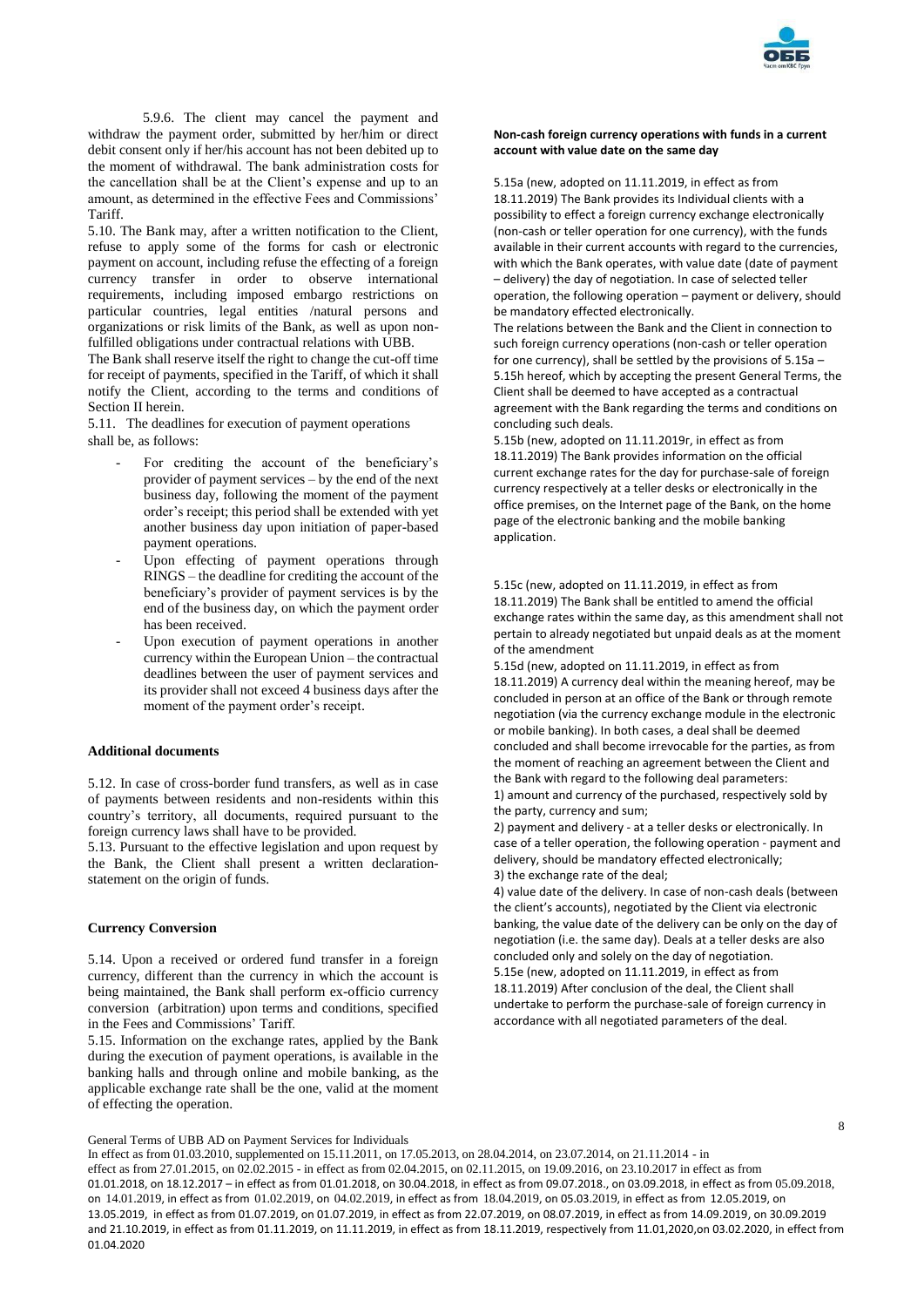

5.15f (new, adopted on 11.11.2019, in effect as from 18.11.2019) Upon effecting purchase-sale of foreign currency electronically the Client shall undertake to provide in the account, specified by him/her, available funds of the sold currency, which is sufficient to carry out the operation no later than the end of the business day of the value date of the deal. By accepting the present General Terms, the Client gives its prior written consent as per Art. 21 of Ordinance № 3 of the BNB dated 18th April 2018, for the terms and conditions and procedure for opening payment accounts, for execution of payment operations and for use of payment instruments, on which basis the Bank shall be entitled to collect ex officio and unilaterally and/or as per the direct debit procedure, on the maturity date or after it, from the Client's account/s, opened with the Bank, all due amounts in relation to a concluded but unpaid foreign currency deal in accordance with this item. Upon lack of funds on the account or upon negotiation of the deal via telephone without duly depositing of an order in the Bank, the latter shall deem the deal cancelled and shall perform ex officio a reverse deal (to the initially concluded one) as it applies the official as at the respective moment exchange rates of the Bank, as in this case the Bank may ex officio and unilaterally debit the Client's account/s opened with it, for repayment of all amounts in relation to the exchange differences arising from the reverse deal.

5.15g (new, adopted on 11.11.2019, in effect as from 18.11.2019) In case the Client wants to purchase or sell foreign currency against Bulgarian lev, the deal will be executed at the respective buy and sell rates of the Bank for the respective currency to the Bulgarian lev. If the Account Holder wants to purchase or sell currencies other than the Bulgarian lev, the Bank will execute the deal by using the buy and sell rates for the respective currencies to the Bulgarian lev or by applying a direct cross rate, in case it is explicitly agreed with the Bank for the particular deal under the conditions of 5.15d above. 5.15h (new, adopted on 11.11.2019, in effect as from 18.11.2019) If the Client wants to carry out a purchase-sale of foreign currency, which amount of a one-off deal, calculated as per the BNB exchange rate for the respective day, exceeds BGN 10 000, the Client may negotiate a preferential exchange rate with the Bank.

## **Right of refusal to effect ordered payments and ex-officio operations**

5.16. The Bank may refuse to effect a payment order in case there is ambiguity in the representative power of the person, submitting the payment order; unclear or illegibly filled in documents; lack of required documents, relating to the payment; imprecise instructions; presence of international sanctions in relation to individuals, institutions or countries, related to the order, submitted by the Client, etc. The Bank shall not accept clients, involved in any kind of virtual currency activities (crypto currencies, bitcoins, etc.) nor shall it provide payment services related to such currencies, including, but not limited to any payments towards platforms, trading in such currencies.

5.17. In case since the latest active operation on account there is an elapsed period of over six months (or another period according to the Bank's judgment), UBB shall apply additional measures for verifying the payer's identity, including also photocopying an identity document.

5.18. In case of erroneously received funds in an account of another holder due to an error of a Provider of Payment Services and regardless of whether the Client is payer or beneficiary of the transfer, the Bank shall be entitled to debit ex-officio the account with the amount of the incorrect transfer, while notifying the Client of the made rectifications. When funds have been received in the account as a result of fraud, the Bank shall be entitled to debit ex-officio the account with the respective amount and to effect an ex-officio rectification transfer to refund the improperly received amounts to an account of the payer or to an account of the payer's Provider of Payment Services, regarding which the Client gives his/her unconditional and irrevocable consent by accepting these General Terms and by signing the agreement for account opening.

5.19. By virtue of Ordinance № 3 of the BNB the Bank shall be entitled to collect ex-officio from the account amounts, payable to it by the Client, under receivables of UBB (i.e.: payment of interest, repayment installments under loans and credit cards, expenses for notification and collection of receivables, etc.), as well as under fees and commissions, payable to it by the Client for rendered banking services, pursuant to the Tariffs, as of the moment of the amounts' deduction. If there are no funds in the particular account, the amounts may be collected from all other BGN or foreign currency accounts of the Client with the Bank. In case the currency in the account/s is different than the currency of the debt, the Bank shall be entitled to purchase an amount equal to the amount of the debt (at the exchange rate of UBB for the debt currency), by also deducting the expenses made.

# **Recurring utility bill payments**

5.20. The Bank's Clients may select on a monthly basis to effect electronic payment of obligations under utility bills through a current BGN account or a credit card, issued by UBB.

5.21. The registration for payment of obligations to different companies is possible to be made for a different account or, respectively, for a different credit card.

5.22. Registration for payment of utility bills with a credit card shall be possible, on condition that the card has not been blocked.

5.23. Payments of obligations can be made of both the holder of the account / card, as well as of a third individual, explicitly registered by the Client.

5.24. For having the service rendered, the Client needs to fill in a consent form for payment of utility bills through a direct debit – a sample form in which the Client shall indicate all utility companies, with which he/she wishes payments to be performed, and submit this form at a branch of the Bank or through the remote channels, indicated in Item 5.25.

5.24.1. The consent, submitted by the Client, shall not be bound by time and it may be revoked at any branch of the Bank, through filling out a consent/ consent change form, as well as through any of the remote channels, indicated in Item 5.25.

5.25. The form can also be filled in remotely through:

5.25.1. Online banking, while observing the specific requirements for using this channel.

5.25.2. Mobile banking, while observing the specific requirements for using this channel.

General Terms of UBB AD on Payment Services for Individuals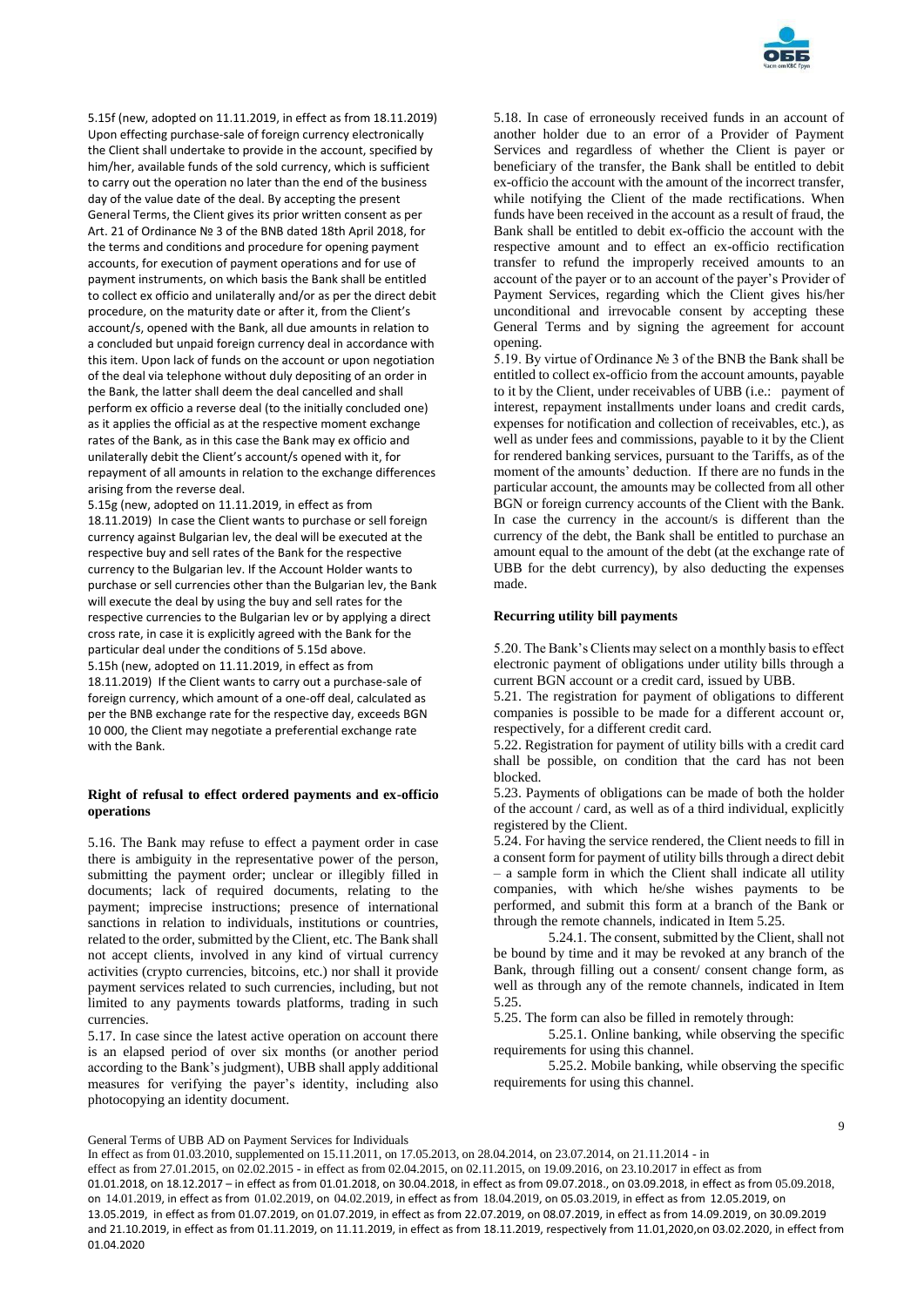

5.26. The Client may select either an automatic or manual mode for confirming utility bill payments, by stating it in the consent as per Item 5.24 herein.

5.26.1. Confirmation mode change may be made at a branch of the Bank, through the remote channels, indicated in Item 5.25, as well as via the Client Contact Centre.

5.27. Upon a selected automatic payment mode the Client shall indicate the respective account /card, from which the payments of obligations under a particular identification number shall be made, as the Client may also enter a maximum amount limit for payment under each particular identification number.

5.27.1. In case the amount payable exceeds the limit, determined by the Client, payment shall not be effected. Such obligations can only be paid manually by the Client through the remote channels, described in Item 5.25.

5.27.2. Processing of automatic mode payments shall commence as from the first business day, following the registration of the respective consent for payment, upon availability of an obligation under the identification number, registered with the company.

5.28. Upon a selected manual confirmation mode, the Client needs to effect the payment through one of the remote channels, indicated in Item 5.25, while observing the specific requirements for using the respective channel and by selecting the account /card, from which the payment will be made.

5.29. Utility bill payment shall be effected only in case the obligation amount and the fee for effecting the transaction, as per the Bank's Tariff, is up to the available balance of the Client's account /card (own funds, agreed overdraft on account and available credit limit under a card).

5.30. No partial payment of obligations shall be allowed. The Client may pay all obligations that have originated under a particular identification number, however he/she shall not be able to effect payments under separate invoices for this particular identification number.

5.31. Clients may register for receipt of free of charge e-mail notifications about:

5.31.1 Registration of a new consent for utility bill payment.

5.31.2 Availability of a new obligation;

5.31.3 In case of unpaid obligation, only upon first unsuccessful attempt. Such notification shall be sent only to clients that have chosen automatic payment mode.

5.31.4 Change in existing consent.

5.31.5 Consent deactivation.

5.32. Activation/deactivation of the service for receipt of e-mail notifications as per Item 5.31 can be made at the Bank's branches, as well as through the remote channels under Item 5.25. E-mail notifications shall be sent for all consents, registered by the Client.

5.33. Upon a change in the identification numbers on the part of some of the stated companies, the Client agrees that the Bank shall automatically continue with payments to the respective company under the new identification number, supplied by the company and corresponding to the subscriber number, stated by the Client upon his/her registration for the service.

5.34. In case of a loss, theft or unlawful deprivation of the credit card, registered by the Client and its re-issuance a new number, the Bank shall automatically continue with the payment of services to the utility companies, registered by the Client. Payment of utility obligations shall not be allowed only in case

of closing the credit card or its blocking because of past due payables.

5.35. Upon a dispute, arising from the Client's obligations to a utility company, the Bank shall not be deemed party to it, nor shall it be held liable for the authenticity of any data (such as the existence of obligations, obligation amounts, inaccurate or missing payment-related information etc.); for which the Client shall have to contact the respective company.

5.36. The Bank shall not be held liable upon technical issues, relating to access to the systems of the separate companies.

5.37 The Bank shall not be held liable upon submitted by the Client wrong identification numbers with companies, as well as upon wrongly stated e-mail address for notification receipt purposes.

# **Recurring payments**

5.38. The Bank's clients may select to effect recurring payments from a standard current account, savings account, *Comfort* account, *Privilege* account, Payment Account with Basic Features and *Activity* account.

5.39. In order to register for the service the Client needs to fill in an order for recurring payments in view of effecting automatic recurring payments - a sample form, stating the following:

5.39.1. Data about the beneficiary and the latter's bank account (beneficiary's name, IBAN, bank and the bank's BIC code);

5.39.2. Amount of the requested recurring payment;

5.39.3. Day of the month for effecting the payments, on which the client's account will be debited with the indicated amount. In the cases when during various months such day is either a non-business one or non-existent, the payment shall be effected on the next business day;

5.39.4. Payments' recurrence (frequency). The client shall select the transactions' frequency with the following options: one, three, six, nine months or one year;

5.39.5. Start date (date of first payment). Date, from which the automatic transactions will be initiated;

5.39.6. End date (date of last payment). Date, on which the last payment will be made. In case such date has not been specified in the recurring transfer order, the latter shall be in effect until cancelled (for an unlimited period of time);

5.39.7. Account of the Client, from which recurring payments will be made.

5.40. Recurring payments can be:

5.40.1 Intrabank (within the system of UBB);

5.40.2. Interbank – routed to other banks on Bulgaria's territory.

5.41. Transactions' currency:

5.41.1. Upon interbank transfers only transactions in Bulgarian leva (BGN) are allowed;

5.41.2. Upon intrabank transfers, permitted transactions are in either Bulgarian leva or in some of the following currencies: EUR, USD, CHF and GBP. Fund transfer in foreign currency shall only be made in case the payer's and the beneficiary's accounts are in one and the same currency.

5.42. The Client shall have to ensure the needed amount for effecting the payment by the end of the previous business day, preceding the payment date. When the selected payment date is a non-business one, the Client shall have to ensure the needed amount on the last business day preceding it.

In effect as from 01.03.2010, supplemented on 15.11.2011, on 17.05.2013, on 28.04.2014, on 23.07.2014, on 21.11.2014 - in

General Terms of UBB AD on Payment Services for Individuals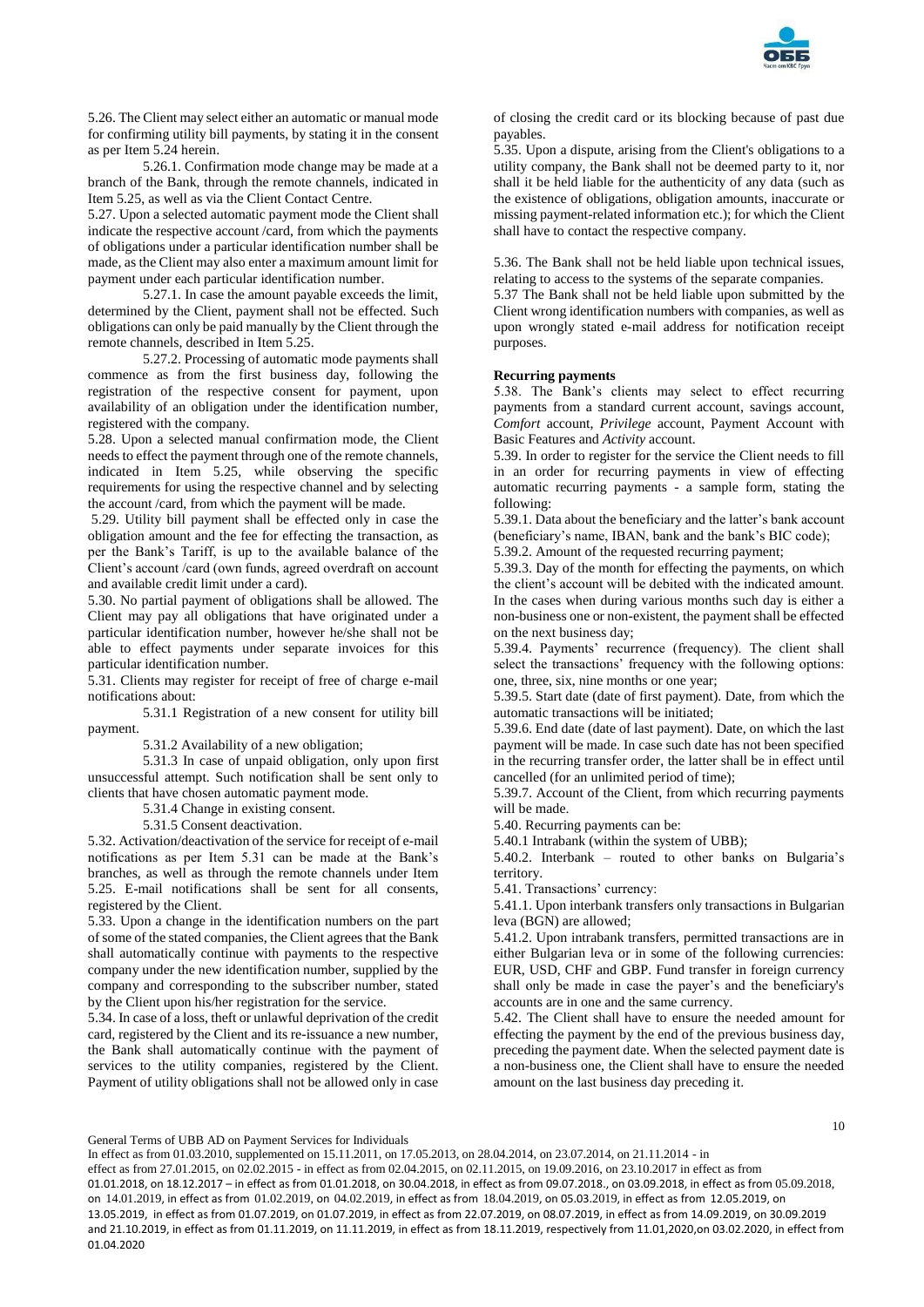

5.43. Recurring fund transfers shall be effected prior to the start of the Bank' business hours for clients. When the selected payment day is a non-business one, fund transfers shall be effected on the next business day.

5.44. Recurring payment shall be made only on a designated day, as upon lack of funds or for some other reason, no payment shall be made within the days to follow.

5.45. In case of a non-effected transaction - the registration for the service shall not be discontinued for the subsequent periods. 5.46. Transaction limits. Upon registration for the service the following limits per separate transaction shall be applied:

5.46.1. Up to BGN 10 000 for interbank transfers;

5.46.2. Up to BGN 10 000 or up to 5 000 currency units for intrabank transfers;

5.47. Registration for the service can be made:

5.47.1. At any UBB branch;

5.48. A submitted by the Client recurring payment order may be withdrawn at any branch of the bank.

5.49. A recurring fund transfer shall be effected only in case the sum of the amount to be paid and the transaction fee is up to the available balance in the Client's account. Effecting of partial payments shall not be allowed.

# **VI. REMOTE METHODS FOR ACCESS TO ACCOUNTS AND EFFECTING OF PAYMENTS**

# **General principles for issuing, using and closing of remote access payment instruments**

6.1. Each Client may also dispose of his/her accounts remotely, by using the following remote access payment instruments:

6.1.1. Online and Mobile banking, after signing a separate agreement for online banking;

6.1.2. Debit or credit card, after signing an Agreement for issuing of a debit card to an account or a Credit Card Agreement for access to a provided credit limit;

6.1.3. By calling the Client Contact Center, for which it is not necessary to sign a separate Agreement.

6.2.1. The Bank shall issue the payment instrument, for which an agreement has been signed, and shall deliver it to the Client together with the respective protective means (PIN code, password, etc.), while ensuring its keeping secret from its employees and third parties;

6.2.2. Bank cards shall be issued within 3 (three) business days of signing the respective agreement.

6.2.3. Generated on paper passwords for online banking shall be delivered to the Client within 5 (five) business days, following their request.

6.3. Upon effecting transactions, the Client shall undertake to observe the security instructions for the respective instrument, provided by UBB and to monitor its periodical updating in the Bank's website.

6.4. Remote access payment instruments shall be used only personally by the Client, with no possibility to authorize third individuals. If the Client wishes another person to have remote access to the account of which he/she is a holder, he/she can use the following methods:

6.4.1. In terms of debit cards – request the issuing of an additional card to the main one, which to be used by a person, nominated by him/her;

6.4.2. In terms of online banking – the individual, specified by the Client to be included as a representative

through an online banking Data Amendment Card, while observing the requirements of Item 7.5 of Section VII.

6.5.1. The Client shall undertake to use the payment instrument, issued to him/her and the respective means for its use and to store them reliably and safely, by protecting them from being lost, stolen, forged, from unauthorized access, or usage in another illegal manner, destruction, breaking, scratching, demagnetizing or other similar actions, rendering them unfit for use.

6.5.2. Each Client shall be obliged to regularly (at least once every two weeks) monitor the transactions with a remote access payment instrument and their registering in the Bank.

#### **Notification and blocking**

6.6. In case of suspicion for illegal use of a payment instrument the Client shall immediately notify the Bank in view of undertaking the respective measures (blocking of the instrument, its re-issuing with a new number, change of a PIN code, etc.)

6.7. The Client shall immediately notify the Bank of any destruction, loss, theft, some other unlawful deprivation, forgery or illegal use, disclosure of the secrecy of the respective means for access and authentication, related to the payment instrument (PIN code, passwords, client numbers, etc.), as well as of performing an operation with the payment instrument, which has not been authorized by the Client and of an error or irregularity in administering the account, found by him/her.

6.8. The notification regarding a bank card shall be made over the phone (specified on the card, or through the Client Contact Center) or by visiting the nearest office of the Bank during business hours.

6.9. The notification regarding the online banking shall be made over the phone of the Client Contact Centre (indicated on the Bank's website) or in writing, through submitting a Data Amendment Card at the branch of the Bank, where the online banking agreement has been signed, and in case this proves impossible, the Client shall notify and submit a Data Amendment Card at the nearest branch.

6.10. Having been notified, the Bank shall block the payment instrument.

6.11. (amended on 11.11.2019, in effect as from 18.11.2019) Upon availability of objective reasons (such as, but not limited to inclusion of a card in a list with compromised payment instruments, received from an International Card Organization; availability of data for using the card on devices, which, as per information at the Bank, have been subject of manipulation; retained card at an ATM; suspicions, pertaining to the card's security or for unauthorized / fraudulent use of the card; availability of a technical issue with a card lot; pre-term mass re-issuance due to migration to either a new standard or to a new software system, considerably enhanced risk for the Client from non-performance of the obligation for payment – in terms of cards with a provided credit limit /overdraft etc.), including in case of a suspicion for or upon presence of a fraud or security threat the Bank may re-issue/block the payment instrument, by informing the Client within the shortest possible period, unless such information cannot be provided, due to restrictions in the applicable legislation.

6.12. The Bank may block the credit card or refuse its reissuance in case of considerably increased risk that the Client may not be able to fulfill his/her obligation for repayment of the

11

General Terms of UBB AD on Payment Services for Individuals

In effect as from 01.03.2010, supplemented on 15.11.2011, on 17.05.2013, on 28.04.2014, on 23.07.2014, on 21.11.2014 - in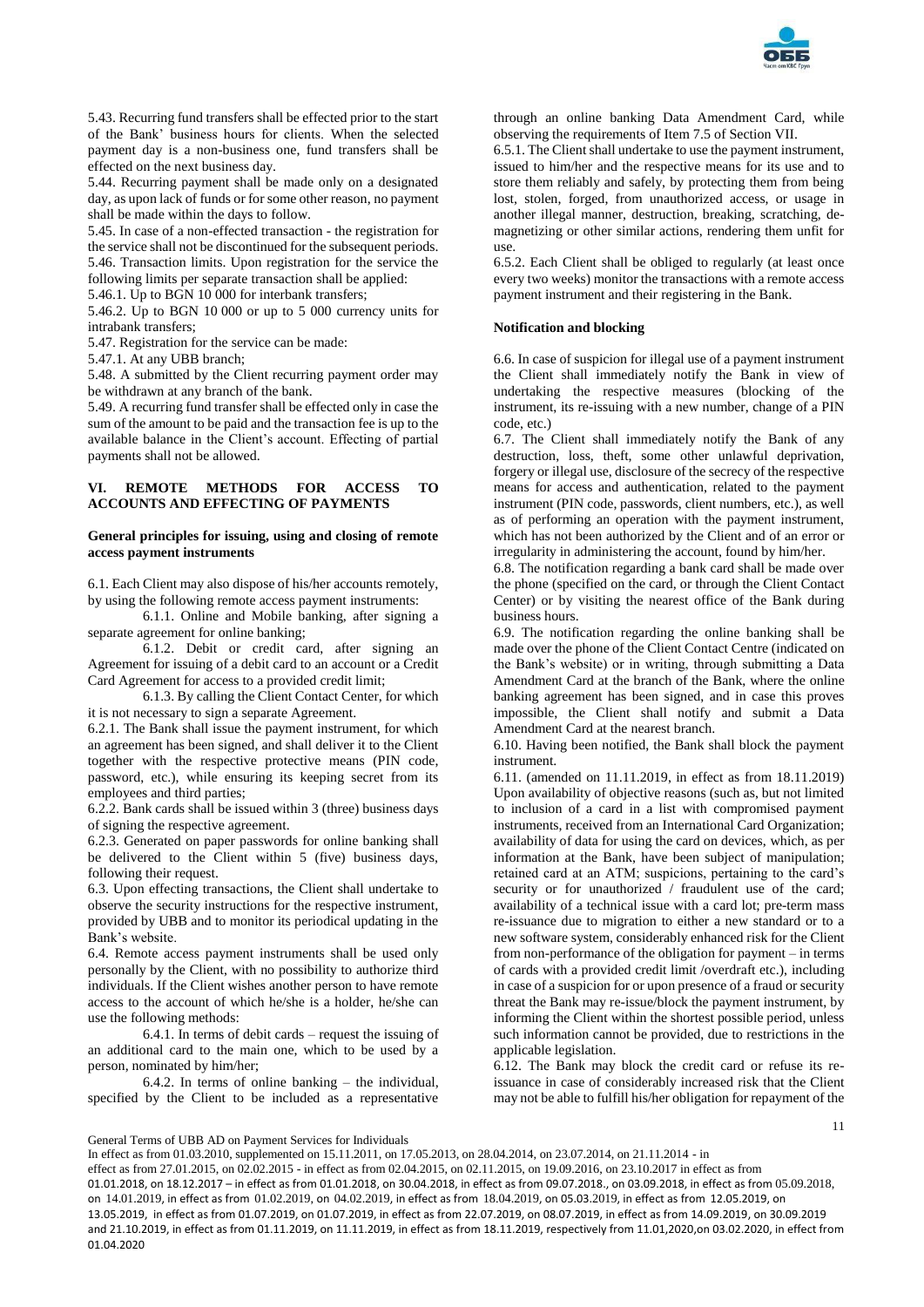

utilized credit limit. By considerably increased risk, the Bank understands presence of bad credit history of the Client with either UBB or with another bank.

6.13. If the Client has consecutively made three wrong PIN attempts, the use of the card for PIN-based transactions shall be automatically blocked. Upon an attempt to subsequently use an ATM, the card may be retained by the device.

6.14 Upon a forgotten PIN, and after a request by the Client, submitted in writing at a branch of the Bank or via the Contact Center, the Bank shall issue a new PIN on a hard copy or re-issue the card with a PIN code via SMS, for which the Client shall pay a fee, according to the Tariff.

6.15. De-blocking of a payment card – permitting the effecting of operations with the card, after cancellation of the reason for blocking. The de-blocking request shall be submitted, as follows:

- At an office of the Bank the de-blocking shall become effective within 4 /four/ business hours of receipt of the Client's written request at an office of the Bank.
- Via online and mobile banking (for cards, serviced through UBB's authorization system) - could be done only with regard to a card, which has been blocked by the Client via online or mobile banking. The card shall be accessible for use immediately after its deblocking by the Client.
- Through the Client Contact Centre

6.16. The access to online banking/mobile banking, as well as to effecting of payment operations through those channels may be blocked by the Bank upon the following conditions:

- For objective reasons, related to the security of the authentication data, or of the system, and/or upon well-founded suspicions for orders, unauthorized by the Client and submitted via online or mobile banking through using the authentication means.
- In the cases when the Client or his/her representative with his/her actions breaches the requirements of the currently effective regulations, and of the present General Terms, jeopardizes the security and the proper functioning of the service.

6.17. The Bank shall notify the Client about the blocking of access/effecting of payment operations and the respective reasons, if possible prior to the blocking or immediately afterwards at the latest, unless disclosing such information is not allowed due to security reasons or compliance with legislative requirements.

# **VIA. ACCESS TO PAYMENT ACCOUNT/S WITH ANOTHER PROVIDER OF PAYMENT SERVICES FOR THE PURPOSE OF PROVIDING INFORMATION ABOUT THE ACCOUNT/S**

6.17.A. While observing the provisions of the current General Terms, the Bank provides an option for visualization of summarized information through its specialized mobile device application (mobile banking), regarding the balance and the history of movements on payment accounts, serviced by other providers of payment services, which are accessible online, without an option for execution of payment operations (Account Information Services).

6.17.A.1. Upon the conclusion of an agreement for a payment service, offered by the Bank, the acceptance of the present General Terms and upon filing a request through the mobile banking for adding an account/s of the Client, serviced by another provider of payment services, the Client shall give his/her explicit consent to the Bank for provision of Account Information Services.

6.17.А.2. (amended on 08.07.2019, effective as of 14.09.2019) The Bank shall not be held liable in case of failure to provide Account Information Services, where the impossibility is due to a reason/s beyond the Bank's control, including, but not limited to, non-functioning and/or inaccessibility of the interface for access to the provider of payment services, servicing the account with regard to which Account Information Services are being provided.

6.17.A.3. (amended on 08.07.2019, effective as of 14.09.2019) By using the Account Information Services, the Client consents to and grants the Bank the right to access the Client's accounts, serviced by other providers of payment services for the purposes of having their balances and payments history visualized in the mobile banking. The client consents to UBB's storing and processing balance and history of operations of only those accounts, selected by the Client for this purpose and is aware that those account balances - visualized in the UBB mobile banking - may not be real-time balances, reflecting all approved and/or pending operations on the account/s.

6.17.A.4. (amended on 08.07.2019, effective as of 14.09.2019) The client is aware of and accepts that the parameters of the provided Account Information Services are dependent on the proposed functionalities by the payment services providers, servicing the accounts and/or are in line with the terms and conditions under the payment services agreement, concluded by the Client and the respective provider of payment services, servicing the account/s. The authentication of the Client, required to provide the Account Information Services, shall be performed by the respective provider of payment services, servicing the account/s, as the Bank shall not store sensitive data about the payments for the purposes of providing Account Information Services.

6.17.A.5. The Bank reserves its right to change the scope of the provided Account Information Services, including to change the list of payment services providers, servicing the accounts, with regard to which Account Information Services are being provided.

# **VIB. ENSURING ACCESS TO A PAYMENT ACCOUNT WITH THE BANK FOR THE PURPOSES OF PAYMENT INITIATION AND ACCOUNT INFORMATION SERVICES**

6.17.B. The Client shall have to employ due care upon the selection, appointment and use of either AISP or PISP.

6.17.C. The Bank shall not be a party to the contract between the Client and the respective AISP/PISP. The Client shall be fully responsible for the AISP/PISP selection, for determining the terms and conditions, upon which the respective providers are going to render such services, as well as ensure that they shall adhere to the relevant to them provisos, made between the Bank and the Client, and relating to the said services. In particular, the Bank shall accept incoming payment orders, relating to a payment account of the Client, as well as requests for information about a payment account of the Client, submitted through an AISP/PISP and conditioned on the Client's authentication, as initiated by the latter. The Bank shall not be held liable for provision by the Client to AISP/PISP of his/her personalized means for access to the payment account

12

General Terms of UBB AD on Payment Services for Individuals

In effect as from 01.03.2010, supplemented on 15.11.2011, on 17.05.2013, on 28.04.2014, on 23.07.2014, on 21.11.2014 - in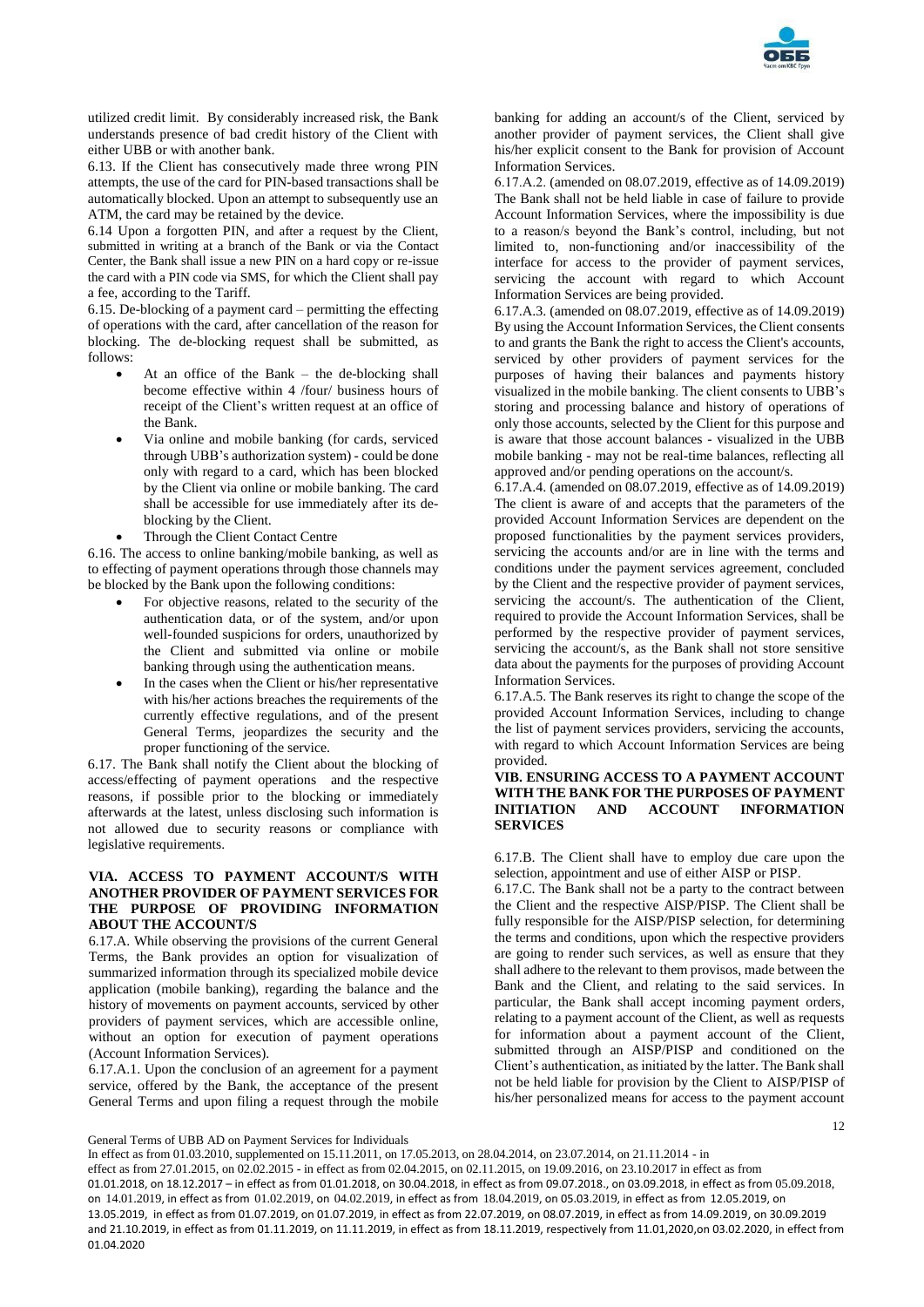

with the Bank. Account Information Service Providers (AISP) shall not be entitled to submit orders for execution of payment operations from a payment account of the Client with the Bank. 6.17.D. The Bank shall be entitled to refuse access for an AISP/PISP to a payment account, if it has found or upon having grounds to believe that there is unauthorized access or the Client's account is being accessed by the AISP/PISP for attempted fraud purposes, including unauthorized initiation of a payment operation or initiation of a payment operation for attempted fraud purposes. In cases falling within the scope of the preceding sentence, the Bank shall employ due efforts to inform the Client, except when the provision of such information is not permitted for security reasons or in view of complying with regulatory requirements, or in view of observing regulatory requirements, thwarting the provision of information to the Client.

# **VII ONLINE BANKING, MOBILE BANKING AND ELECTRONIC NOTIFICATIONS**

7.1. UBB clients can use online banking (Internet banking at the following web address https://ebb.ubb.bg), 24 hours a day, seven days a week, as payment orders shall be executed within the business hours of the Bank in accordance with the specified in the Tariffs deadlines for acceptance and processing of BGN and FX transfers. The terms and conditions, instructions and the technical requirements for using the service are published at the online banking web page in *Security*, *Frequently Asked Questions* and *Help* sections.

7.2. The Client shall have to personally request the online banking service either through online registration via the Bank's webpage www.ubb.bg, or in its branch network.

7.2.1. (amended on 03.02.2020, in effect as from 01.04.2020) Upon request for online banking via the Bank's website the Client shall sign remotely an agreement for the service and shall be granted access to a limited number of services.

7.2.2. (amended on 03.02.2020, in effect from 01.04.2020) Upon registration in the Bank's branch network, the Client shall indicate access rights, involving passive and/or active operations and shall sign an Agreement for Online Banking.

7.2.3. Upon conclusion of the Online Banking Agreement with the Bank, the Client shall sign an Online banking Registration Card, stating the numbers of the accounts, for which he/she would like to receive information or effect banking operations through the online banking channels.

7.2.4. (amended on 08.07.2019, effective as of 14.09.2019) In order to use the online banking services, the Client shall also provide a mobile phone number, needed for receipt of SMS passwords/ codes for activation and verification.

7.2.5. (new, adopted on 08.07.2019, effective as of 14.09.2019) Clients with an e-mail address, verified through online banking and not registered in UPAY payment gateway, shall obtain automatic access to the said gateway and they shall be eligible to use the gateway following acceptance of UBB AD General Terms on Using the Payment Gateway by Individual Clients. Information about the verification procedure has been published on the online banking web page within *Frequently Asked Questions* and *Help* sections.

7.2.6 (new, adopted on 03.02.2020, in effect as from

01.04.2020) Upon registration of new clients remotely via the

mobile banking functionality they shall sign an Agreement for

Online Banking with a Qualified Electronic Signature, provided by the Bank, without the need to comply with the requirements of Item 7.2.3., as by signing it they shall be granted full rights for access to the Online and Mobile Banking functionalities with the option to request, obtain and use all products and services, offered by the Bank in Online and Mobile banking.

7.3.1. (amended on 08.07.2019, effective as of 14.09.2019) .Upon login to the online banking system purposes the Client needs to authenticate himself/herself with a user number, a login password for online banking and have to enter a uniquely generated one-off code/password:

a) received through an SMS to the mobile phone number of the Client, provided as per It. 7.2.4 or

b) generated by a hardware device, property of UBB, or

c) generated by a mobile application for iOS and Android operating systems.

7.3.2. (amended on 08.07.2019, effective as of 14.09.2019) Upon executing orders for payment transactions, the Client shall need to additionally enter a uniquely generated dynamic code/password:

a) received through an SMS to the mobile phone number of the Client, provided as per It. 7.2.4 or

b) generated by a hardware device, property of UBB, or

c) generated by a mobile application for iOS and Android operating systems.

7.3.3. (amended on 08.07.2019, effective as of 14.09.2019) Upon intrabank fund transfers between own accounts of the Client, as well as upon payments to accounts of trusted beneficiaries, specified by the Client, the requirement under It. 7.3.2 shall not be applied.

7.4. The signing of a Client's instructions to the Bank during the execution of operations within the online banking system through the authentication and signing means, as indicated in Art.7.3, shall have the effect of an electronic signature within the meaning of the Electronic Document and Electronic Authentication Services Act (EDEASA), as, on the grounds of Art. 13, Para.4 thereof the Bank and the Client shall agree that in their mutual relations they shall deem such signatures handwritten.

7.5. The online banking services shall be used only upon the personal instruction of the Client. The empowering for using the online banking service shall be made while observing the requirements in the present General Terms.

13 7.6. Online banking offers the following services: information about current balance on accounts; information about account movements; reports on initiated fund transfer orders for direct debits; information about foreign currency exchange rates; information about utility bill payments and changing the mode of their effecting; registration and withdrawal of consent for utility bills' payment; payment of obligations for utility services with a credit card; ordering of intrabank and interbank transfers, as well as direct debit transfer orders; processing of received transfer orders for direct debits; FX transfer orders, purchase-sale of foreign currency between accounts of the Client; opening of accounts and deposits for natural persons; information about credit cards - checking disposable limits, latest monthly statement, recent transactions, repayment of an

General Terms of UBB AD on Payment Services for Individuals

In effect as from 01.03.2010, supplemented on 15.11.2011, on 17.05.2013, on 28.04.2014, on 23.07.2014, on 21.11.2014 - in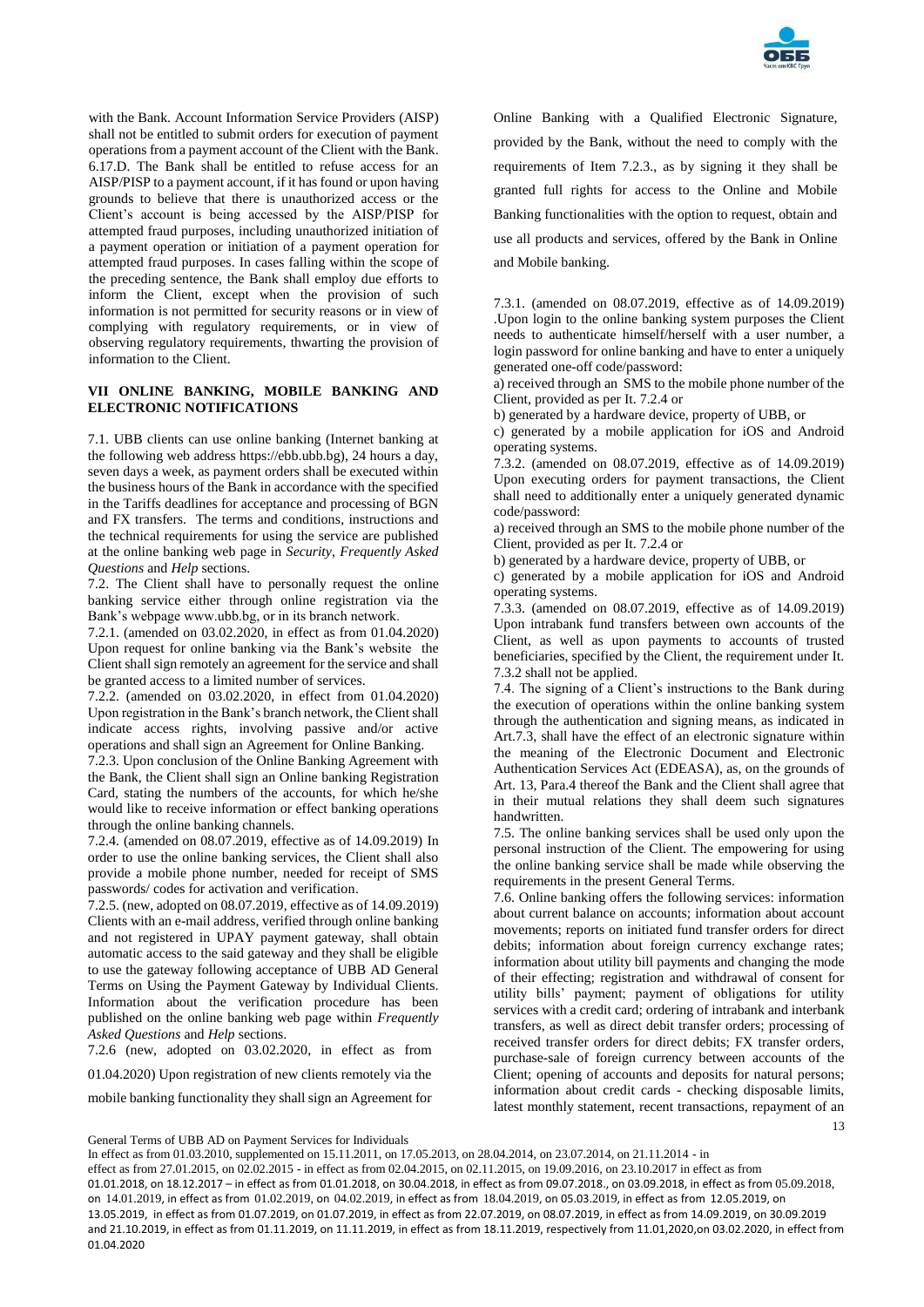

utilized credit limit; submitting of orders for trade in securities, for which an agreement for brokerage services has to be signed in advance at a branch of the Bank; adding of existing accounts with UBB for access through the electronic channels; request for debit card issuance by receiving a PIN code via SMS; payment of liabilities for local taxes and fees; changing of system login passwords; changing of a registered e-mail address.

7.7. The Bank shall reserve itself the right to add new and amend the above listed services, while informing its clients through the respective channels and at its internet page.

7.8. The Bank shall be entitled to determine limits for the execution of payment operations through online banking and introduce other restrictions, as well as establish additional requirements, including procedural ones, when this is necessary due to requirements of the effective legislation or for security maintenance reasons in accordance with the technical standards and conditions for online banking.

7.9. Changes, relating to the Client's online profile and his/her access to online banking products and services shall be executed, as follows:

7.9.1 through the online banking channels - as regards the products and services, for which such functionality has been enabled;

7.9.2. After submitting a Data Amendment Card with the necessary changes, signed by the Client at the Bank's branch network;

7.9.3. By a request through the Client Contact Centre.

7.10. Fund transfers through the online banking channels shall be effected, while observing the following terms and conditions:

7.10.1. Fund transfers between residents and non-residents, as well as cross-border transfers shall be effected while observing the requirements of the Currency Act and the enactments on its application.

7.10.2. The Bank may require the presentation of documents in electronic or paper form, in accordance with the requirements of the effective legislation;

7.10.3. Payment documents with a specified future value date for execution shall be processed on the date, indicated in the payment document, as the processing shall be effected automatically one-off at the beginning of the system day, upon ensured sufficient available balance in the account as at the previous day end.

## **Mobile banking**

7.11. (amended on 21.10.2019, effective from 01.11.2019) Upon signing an online banking agreement the Client is being provided with the opportunity to make inquiries on the accounts, requested for access via online banking, as well as to request and use all offered services and effect particular transactions via the specialized application for mobile devices on iOS and Android operating systems, called Mobile Banking. 7.12. The instructions and the technical requirements on installing and using the application, as well as the comprehensive list of transactions and services, accessible through the mobile application, are described in *electronic banking Channels* section on www.ubb.bg, as well as in *Security Recommendations* and *FAQ* sections of the specialized mobile banking application. .

7.13. The rules and regulations for online banking in the present General Terms shall also be applicable to the mobile banking, unless indicated otherwise herein or in the online banking agreement.

7.14. For activation of the mobile banking application the Client shall identify himself/herself by entering the valid for online banking user name, login password and code, sent to his/her mobile phone. For access, inquiries, registration for services and placing payment orders with the Bank the Client shall authenticate himself/herself with the PIN code or fingerprint login, set upon activation of the mobile banking application, as well as with an embedded software token.

7.15. The signing of the Client's statements to the Bank, including upon the execution of operations through the mobile banking application via a PIN code or fingerprint, as well as in a combination of selecting/marking of fields and/or buttons, and/or menus for statement and/or confirmation by the client in the Mobile Banking, shall represent an electronic signature within the meaning of the Electronic Document and Electronic Authentication Services Act (EDEASA), as, by virtue of Art. 13 Paragraph 4 of EDEASA the Bank and the Client agree that they shall consider this signature handwritten in the relationship between them.

7.16. In case the Client operates with the specialized application through a compromised (rooted or jailbroken) device, upon each and every login in the application there will be a warning message on the screen of the device. The Bank shall not be held liable for payment operations, effected through using the specialized application from a compromised (rooted or jailbroken) device.

# **Electronic notifications**

7.17. (With effect from 01.07. 2019) The Bank's clients may subscribe for the Electronic Notifications service at a branch of the Bank, through online and mobile banking or through the Client Contact Centre. Through this service they will receive information via SMS/Viber/e-mail for their account movements and monthly account balances and via SMS/Viber for transactions with bank cards, as by submitting the request they also acknowledge acceptance of the terms and conditions for using the service, integral part thereof.

7.18. (With effect from 01.07.2019) A fee shall be due for the sending of SMS/Viber messages as per the Bank's Fees and Commissions' Tariff. The Bank reserves its right to send a determined by it number of free-of charge SMS messages to the mobile phone number, stated by the Client to the Bank, concerning transactions with bank cards, as the Client shall be entitled at any time to explicitly refuse their receipt at a branch of the Bank.

# **VIII. BANK CARDS**

8.1. The bank payment card is a type of payment instrument, on which information has been recorded electronically and which is used repeatedly to authenticate the Client to whom the card has been issued. It provides remote access to the funds in a bank account and/or to a pre-defined credit limit, negotiated between the Client and the Bank.

14

General Terms of UBB AD on Payment Services for Individuals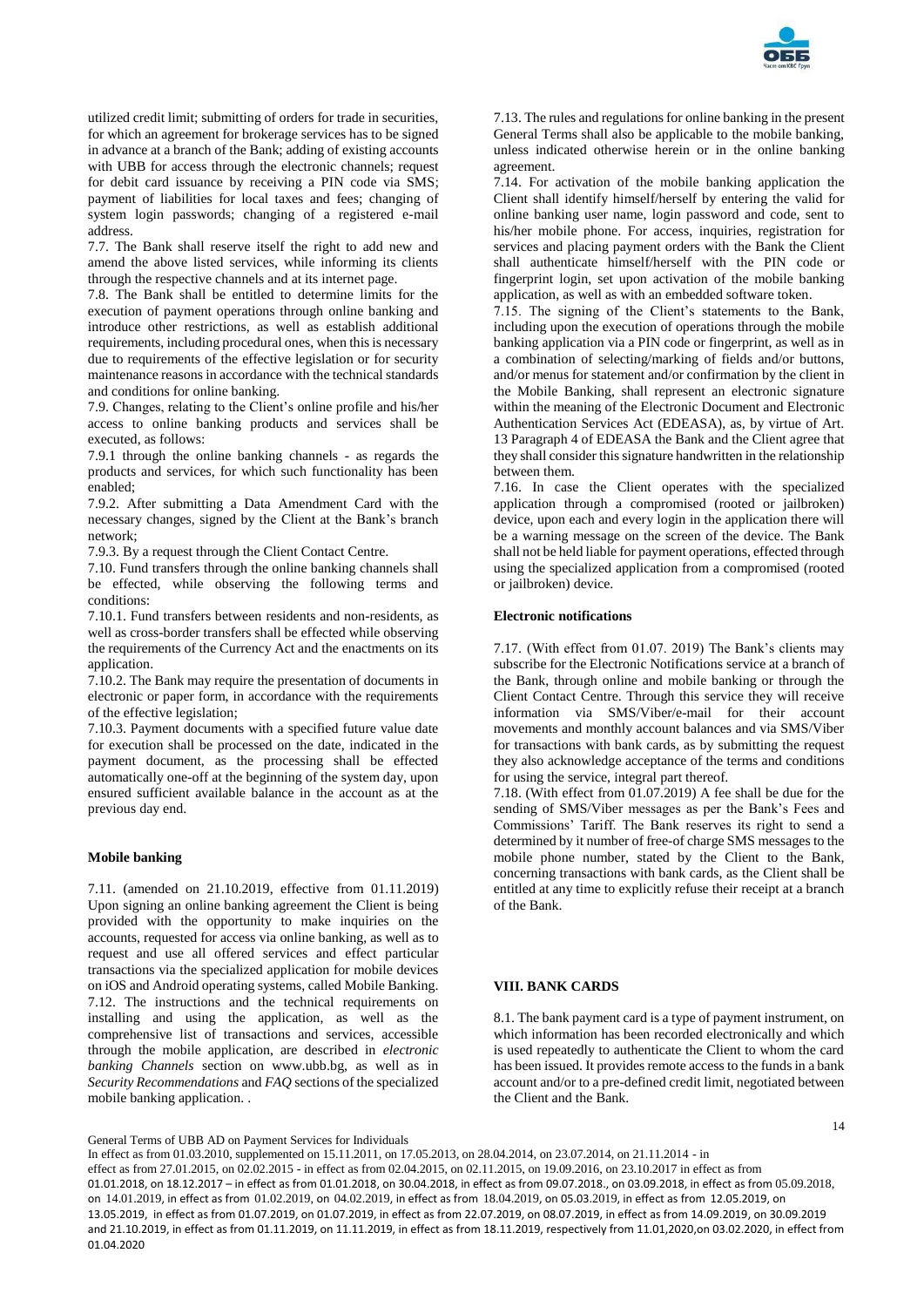

8.2. The Bank (also referred to in this Section as Issuer) shall issue bank payment cards (debit and credit ones) with requisites, in accordance with the standard requirements of the respective international card payment organization (ICO) and with a personal identification number (PIN code), for Visa and Mastercard-branded cards also printed (embossed) name of the Client on the front side.

8.3. The card is property of its Issuer and shall be provided for use to the Client following the signing of a respective application and the other needed documents.

8.4. The Bank shall issue international debit cards and revolving credit cards with a grace period, bearing the logo of the International Card Organizations (ICO) VISA and Mastercard. The debit and credit cards, issued by the Bank, can be used in this country and abroad.

8.5. The card shall be issued with validity over a fixed period of time, which validity shall be written in a MM/YY (month/year) format on the front side of the card and shall expire on the last calendar day of the indicated month.

8.6. According to the manner of disposable balance formation, the bank cards, issued by UBB shall have:

- disposable balance, based on the actual account balance (own funds);
- disposable balance, based on a provided overdraft on the account; The amount, conditions and collateral of the overdraft are stipulated in a separate Overdraft Agreement;
- disposable balance, based on a granted revolving loan, which can be utilized only through the Card. The amount, conditions and collaterals for the overdraft loan shall be stipulated in a separate agreement between the Bank and the Client;

## **Bank card issuance**

8.7. For having a card issued to him/her the Client shall fill in an Application form, in which he/she shall provide to the Bank the data, needed for card issuance.

8.8. In order to have a debit card issued the Client shall have to be a holder of a current account or of a Payment Account with Basic Features.

8.9. Several debit cards can be issued to one account for either the Client, or for additional cardholders, nominated by him/her. 8.10. The Bank shall issue additional cards upon the request of a Client -holder of either a current account or a Payment Account with Basic Features, which request shall have to be submitted at an office of the Bank. The Client shall state in the application data about the additional cardholder, as he/she may also determine individual limits for using the additional card. The additional card enables the effecting of all payment operations, as determined in accordance with the present General Terms. The limits under the additional card may be amended only by the Client - holder of the current account, through submitting a request at an office of the Bank. A cardholder of an additional card shall be entitled to:

а. Receive the card in person, while becoming equally responsible for the card's storage and usage as is the Client holder of the current account;

b. dispose through the additional card, issued to him/her, of the funds in the account, to which the said card has been issued;.

c. The Cardholder of an additional card shall be entitled to temporarily block the card, issued in his/her name without stating a reason for that or due to the card's loss/theft. 8.11. For credit card issuance purposes the Bank shall make an assessment of the Client's creditworthiness, based on the data in the Application and the information, accessible through public registers in Bulgaria.

8.12. The card shall be issued along with a 4-digit Personal Identification Number /PIN/, which is unique and known only to the Client. The Personal Identification Number / the PIN code shall be provided via SMS to a telephone number personally stated by the Client, or on a hard copy, if the Client has explicitly indicated that.

8.13. The Client's PIN code is a strictly personal, 4-digit code, which is being entered on the keypad of the ATM or through the electronic POS terminal, equipped with a special PIN-entry device and serves for proving the Client's identity upon PINbased transactions.

8.14. As from receipt of the card and PIN code the Client shall assume full responsibility for their safekeeping.

8.15. UBB provides the following options for obtaining a PIN code to the clients using a bank payment card(s):

- on a hard copy for Clients, who have explicitly stated this manner of receipt;
- via SMS to a mobile telephone number, personally submitted by the Client at the Bank. The bank payment card shall be provided to the Client together with a letter of instructions for the necessary steps to receive a PIN code via SMS.

8.15.2. Upon receipt of a card and a PIN code on a hard copy, the Client shall check whether the number, embossed on the front side of the card corresponds to that, indicated in the PINcontaining envelope. Upon full match the Client shall sign in the signature field on the reverse side of the card in the presence of an employee of the Bank and shall acknowledge the card and PIN code's receipt through his/her signature. In case of discrepancy UBB shall issue a new PIN code at its own expense.

8.15.3. The SMS through which the Client claims the PIN code's receipt shall be charged as per the mobile operator's tariff for this type of messages and it shall be borne by the Client.

8.15.4. The Client shall be entitled to send an SMS with a request for a PIN code within 90 days from the card's production.

8.15.5. Upon 3 SMS sent with incorrect data, the service shall be terminated. The Client shall be entitled to call the Contact Center once or to visit a branch of the Bank to get assistance in unblocking this service.

8.15.6. In case the service is blocked for a second time, the Client shall have to submit a request for issuance of a new PIN code on a hard copy at a branch of the Bank or for re-issuance of a card with a PIN code via SMS.

8.15.7. Upon successful authentication the system generates back an SMS, containing the 4-digit PIN code.

8.16. The card and the PINcode (on a hard copy or an electronic copy) shall be stored by the Bank during a period of 3 /three/ months as from the date of their issuance. If within this period the card and PIN code have not been received by the Client they shall be destroyed.

15

General Terms of UBB AD on Payment Services for Individuals

In effect as from 01.03.2010, supplemented on 15.11.2011, on 17.05.2013, on 28.04.2014, on 23.07.2014, on 21.11.2014 - in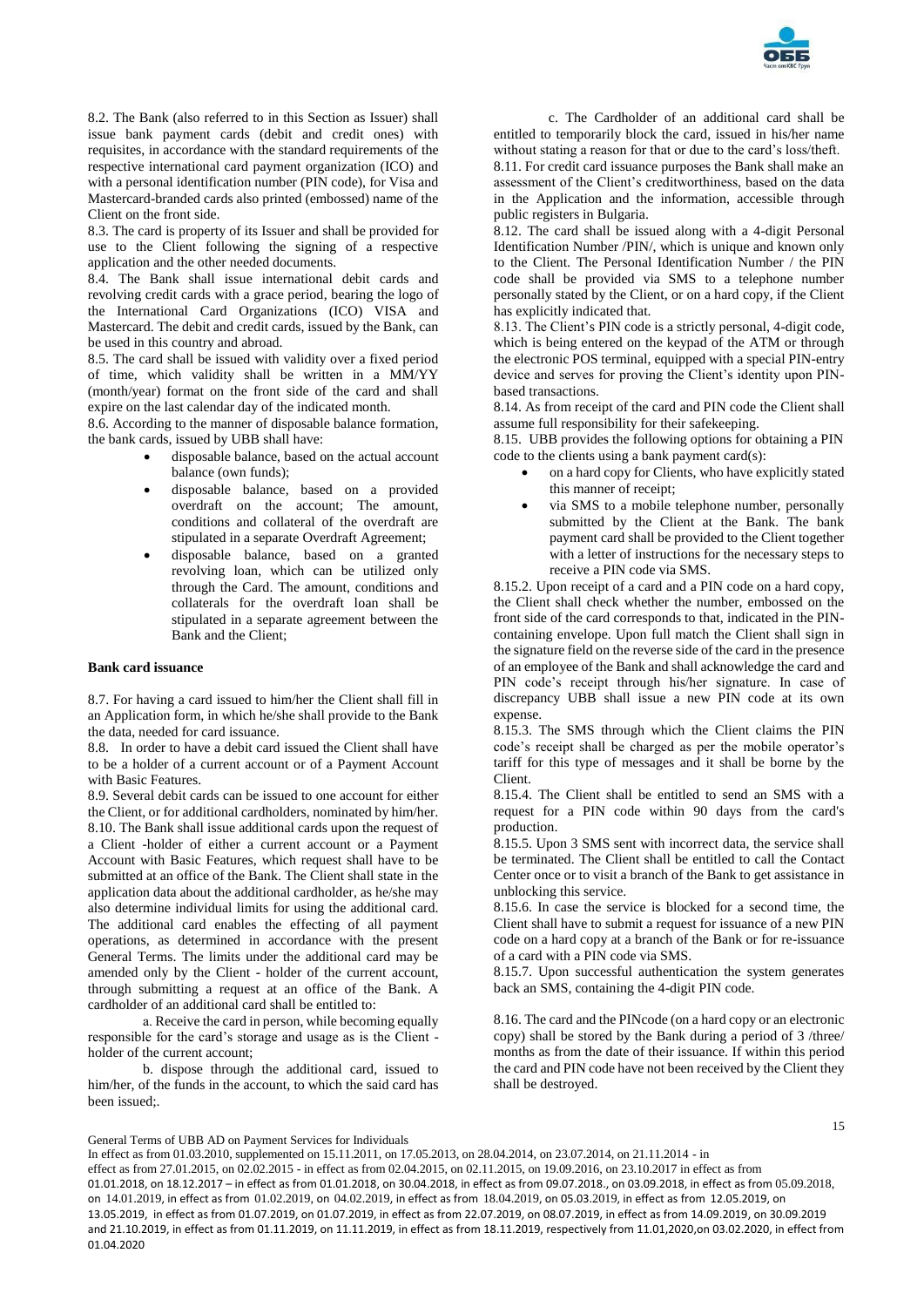

8.17. The Client may effect transactions with the card 4 /four/ hours after receipt of the PIN code and the card, at the latest.

# **Operations that can be effected with a card**

8.18. The following operations can be effected with the card:

8.18.1. Withdrawal of cash at ATM terminal devices, designated with the trade mark of the respective International Card Organization (ICO) and specifically indicated brand of the card organization's respective product;

8.18.2. Electronic payment for goods and services at merchants, through POS terminal devices, designated with the trade mark of the respective ICO and the specifically indicated trade mark of the card organization's respective product, as well as internet payments;

8.18.3. Withdrawal of cash at branches of banks or other financial institutions through POS terminal devices, designated with the trade mark of the respective International Card Organization;

8.18.4. Transfer of funds at an ATM between accounts of the Client, specified in advance and linked to the card;

8.18.5. Payment of utility bills;

8.18.6. Inquiry and other payment and non-payment operations

8.18.7. Other services, rendered by the Bank.

8.18.8 All cards, issued by the Bank, can be used to perform online transactions, where each operation with the payment card is to be approved by the Issuer's authorization system, to which the terminal device from which the transaction is being performed is connected via telecommunication environment.

8.18.9 Cards, bearing the Mastercard and Visa logos may be used to perform offline transactions, for which no approval from the Issuer's authorization system is needed, within limits, as defined by the respective International Card Organization. Upon transactions in offline mode, the available balance or credit limit may be exceeded.

8.18.10. Contactless cards of Visa and Mastercard brands at POS terminal devices, designated with the respective

contactless functionality insignia  $\mathcal{W}$ , have also enabled contactless payment functionality, by approaching the card to a special contactless reader, without inserting /driving the card through a POS terminal device.

8.18.11. Contactless payments can be effected:

 On Bulgaria's territory - up to the offline mode limit, determined by the International Card Organizations (ICO) and the Bank, without entering a PIN code and/or laying a signature on the document for the effected operation;

 Beyond Bulgaria's territory - up to a limit for the respective country, as approved by the ICO and the bank, servicing the terminal device, in offline mode, without entering a PIN code and/or laying a signature on the document for the effected operation;

 Above the limit, approved by the ICO and the Bank for the respective country, the transaction shall be effected either in a contactless manner in online mode or in contact mode (through inserting/ driving the card through the POS terminal device), in accordance with the requirements, valid for the respective country, as upon both alternatives the payment shall be effected after entering a correct PIN code and/or laying a signature on the document for the effected operation.

8.19. The Bank shall reserve itself the right to either expand or narrow the scope of operation types, which the Client has been enabled to effect with the card, as information about that can be obtained at the Bank's branches or on its website.

8.19.A. (new, adopted on 03.02.2020, in effect as from 01.04.2020) Upon payment transactions with debit and credit cards, issued by the Bank, in a currency, other than the account/credit limit currency, respectively, and in the cases when the account/credit limit currency is other than euro, and upon which payment transactions international settlement is being made via the international card organizations Visa/MasterCard, or local settlement via Borica AD, while converting the currency of the transaction amount to that of the bank account/credit limit respectively, the Bank shall apply the most recent and determined by it exchange rate for cash operations, as at the moment of currency conversion.

# **Rights and obligations of the parties in line with the issuance and use of debit and credit cards**

8.20. The Client shall be entitled to:

8.20.1. Effect operations with the card, in accordance with the present General Terms and up to the amount of the disposable balance in the account, linked to the card, respectively up to the agreed credit limit and in accordance with the limits per transaction types;

8.20.2. Specify limits for payment with an additional card (issued to the main one), which to be stated in the application for card issuance;

8.20.3. Request de-blocking of the card upon entered three consecutive wrong PIN codes;

8.20.4. Request issuance of a new PIN code on a hard copy or re-issuance of a card with a PIN code that shall be received electronically via SMS upon having forgotten the current one or change the PIN code at an ATM of the Bank or at ATM terminals of other Bulgarian banks regarding cards, which system operator is BORICA.

8.20.5. Request through the Contact Center or directly in a branch of the Bank a one-off unblocking of the service - PIN code via SMS.

8.20.6. Request in writing or through the Client Contact Centre the issuance of a new card upon having lost, destroyed or been unlawfully deprived of the card and receive the new card and PIN code in person from the Issuer.

8.21 The Client shall undertake:

8.21.1. To receive the card and the PIN code on a hard copy at the Bank in person. In case he/she is unable to receive the card in person the Bank shall courier the card and the PIN code on a hard copy in separate parcels, as the expenses shall be borne by the Client (valid only in the cases when the Client resides abroad either temporarily or permanently).

8.21.2. Upon receiving the card he/she shall have to immediately lay his/her signature in the designated field (signature band) on the reverse side of the card in a manner, corresponding to the signature on his/her identity document;

General Terms of UBB AD on Payment Services for Individuals

In effect as from 01.03.2010, supplemented on 15.11.2011, on 17.05.2013, on 28.04.2014, on 23.07.2014, on 21.11.2014 - in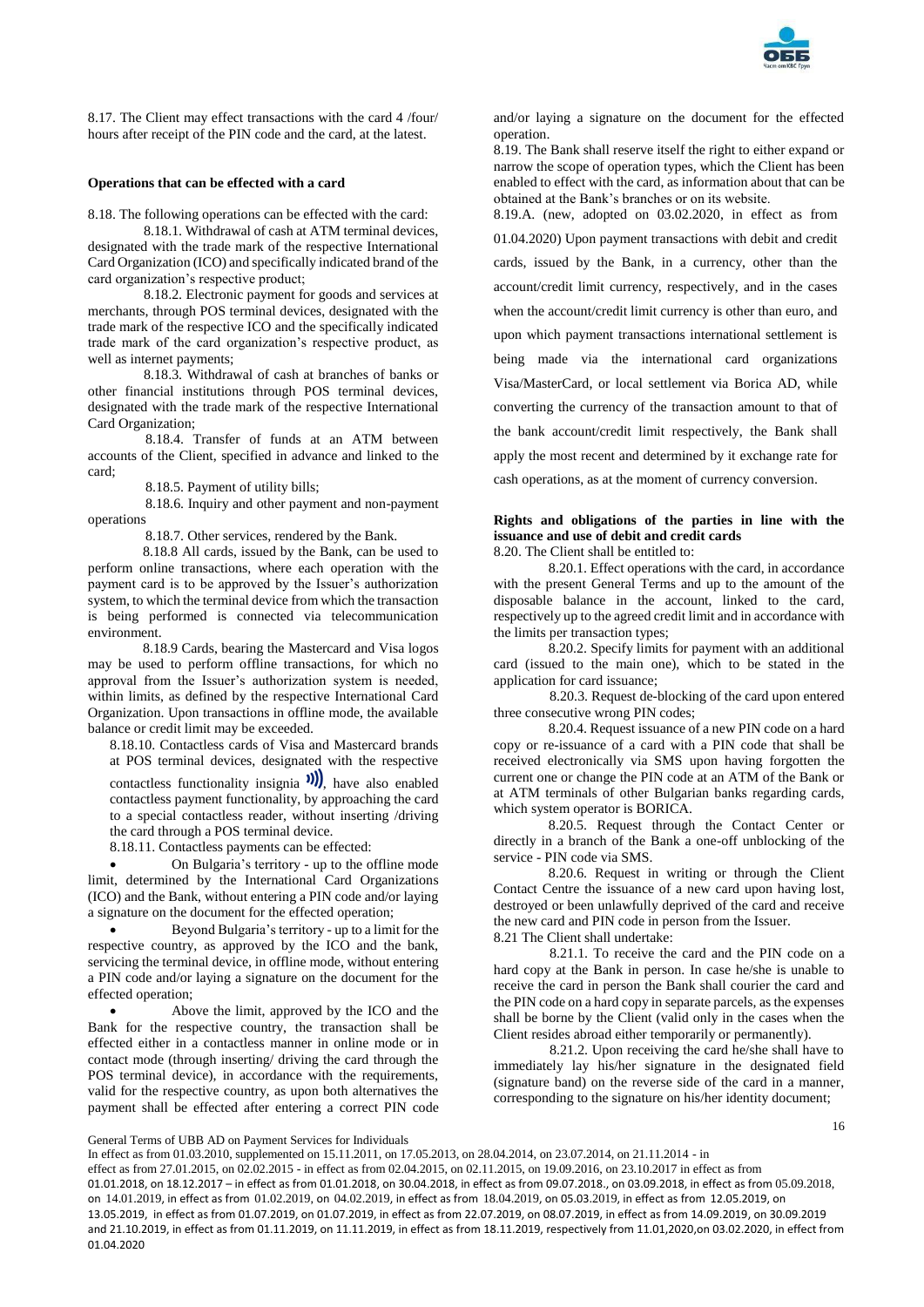

8.21.3. To memorize the PIN code to the card and destroy the receipt or to delete the SMS with the received PIN code, without disclosing his/her PIN code to third persons, including family members or other relatives;

8.21.4. To provide an updated mobile telephone number in person, through which he/she shall receive a PIN code via SMS.

8.21.5. Not to write down his/her PIN code anywhere and undertake all other measures for keeping the PIN code in secrecy, including not to use the same PIN code for too long.

8.21.6. Upon changing the PIN code, to use codes which do not contain subsequent or repeating numbers, birth dates, digits of the Personal ID Number (EGN), telephone numbers, vehicle registration plate numbers, or other numbers which are easily recognizable or associated with the Client.

8.21.7. To initiate all necessary measures for keeping the PIN code in secrecy, incl. concealing it well any time upon entering it;

8.21.8. Not to disclose or provide in some other way the card number to third persons, having no relation whatsoever to the card servicing and the operations, effected with it;

8.21.9 The Client shall undertake to immediately contact the Bank upon becoming aware of:

• destroying, loss, theft, misappropriation or unauthorized use of the bank card, as well as a third person's becoming aware of the PIN code;

• effecting of a transaction with the bank card, which has not been authorized by the Client;

8.21.10 For the circumstances, listed in the previous item, the Client shall have to inform the Bank via its Client Contact Centre.

8.21.11. upon a problem with a transaction at an ATM or a POS terminal to immediately contact the Bank, as well as reject any help, advice or any other sort of intervention in the problem by persons, other than the Bank's telephone operator;

8.21.12. To sign, in case the terminal device requires it, on the sale or cash advance receipts, printed by the POS terminal in a manner, corresponding to the signature on the reverse side of the card and to the signature on the identity document, by which he/she acknowledges his/her acceptance of the effected transaction;

8.21.13. To identify himself/herself with an identity document, in case asked to do so by the respective merchant, accepting payments with bank cards;

8.21.14. To return the card to the Bank upon occurrence of any of the events below - damage, expiry of the card period, callability ahead of maturity of the utilized credit limit or termination of the Bank Card Agreement - within a onemonth period of the validity expiry date, respectively the date of the agreement's early termination;

8.21.15. To maintain in his/her accounts sufficient funds for covering all payments, effected with the bank card and the fees and commissions, due to the Bank;

8.21.16. Not to exceed the approved credit limit under the credit card, respectively upon operations, related to debiting the account, servicing the debit card, to use funds up to the account balance, however not more than the specified limit for the respective operation type;

8.21.17. If the Client permits the amount of funds, utilized through the card to exceed the disposable balance/limit, the Bank shall be entitled to debit all accounts of the Client with

the Bank with the excess amount, for which the Client shall provide his/her explicit consent, including, when necessary, through purchasing of foreign currency funds in the Client's accounts and their conversion at the Bank's exchange rate on the transaction date.

8.21.18. To keep repayment deadlines of all his/her liabilities, originating from the card's usage;

8.21.19. In case after a notification under Item 6.7 of Section VI, he/she has found the card then he/she shall have to immediately inform the Bank and deliver it to its nearest branch.

8.22. The Bank shall be entitled to:

8.22.1. Define the maximum amounts (limits) and the number of transactions for operations, effected with the card over a certain period, by informing the Client in the bank's halls, on its internet page, in the monthly statements or through some other appropriate way, of made amendments in the limits.

8.22.2 Reject authorization requests upon exceeding the disposable balance in the account, servicing the bank card, respectively upon exceeding the disposable limit under a credit card, transaction limits, non-observance of the requirements for using the card, expiry of its validity period, as well as other discrepancies in the data; reject authorization requests or apply reduced transaction limits upon high risk of abuse in accordance with a methodology, applied by the Bank. .

8.22.3. Block the card usage upon entered three consecutive wrong PIN codes, upon non- performance by the Client on obligations under the Bank Card Agreement or the current General Terms, upon past due installments, or in view of protecting the Client interest.

8.22.4. At any time transfer (assign) to third persons fully or partially his/her receivables under the agreement for credit card issuance.

8.23. The Bank shall undertake to:

8.23.1. Upon a forgotten PIN code or a lost/ stolen or compromised card, to re-issue a new card with a new PIN code via SMS or only a new PIN code on a hard copy within a period of 3 (three) business days, with effect from the date of submitting the re-issuance request, as per Art.6.14;

8.23.2. Ensure the return of the card or its reissuing as quickly as possible within 3 (three) business days of the notification by the Client, in case of retaining the card in the ATM terminal device, property of the Bank, due to the latter's technical malfunction;

8.23.3 Block the online operations with the card immediately after receiving the Client's notification thereof.

8.23.4 The Bank shall provide Mastercard and VISA with information about the parameters of the Client's card, the sum of its coverage and its assigned limits.

8.23.5. Cooperate for resolving cases of chargebacks upon full documentation provided on a timely basis by the Client, in compliance with the rules of the respective ICO, as reflected in the requirements of the Bank.

8.23.6 Upon receipt of a Chargeback Form by a Client, the Bank shall initiate a procedure for ascertaining the authenticity of the operation/s and the lawful use of the bank card, including its personalized security features. Objections shall be considered in accordance with the procedure and deadlines, as determined by the International Card Organizations Mastercard Inc. and Visa Inc.

General Terms of UBB AD on Payment Services for Individuals

In effect as from 01.03.2010, supplemented on 15.11.2011, on 17.05.2013, on 28.04.2014, on 23.07.2014, on 21.11.2014 - in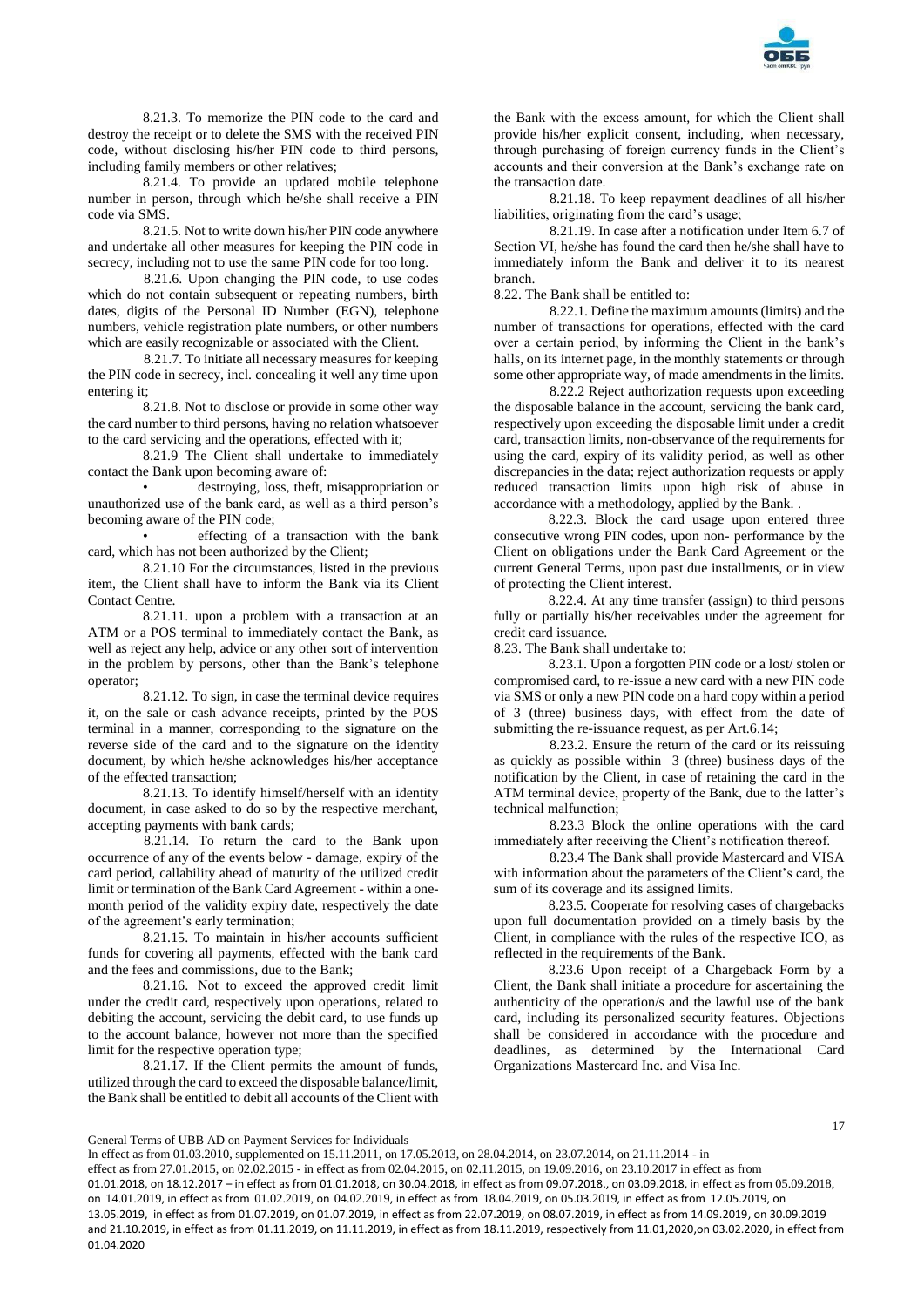

8.23.7. Ensure the inaccessibility by persons other than the user of the payment instruments' personalized security means.

8.23.8. Store over a 5-year period information, allowing for the tracking of operations, effected with a payment instrument;

 8.23.9. Create the needed technical and other prerequisites for free-of-charge acceptance of notifications by the users under Item 8.21.8 at any time, 24/7.

## **Secure Internet Payments.**

8.24.1 *Verified by Visa* (VbV) and *MasterCard Secure Code* is a trademark of the programmes of the international card organizations Visa International and Mastercard Worldwide, using 3D Secure protocol for authenticating the Client at the moment of performing transactions with Internet merchants, involved in the programmes.

8.24.2 *3-D Secure Code* is a Client's personal code, linked to a particular card, which is being used to confirm his/her identity upon effecting payments via the Internet with merchants, involved in the Verified by Visa and MasterCard Secure Code programmes, for payments' security enhancement purposes.

8.24.3 The one-time password is a 6-digit dynamic 3-D Secure code, received through a free of charge text message on the Client's mobile phone during an online purchase, which code is valid exclusively and only for the particular payment. The text message is being generated automatically by the system at the moment of the final payment confirmation by the Client when making an online transaction via virtual POS terminal devices.

8.24.4 The Bank shall ensure free of charge mandatory *Verified by Visa* and *MasteCard Secure Code* authentication of clients, upon making online transactions through the *Secure Internet Payments* service of the bank payment cards in the case when the merchant to be paid is also involved in the Programme

8.24.5 Upon effecting of transactions without the physical presence of the card, the Client shall be obliged to use the *Secure Internet Payments* service through entering a dynamic 3-D Secure code (one-time password) for payment at merchants, maintaining 3D Secure protocol for cards of the *Debit MasterCard PayPass, MasterCard Standard, MasterCard Gold, Visa Electron* and *Visa Classic* brands.

8.24.6. The entry of a correct dynamic 3-D Secure code (оnetime password) shall have the effect of an entered PIN code.

8.24.7. Each transaction upon electronic payment, which has been confirmed through a dynamic 3-D Secure code (one-time password), shall be deemed effected, with the Client's awareness, involvement and/or consent.

8.24.8. The registration of newly issued bank cards for the *Secure Internet Payments* service shall be made automatically by the Bank and shall be available within 4 hours after the card has been submitted for activation.

8.24.9. In view of having the service properly rendered the Client shall be obliged to provide to the Bank his/her recent mobile phone number. The Bank shall not be held liable for submitted incorrect/inaccurate data or for the Client's refusal to provide the requested information.

8.24.10. The Client shall be obliged, upon a change in his/her mobile phone number, to immediately visit the Bank and provide information about the occurred change in writing.

8.24.11. The dynamic 3-D Secure code (one-time password), entered during an online payment is one-time and valid only for the particular transaction, corresponding to the respective 4 digit purchase number, displayed on both the user's screen and in the text message, containing the dynamic 3-D Secure code (one-time password).

8.24.12. If, while shopping the Client has made three consecutive attempts to enter a wrong dynamic 3-D Secure code (оne-time password), the card's usage at merchants, maintaining 3D Secure protocol shall be blocked. The Client shall have to refer to an office of the Bank and fill in a service de-blocking request, as the Bank shall undertake to activate the service against payment of a fee as per the currently effective Tariff.

8.24.13. The Client shall undertake to use the dynamic 3-D Secure code (one-time password) with due diligence, while initiating all necessary measures to thwart a third persons' becoming aware of and using this code, as he/she shall be obliged to use the dynamic 3-D Secure code (оne-time password) only and solely in person.

8.24.14. The dynamic 3-D Secure code (one-time password) is a personal identification feature of a payment instrument and the Client shall have all the obligations for its safekeeping, as those referring to the PIN code hereunder.

8.24.15. The Client shall be obliged not to provide information about the dynamic 3-D Secure code (оne-time password), irrespective of the source and manner of receiving the inquiry, except for the cases of effecting payments on websites of merchants, maintaining 3D Secure protocol, known under the *Verified by Visa* or *MasterCard Secure* trademark.

8.24.16. The Cardholder shall be obliged to immediately inform the Bank upon received inquiries about his/her dynamic 3-D Secure code (оne-time password) from any sources, communication means and on any occasions, other than payment on a merchant's website in the internet.

8.24.17. The Bank shall not be held liable for losses of the Client, caused by misuse of a card for transactions at internet merchants and resulting from other persons' having become aware of the dynamic 3-D Secure code (оne-time password), in case prior to becoming informed by the Client it has effected in a bona fide manner and performed the accounting treatment of the operations, ordered with the card through using the dynamic 3-D Secure code (оne-time password).

8.24.18. The Bank shall be entitled to refuse the processing of a payment reclaim, if such is not accompanied with all the needed documents or has been submitted after the relevant deadline.

# **Insurance of the Client**

8.25. The Bank shall offer to the Client to be included at his/her expense in the insurance programs for cardholders of credit/ debit cards, provided by UBB's partner insurance companies. Upon his/her consent the Client shall sign an insurance policy, a certificate or another document, issued by the insurers.

8.26. The insurance premiums shall be paid by the Client, in accordance with the agreed in the card issuance agreement, by deducting those from the approved credit limit /for credit cards/ or from the current account, servicing the debit card /for debit

18

General Terms of UBB AD on Payment Services for Individuals

In effect as from 01.03.2010, supplemented on 15.11.2011, on 17.05.2013, on 28.04.2014, on 23.07.2014, on 21.11.2014 - in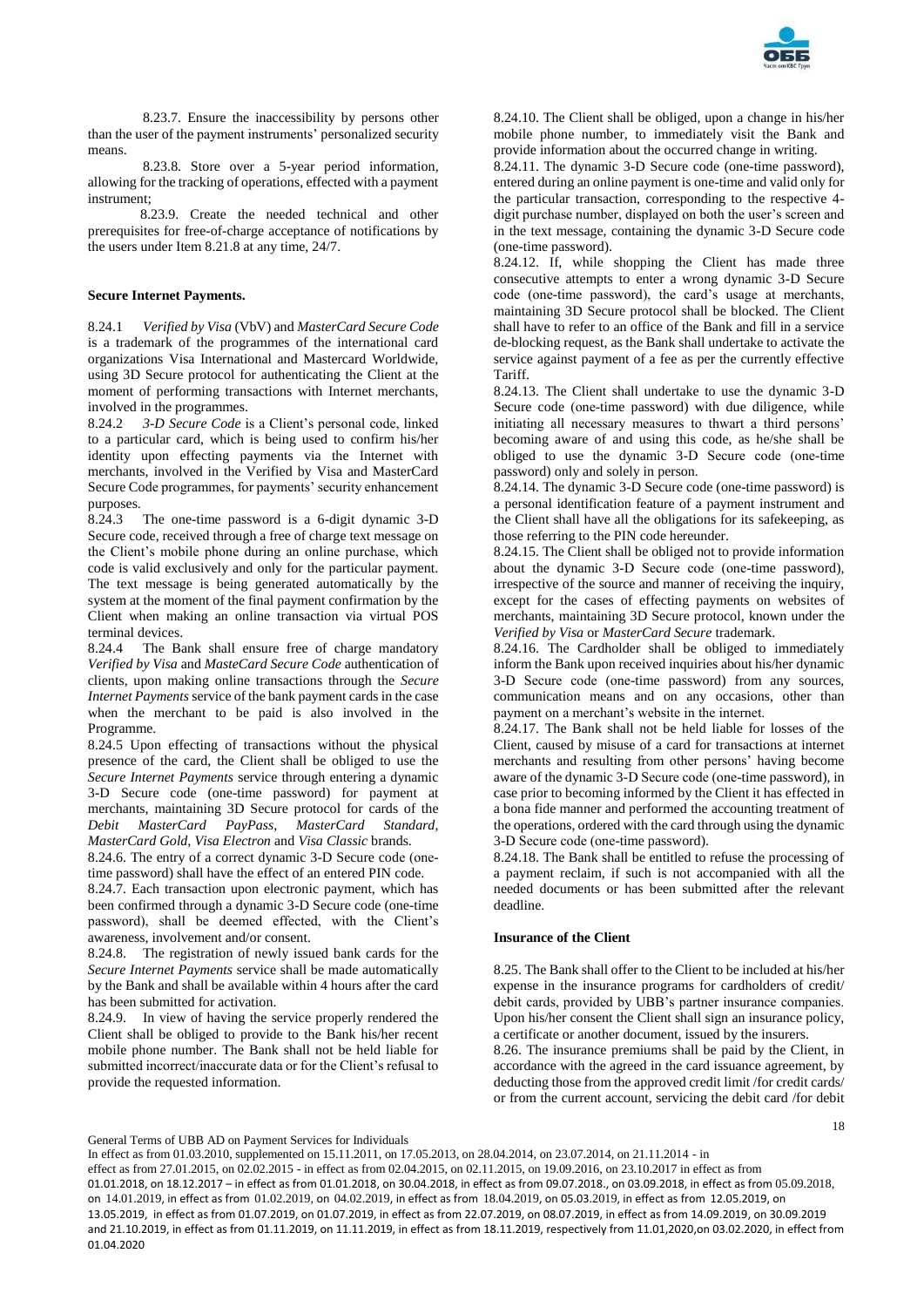

cards/, of which the Client shall give his/her irrevocable consent.

8.27. The entry into effect and termination of the insurance policies, the covered events and the excluded risks, the insurance premiums, the tax accrual on the insurance premiums, as well as all other conditions, shall be settled in the insurance policy (certificate or another document) and/or in the insurers' General Terms.

8.28. Upon compensation payments under credit cards, the Client shall agree all insurance indemnities to be transferred directly to the Bank and to be used for repayment of the Client's liabilities under the credit card issuance agreement and the General Terms.

8.29. In case the insurance indemnities and amounts, received from insurers, do not cover in full the credit card liabilities of the Client to the Bank, the Client or his/her heirs shall repay the remaining amount with own funds.

8.30. In case the insurance indemnities and amounts, received from insurers, exceed the Bank's amounts receivable under the credit card, the difference, after the full repayment of the amounts due to the Bank, shall be transferred to an account of the Client, respectively to such of his/her heirs.

8.31. The insurance programs' validity is 365 days and shall be automatically renewed each year, as well as after a card's reissuing.

8.32. The Client shall agree, upon an occurred insured event, that the Bank shall provide such information to the Insurer, as necessary for payment of the indemnity.

8.33. Additional information regarding the insurance programs is available at: [http://www.ubb.bg/individual-clients/saving](http://www.ubb.bg/individual-clients/saving-accounts/zastrahovki-kym-debitni-i-kreditni-karti)[accounts/zastrahovki-kym-debitni-i-kreditni-karti](http://www.ubb.bg/individual-clients/saving-accounts/zastrahovki-kym-debitni-i-kreditni-karti)

# **IX. CLIENT CONTACT CENTRE**

9.1. The Client Contact Centre renders over-the-phone services to existing and potential clients of UBB, as follows:

> 9.1.1. General banking information, relating to products and services, interest rates, fees and commissions, branch network, locations of ATMs and others;

> 9.1.2. Detailed (individualized) information, relating to used products;

> 9.1.3. Effecting of amendments to client data, nonrequiring presentation of documents;

> 9.1.4. Making of changes on products, used by the Client, non-requiring change in the main parameters (interest and fees) of the utilized product. For the purpose the Client should have signed an agreement for the respective product;

> 9.1.5. Effecting of actions, relating to payment cards' administration – blocking, de-blocking, reissuing etc. For the purpose the Client should have signed a bank card agreement;

> 9.1.6. Change in the confirmation mode for utility bills' payment. Upon a selected automatic payment mode the Client shall indicate the respective account /card, from which payments of obligations under a particular identification number will be effected. There is an option to enter/change the maximum amount of the limit per each individual identification number

9.1.7. Servicing of Clients of UBB's online banking, adding/removing an account, adding/changing a mobile phone number for receiving SMS passwords, request for printing a new login password. For the purpose the Client should have signed an Online Banking agreement;

9.1.8. Effecting of active operations – financial transactions within the system of UBB;

9.1.9. Accepting complaints from clients;

9.1.10. Effecting of outgoing phone calls to current or potential clients of the Bank.

9.1.11 online communication with current or potential clients of the Bank.

9.2. The Bank shall reserve itself the right to add new and amend the above listed services, while informing its clients through the respective channels and on its internet page.

9.3. For the purpose of guaranteeing the security during the holding of the conversation the Bank shall require authentication of the clients in accordance with the used overthe-phone services and shall record the telephone conversation with the Client for the purpose of improving the servicerendering process and performing a check upon complains by clients.

9.4. With regard to effecting financial transactions and certain active operations, the bank shall require authentication with a user number and a one-time password. Upon the client's willingness, the authentication with a user number and a onetime password may also be applied when using other services through the Client Contact Center.

9.5. The authentication means under Item 9.4. shall be received after completing a registration for the service at a branch of the bank or directly through the Client Contact Center, for clients of the online banking service.

9.6. Upon provision of individualized information on the utilized products and services, performance of changes on client data and used products, as well as receipt of client complaints, the Bank shall authenticate its clients by questions, based on the client's registration data. With regard to provision of general banking information, clients' authentication through one-time passwords shall not be required.

9.7. A comprehensive list with the transactions and authentication types is being published in the bank's official website, at the following addres[s www.ubb.bg](blocked::http://www.ubb.bg/)

9.8. The servicing of clients over the phone shall be only personal, it shall not be possible to provide information to and effect active operations for and by third persons.

9.9. Upon initiating the service for signing an agreement for banking products through the Client Contact Centre, the Remote Provision of Financial Services Act shall be observed. 9.10. The effecting of active operations, offered by the Bank through the Client Contact Centre, shall represent a payment instrument. This payment instrument stands a remote account access method, together with bank cards and online and mobile banking, as described in the respective section of the present General Terms.

# **X. RESPONSIBILITIES OF THE PARTIES**

## **General Provisions**

General Terms of UBB AD on Payment Services for Individuals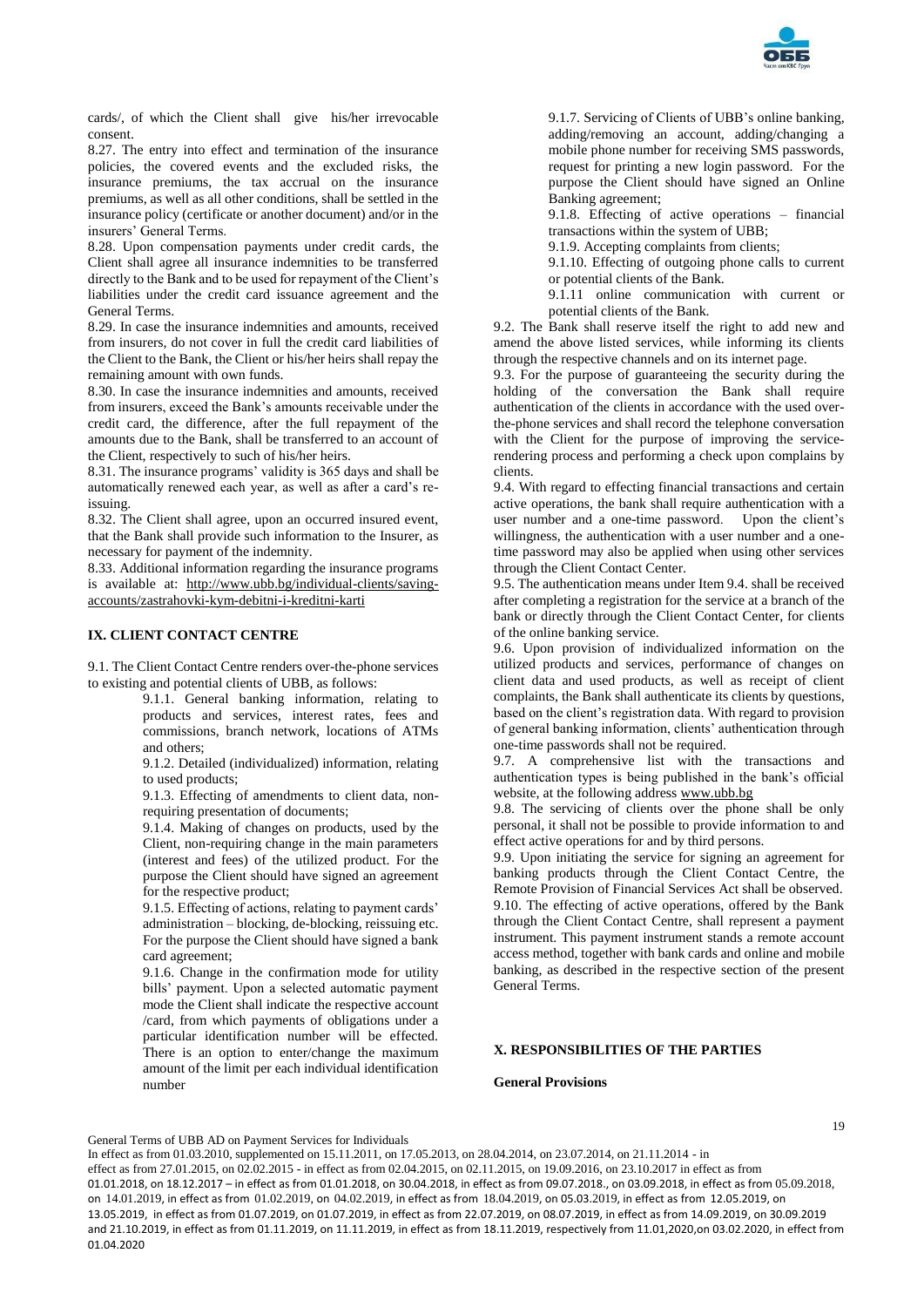

10.1. The Bank shall not be held liable for transactions and legal relations, with regard to which the respective payment instrument or bank account is being used. The Client shall be held responsible for all his/her actions and obligations, originating from the use of a payment instrument or bank account, including after terminating the Agreement.

10.2. The Client shall be obliged to use the bank account, opened with the Bank, or the payment service, provided by the Bank in compliance with the effective legislation, these General Terms and the special conditions, applicable to the respective bank account or payment service. The Client shall be obliged to act with due diligence, as she/he shall neither use the bank account or payment service, nor shall he/she permit third parties to use those for performing actions or achieving goals that are prohibited by law or may infringe upon the Bank's good reputation.

10.3. In case of imposing restrictions on the part of local or foreign government authorities, which impede the effecting of a transaction and block the latter, UBB AD shall inform the Client immediately, as well as render him/her the necessary assistance.

10.4. The Bank shall not be held liable for transaction amounts, blocked due to order of either local or foreign government authorities, in accordance with imposed restrictions.

10.5. The Bank shall be entitled to block at any time the utilization of the account by the Client, including blocking entirely or partially the available funds in the account, as well as the payment instruments, used to access the account, in case of information that funds have been received in the account as a result of fraud. For this act of the Bank the Client shall give her/his unconditional and irrevocable consent by accepting these General Terms and signing the account agreement.

10.6. The Client shall be responsible for orders, submitted by individuals, who have not been duly authorized through his/her fault, such as: individuals, who have presented a power of attorney, compiled by the Client and containing vague provisions, or individuals, to whom a payment instrument has been provided by the Client, which instrument is intended only for personal use.

10.7. The Client, who has ordered the payment, shall be held liable for the consequences, occurred as a result of the wrongful or imprecise filling in of payment documents.

10.8. The Bank and the Client shall not be held liable for the non-performance on their obligations in relation to an agreement for using a payment instrument or a payment account, having occurred as a result of extraordinary technical reasons, such as information systems' failure, communication lines' disruption, electricity outage and others, as well as in case of extraordinary circumstances, such as natural disasters, general strikes, technical malfunctioning, which are beyond their control. Upon suspicion on the part of the Bank as to fraud or security threats, relating to the payment services, rendered to the Client, the Bank shall employ due efforts to inform the Client.

10.9. The bank shall not be held responsible, in case a payment operation has been rejected due to technical or communication reasons in the systems of other operators, banks or other entities, involved in the payment process, including upon the

counterparty's denial to accept the payment for reason of circumstances beyond the Bank's control.

10.10. The Bank shall not be held liable upon rejection to execute an operation with a bank payment card, triggered by lack of disposable balance in the Client's account or upon insufficient disposable credit limit.

10.11. In the cases of remote submission of payment orders, the Bank shall maintain an archive of the conversation with the Client and all initiated operations through the respective channels. As a proof in case of chargebacks the archived data for each effected operation shall also be reviewed.

10.12. In the cases when the Bank is held liable for imprecisely effected, erroneous or unauthorized operations, in order to have its responsibility engaged, it is a mandatory condition for the Client to have informed the Bank of the imprecise, erroneous or unauthorized transaction without unjustified delay, after having received information about its effecting.

10.12.1. Informing without unjustified delay shall mean within 24 hours, counted from the moment, in which the Client has become aware of the effected, but unauthorized by him/her transaction;

10.12.2. In all cases unjustified delay shall be considered the expiry of more than 14 (fourteen) days from the moment, in which the Client has received or respectively could have received (had such option been chosen) a statement on the movement on his/her account. The moment, in which the Client could have received a statement, shall be considered that moment, in which the report on effected transactions was available in online or mobile banking, UPAY payment gateway, the Client Contact Centre or at a bank's branch.

10.13. When the Client has had an objective impossibility to receive a statement, provided upon demand, however more than 13 (thirteen) months have elapsed since the debiting of his/her account, the Bank shall not effect payment operations for rectification purposes.

10.14. The Bank shall be held liable for the damages, inflicted upon effecting of unauthorized or imprecisely performed operations through the use of a payment instrument, on condition that the Client has performed on his/her obligations for protecting the personalized security features of the payment instrument and his/her obligations under Art. 6.3.- 6.5. and Item 8.21.

10.15. The Bank shall not be held liable, in case the Client's actions have been targeted at committing fraud or he/she has not observed his/her obligations for protecting the payment instrument and/or its personalized security features, nor his/her obligation to timely inform the Bank, due to malice or utter negligence. Utter negligence within the meaning hereof shall mean the following non-exhaustively listed cases of failure to protect either the payment instrument and/or its personalized security features on the part of the Client:

10.15.1. The Client has failed to observe the requirements and the recommendations of the Bank, described in *Security* Section, published at the online banking page, with regard to payment operations, effected through online banking or the security recommendations, described in the mobile banking application. The Client shall be obliged to inform himself/herself on a regular basis about amendments and supplements to those recommendations, as well as to observe them;

10.15.2. The Client has allowed the disclosure to and utilization by a third person of the former's means for electronic

20

General Terms of UBB AD on Payment Services for Individuals

In effect as from 01.03.2010, supplemented on 15.11.2011, on 17.05.2013, on 28.04.2014, on 23.07.2014, on 21.11.2014 - in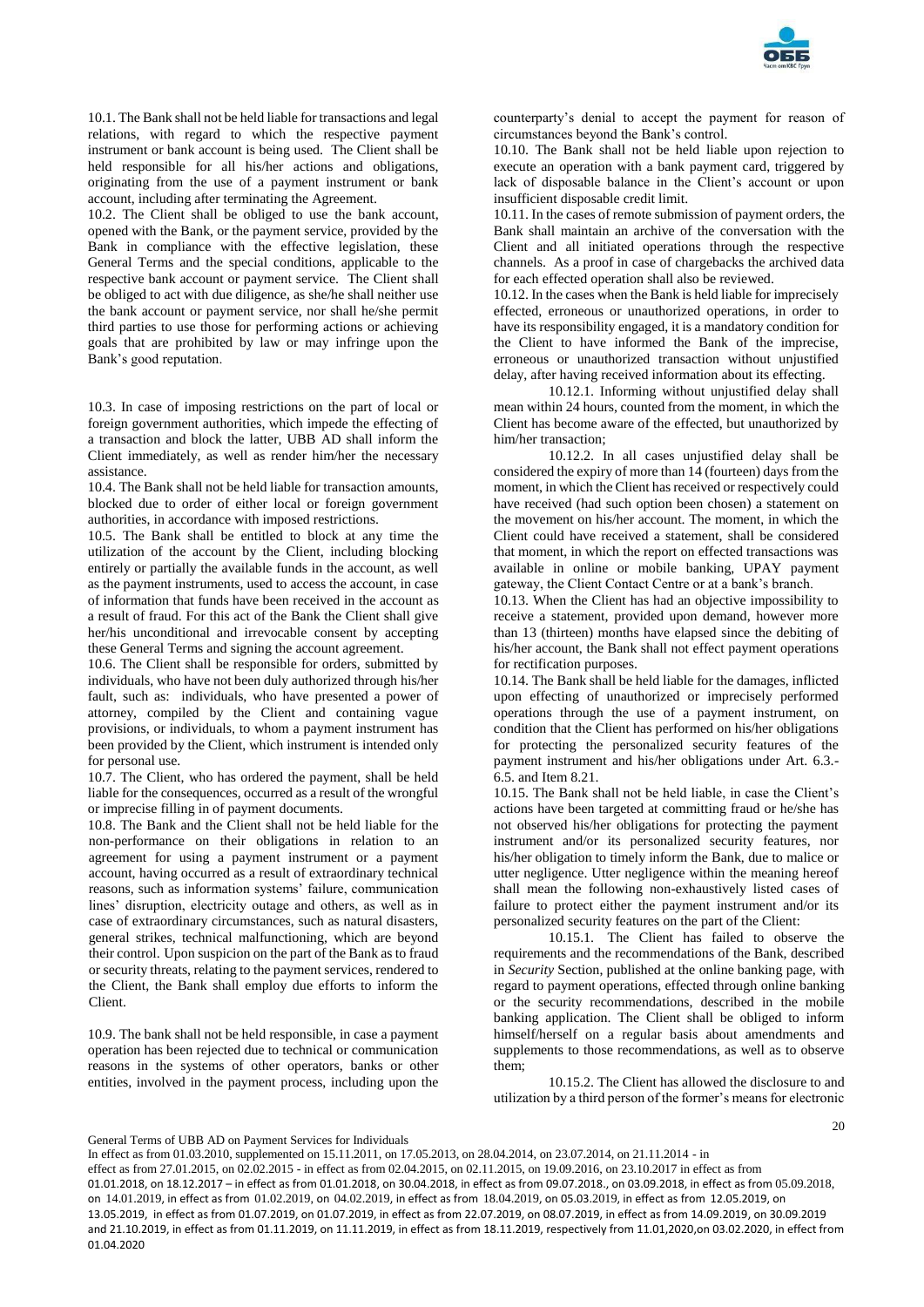

authentication, described in detail in Item 7.3 with regard to payment operations, effected through online banking.

10.15.3. The Bank shall not be held liable for any unreleased amount by a merchant, accepting payments with bank cards, initiated and approved by the Client and reserved for future payments.

10.15.4. The Bank shall not be held liable for any damages, losses and/or missed profits, incurred by the Client and related to the used by the Client Account Information Services, if the provision by the Client of personalized security means for access to the account with the payment services provider, servicing the account/s, with regard to which these services are being provided, has been made in breach of the concluded agreement between the Client and said provider.

10.15.5. The Bank shall not be held liable before the Client in case of fees, charged by the payment services providers, servicing the account/s, with regard to which the Account Information Services are being provided.

# **Imprecisely ordered payment operations – imprecise unique identifier (international bank account number – IBAN)**

10.16. The Bank shall not be held liable for reimbursement of the amount under a payment operation in case of a valid, but incorrectly stated unique identifier on the part of the Clientpayer. In this case the Bank shall employ reasonable efforts in view of reimbursing the amount under the payment operation, for which the Client shall owe a fee, as specified in the Bank's Tariff, irrespective of the reimbursement efforts' outcome.

10.16.А. Should the amount's reimbursement be impossible, the Bank, upon a written request by the Client, shall provide him/her with the entire available information, to be used by him/her for recovery of the funds through the general procedure.

## **Imprecise text data**

10.17. In the cases when imprecise text data has been stated upon effecting a fund transfer, the stated unique identifier (IBAN of opened accounts) shall have priority.

## **Imprecisely and erroneously effected payment operations**

10.18. The Bank shall be held liable for consequences, occurred as a result of imprecisely effected orders of the Client.

10.19. When as a result of imprecisely effected by the Bank, but a correctly filled in payment order, an account has been credited with a different Account Holder than the one, stated in the payment order, the Bank shall reimburse to the Payer the amount of the imprecisely effected payment operation by the next business day, after it has been notified by the Payer or the Bank itself has established the error, as it shall initiate a rectification transfer to the beneficiary's provider of payment services.

10.20. In case the Client is a beneficiary of an imprecisely effected transfer, as a result of error of another payment institution, the Bank shall be entitled to effect a rectification transfer upon the request of the payer's provider of payment services within one month of the date, on which the payer's provider of payment services was informed of the error. The Bank shall make the correction within 5 days of receiving the

rectification request from the payer's provider of payment services.

## **Operations, unauthorized by the Client**

10.21. The Client shall bear the losses, relating to all unauthorized payment operations, originating from the use of a lost, stolen or embezzled payment instrument, in amount not more than BGN 100 (one hundred Bulgarian leva), except for the cases when the payment instrument's loss, theft or embezzlement could not have been found by the Client prior to the payment and the Client has not acted with the aim to defraud or the damage has been inflicted by a Bank employee's omission or commission. In case of unauthorized payment operations, caused by the Client through either fraud or nonperformance on one or more of his/her obligations for protecting the payment instrument's personalized security features and its obligations under Item 6.3 through Item 6.5 and Item 8.21 due to malice or utter negligence, the damage shall be borne by the Client, irrespective of its amount.

10.22. The Bank shall refund to the Client the value of the unauthorized operation and when necessary, shall restore the Client's account to its state, preceding the unauthorized operation, in accordance with the stated in this section, immediately and in any case no later than the end of the next business day, after it has found or has been notified by the Client of the unauthorized operation, except in cases when the Bank has well-founded suspicions about fraud and has informed the respective competent authorities thereof. .

10.22.1. The Bank shall ensure to the Client the possibility to free-of-charge inform him/her of unauthorized transactions 24/7, non-business days included.

10.22.2. In case the Client has proven to the Bank that he/she has employed all reasonable efforts to inform it of an unauthorized by him/her transaction, but nevertheless he/she has not succeeded in that, then the Client's delay shall not be deemed unjustifiable.

10.22.3. In case unauthorized transactions have been effected after the moment of notification, the Client shall not bear any financial damages, unless he/she has acted through fraudulent means.

10.23.1. Malice or utter negligence in relation to nonobserving the Bank's instructions for protection of the payment instrument can be established through, but not limited to: investigation by the Bank within the proceedings before the Reconciliation Committee on Payment Disputes with the Commission for Consumer Protection; through litigation; upon investigation by police authorities or International Card Organizations (for payments with cards), before which a chargebacks procedure has been initiated.

10.23.2. The client shall provide his/her consent for the investigations under the previous Item 10.23.1., as well as render full cooperation for clarifying the circumstances, subject to the check.

10.24. In case of unsubstantiated chargebacks on the part of the Client, for transactions, actually effected by him/her or contesting the amount of such transactions, the Bank shall be entitled to terminate its relations with the Client, with regard to any used product, including also by making several or all of its receivables from the Client callable ahead of schedule.

General Terms of UBB AD on Payment Services for Individuals

In effect as from 01.03.2010, supplemented on 15.11.2011, on 17.05.2013, on 28.04.2014, on 23.07.2014, on 21.11.2014 - in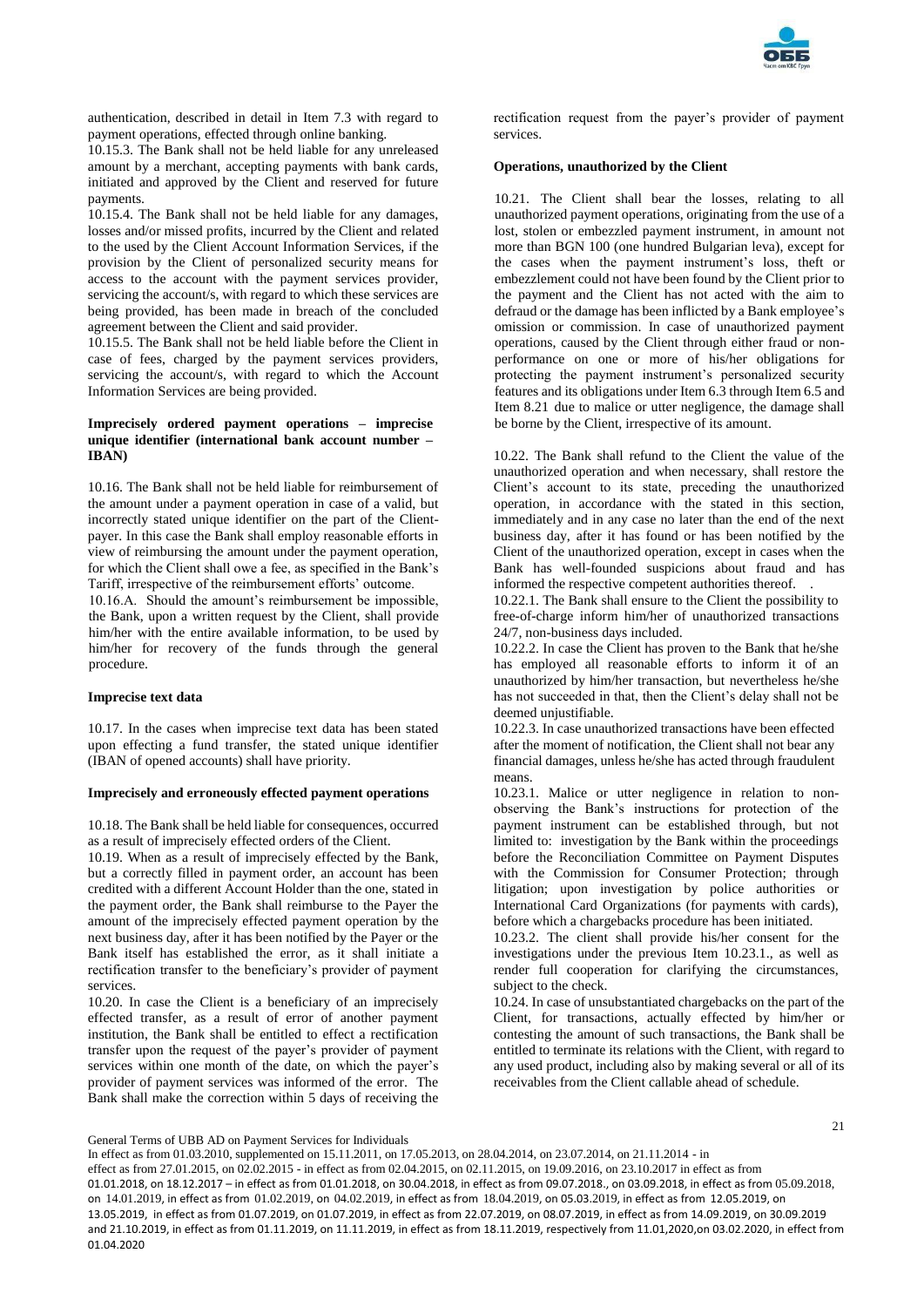

10.24.1 In case upon completion of the procedure for establishing the operation's authenticity the chargeback has been found groundless:

The Client shall bear all costs, pertaining to the chargebacks procedure;

The Client shall pay a fee for an ill-founded reclaim, in accordance with the Tariff;

Upon proven groundless chargeback, the reimbursed amount as per Item 10.22., shall be debited from the Holder's account/credit limit. If, as at the moment of debiting the funds are insufficient, the Bank shall be entitled to form a debt, representing an unauthorized overdraft, accrued with an interest rate as per the Tariff.

10.24.2. In the cases when the payment operation has been initiated through a Payment Initiation Service Provider (PISP), within the framework of its involvement it shall bear the burden of proof upon ascertaining the payment operation's authenticity, its proper registration and the fact that the operation has not been affected by a technical malfunction or by another flaw, pertaining to the payment service within its domain of responsibility.

# **XI. TERMINATION AND RESCISSION OF AGREEMENTS FOR ACCOUNTS AND PAYMENT INSTRUMENTS**

# **Discontinuing the use of payment services**

11.1. In case after a notification in accordance with the procedure of Section II *Communication between the Client and the Bank – becoming aware of the terms and conditions*. *Notifications, messages, statements*, the Client does not accept the new terms and conditions of the Bank, for which a 2-month notice period has been envisaged, he/she may either close his/her accounts or renounce the use of online banking or bank cards, by visiting a branch of the Bank and terminating the respective agreement.

11.2. If the termination notice has been given within the 2 month period, the operations for termination shall be effected upon the status quo terms. After expiry of the two-month period the operations, relating to the termination shall be effected in accordance with the newly entered into force terms and conditions of the Bank.

#### **Termination of an account agreement**

11.3. In case the particular account agreement does not stipulate a specified period or a special condition for termination, the Client may terminate the account agreement at any time without notice, provided that he/she does not have liabilities to the Bank or there is no distrainment, imposed on the account. For the purpose the Client shall submit a request for account closing according to a sample form of the Bank in a branch of his/her convenience.

11.4. Account, to which there is an issued bank payment card, shall be closed only in case there are no blocked funds in the account under *pending*, i.e. already effected or future payments. Upon expiry of a 7-day period of occurrence of grounds for closing the account and after deducting all due by the Client fees, commissions and other expenses, the remaining account

balance shall be paid out in cash at a teller desk or shall be transferred to another account, as indicated by the Client. 11.5. (deleted, in effect as from 01.11.2019)

11.6. The Bank may close an account, as follows:

11.6.1. Upon a 2-month written notice, sent to the most recent address, provided by the Client, which may also be an electronic one;

11.6.2. After expiry of the period, for which the account has been opened or occurrence of a resolutive clause, specified in the Agreement.

11.6.A. (new, adopted on 11.11.2019, in effect as from 11.01.2020) Upon termination of an agreement for a current account or a savings deposit, all deposits opened thereto shall be terminated as well.

#### **Termination of an agreement for a Payment Account with Basic Features**

11.7.1. The Bank may terminate the PABF agreement unilaterally in the following cases:

1. When the Client has deliberately used the payment account for illegal purposes;

2. Upon non-effecting any payment operation on the account within 24 consecutive months;

3. When the Client has submitted false information to facilitate the account opening, so as to avoid refusal on any of the grounds under Item 4.7.B;

4. The Client no longer resides legally in the European Union;

5. The Client has subsequently opened another payment account with basic features with another Bank;

6. On the grounds, indicated in Item 11.18 and 11.19, Section XI hereof;

7. On the grounds, indicated in Item 11.6.1 of Section XI hereof;

11.7.2. The Bank may terminate the Agreement in the cases under Items 2, 4, 5 and 6 of Item 11.17.1 with a 2-month written notice, while in the cases under Items 1 and 3 – without notice, by informing the user of the reasons and grounds for termination. With the termination notice the Bank shall inform the user of the procedure for lodging a complaint against the termination as per Art. 174 of the Payment Services and Payment Systems Act and of the possibility to refer to the BNB and the Payment Disputes Reconciliation Committee.

## **Termination of an agreement for online banking**

11.8. The agreement for online banking is being concluded for an indefinite period of time.

11.9. The online banking agreement specifies a period for termination with a notice by either the Client, or the Bank. The termination of the online banking agreement shall also discontinue the access to the profile through the mobile banking application.

11.10. In case of a submitted notice for termination of the agreement, the Bank shall execute the operations, ordered by the Client prior to receiving the notification.

11.11. Upon termination of the agreement the Client shall be obliged to return all devices, received from the Bank in relation to using the payment instrument.

 $22$ 

General Terms of UBB AD on Payment Services for Individuals

In effect as from 01.03.2010, supplemented on 15.11.2011, on 17.05.2013, on 28.04.2014, on 23.07.2014, on 21.11.2014 - in

effect as from 27.01.2015, on 02.02.2015 - in effect as from 02.04.2015, on 02.11.2015, on 19.09.2016, on 23.10.2017 in effect as from 01.01.2018, on 18.12.2017 – in effect as from 01.01.2018, on 30.04.2018, in effect as from 09.07.2018., on 03.09.2018, in effect as from 05.09.2018, on 14.01.2019, in effect as from 01.02.2019, on 04.02.2019, in effect as from 18.04.2019, on 05.03.2019, in effect as from 12.05.2019, on 13.05.2019, in effect as from 01.07.2019, on 01.07.2019, in effect as from 22.07.2019, on 08.07.2019, in effect as from 14.09.2019, on 30.09.2019 and 21.10.2019, in effect as from 01.11.2019, on 11.11.2019, in effect as from 18.11.2019, respectively from 11.01,2020,on 03.02.2020, in effect from 01.04.2020

.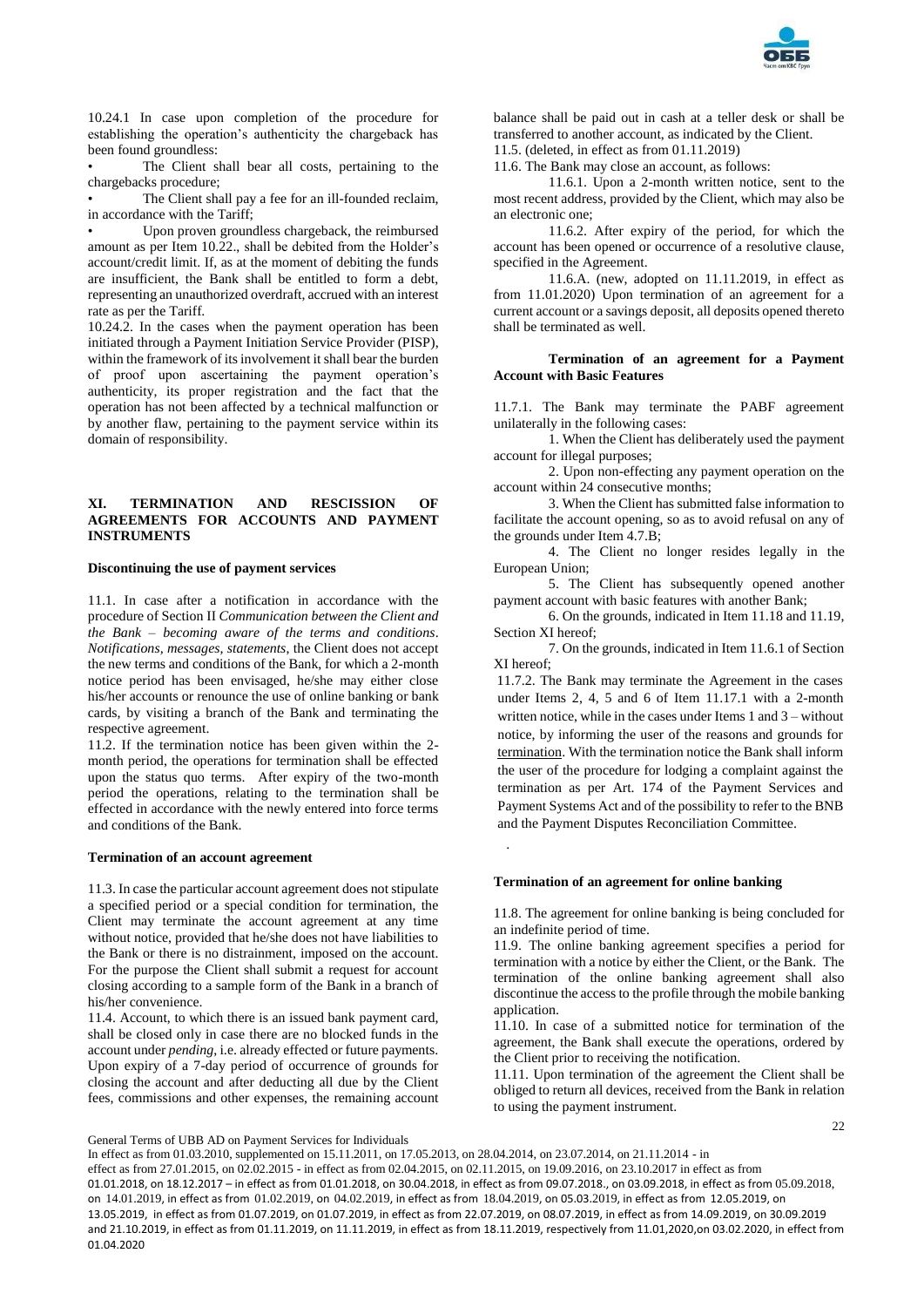

# **Termination of a Bank Payment Card Agreement**

11.12. The agreement shall be terminated through:

11.12.1. A notice in writing by the Client for refusal of the card's re-issuance, submitted one month before expiry of the card's validity period;

11.12.2. During the card's validity period, with a one-week notice in writing (Request) by the Client. The Client shall return the card upon submitting the request and shall be responsible for all transactions, posted in the Bank, irrespective whether their financial presentation in the Bank succeeds the date of the Agreement's termination. In such case the Client shall be entitled to a partial reimbursement of the paid fees for the residual period, over which the card has not been used.

11.12.3. In case of disagreement with the limits, fees or interest rate terms, defined by the Bank, in accordance with Item 11.1 hereof, the Client shall be obliged to return the card as of the moment of submitting the notification and repay all amounts due. In case as of the date of the notification there are non-repaid equal monthly installments for purchase of a commodity from a merchant, the Client shall owe all installments, as the added costs shall be excluded from their total amount.

11.12.4. Unilaterally by the Bank – upon the Client's failure to appear and receive a new Card within a period of 3 /three/ months, following the expiry of the old card's validity period, or upon the Client's breach of contractual provisions or the present General Terms;

11.12.5. After a debit card's expiry, the Bank shall reserve its right not to reissue the card in case it is not being used and in case over the last 12 months prior to the date of renewal no card transactions were effected with.

11.12.6. Upon the Client's death or placement under judicial disability

11.12.7. Also in other cases, as provided for by the law

11.13. Upon terminating the agreement under Item 11.15 and Item 11.18 hereof the Bank shall be entitled to block and demand the returning of the card.

11.13.1. Upon the agreement's termination or rescission the Client shall be obliged to repay all due amounts to the Bank. Upon the agreement's termination or rescission and availability of a positive account balance (deposited own funds) the amount shall be refunded in cash to the Client at a teller desk in a branch of the Bank or transferred in an account of the Client.

11.13.2. If, as at the moment of submitting a request for closing the card on the part of the Client there is a transaction chargeback procedure, concerning the particular payment instrument that has not been completed, then the contractual relations shall be terminated following the procedure's completion.

11.14. The agreements for bank payment cards, through which preferential conditions are being provided to cardholders, shall be terminated with the expiration of the validity term of the issued card, when this is needed due to objective impossibility to have those renewed by UBB under the terms and conditions, negotiated between UBB and the Client. Such termination shall not affect rights and obligations of the Parties under the

agreement that have originated prior to the moment of termination.

# **Termination of contractual relations with regard to payment services**

11.15. (amended on ххх, in effect as from ххх) The Bank shall be entitled to terminate the agreements for one or all accounts of a certain Client and terminate the other agreements for payment services upon non-performance on obligations, specified in the current General Terms, the particular agreement with the Client, or obligations of the Client, envisaged in the effective legislation, when these obligations concern the relations between the Bank and the Client. The specific grounds (however not only limited to those) can be, as follows:

11.15.1. Providing by the Client of incorrect, imprecise or incomplete data to the Bank, irrespective of the legal relations between the Bank and the Client;

11.15.2. The Client shows bad manners in his/her relations with the Bank (behaves rudely, arrogantly, smears the Bank's good reputation etc.);

11.15.3. The reputation of the Client in public is controversial or according to the Bank there is sufficient data, that the Client breaches the effective laws.

11.16. (amended on 11.11.2019, in effect as from 11.01.2020) In case of termination as per Art. 11.15 the Bank shall inform the Client, with which it shall provide him/her with a reasonable period for disposing of the remaining available account balances, returning of devices, property of the Bank, etc.

11.17. (deleted, in effect as from 11.01.2020)

11.18. The Bank shall close an account of a client, who, during a 6-month period, has failed to pay the fee for its maintenance. 11.19. Upon termination of an account/payment instrument agreement, which has been in effect for more than 6 months, the Client shall not owe fees or penalties for the termination, unless the said termination is due to the Client's nonperformance of an obligation of his/hers.

11.20. (new, adopted on 11.11.2019, in effect as from 11.01.2020). Upon termination of an agreement for a current or savings account on the part of the Bank pursuant to Art. 11.6.1, Art. 11.6.2. and Art. 11.15., the Bank shall accrue a fee for storage of cash funds on the available balances in the terminated account/s, which the Client has not disposed of after the termination, in amount specified in the Fees and Commissions Tariff for Individuals.

# **XII. DEPOSIT INSURANCE**

## **Guarantee amount and scope**

12.1. The aggregated available funds on all deposits, opened in the name of a Client, irrespective of the currency, in which they have been opened, are guaranteed in amount up to BGN 196 000 (one hundred ninety six thousand Bulgarian leva).

12.2. A larger guaranteed amount may be arranged pursuant to the Bank Deposits Guarantee Act. In this relation the following deposits are guaranteed in amount up to BGN 250 000 for a period of three months as of the moment when the amount is credited to the depositor's account, or as of the moment the

General Terms of UBB AD on Payment Services for Individuals

In effect as from 01.03.2010, supplemented on 15.11.2011, on 17.05.2013, on 28.04.2014, on 23.07.2014, on 21.11.2014 - in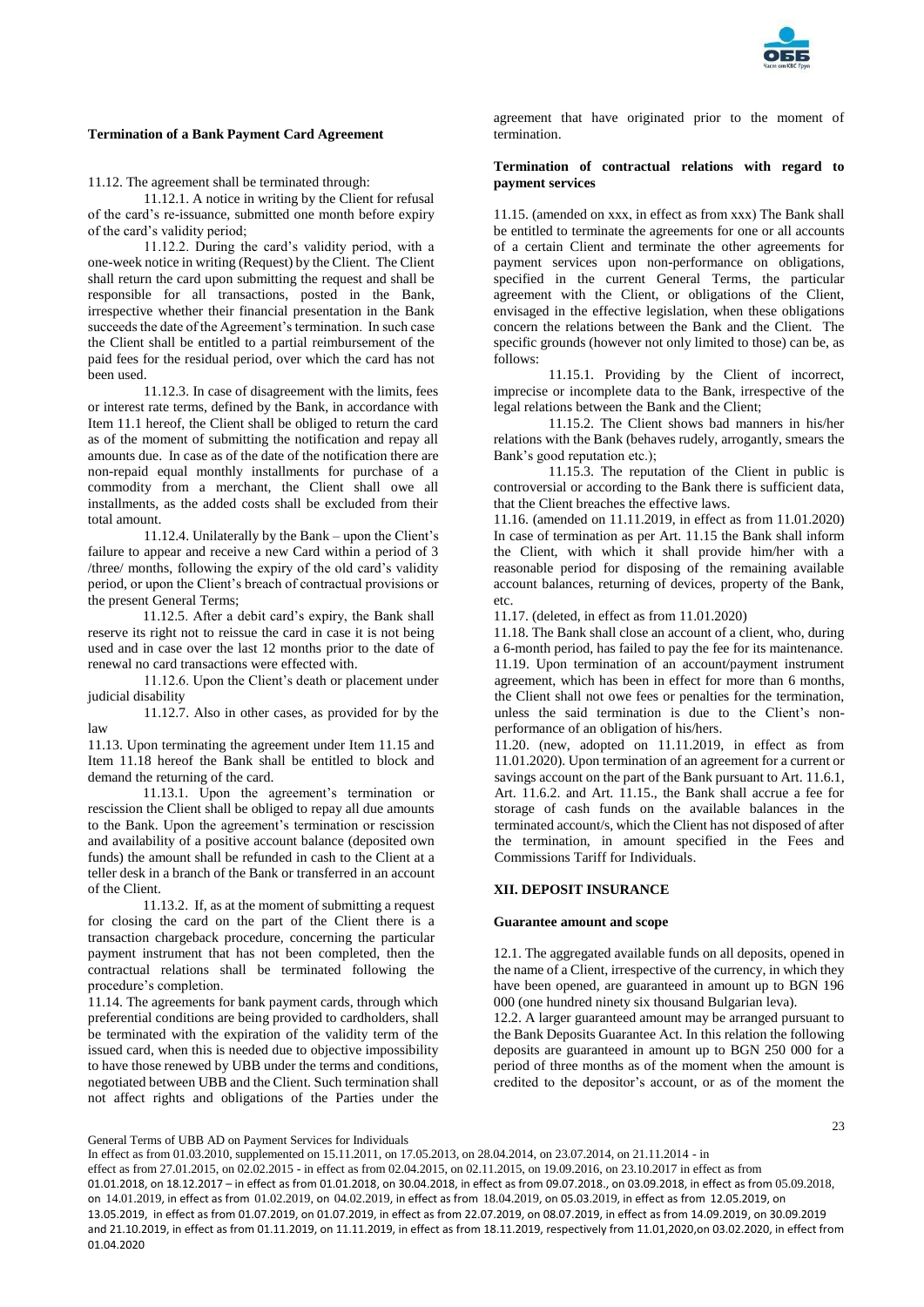

depositor has acquired the right to dispose of the deposited amount:

1. Deposits of natural persons, originating from deals with residential real estates;

2. Deposits of natural persons, originating as a result of paid amounts on the occasion of entering into or dissolving a marriage, termination of labour or business relations, disability or death;

3. Deposits, originating as a result of insurance or social security payments or payments of damages from crimes or repealed sentences.

12.3. The deposits under Item 12.2 are not taken into consideration while calculating the total amount of the Bank's liability to a single depositor pursuant to Art.12.1.

12.4. In case the deposits, opened by the Client are more than one, in order to define the total amount of the Bank's obligation, all deposits, including the amount of interest accrued, shall be summed up. Deposits in foreign currency shall be paid in their BGN equivalence, calculated at the exchange rate of the Bulgarian National Bank as at the date of issuance of a deed pursuant Art.20, Para.1 of the Bank Deposits Guarantee Act.

12.5. In case there is a deposit in favour of a third person, entitlement to receive a guarantee on the deposit shall have the one, in whose favour the deposit has been opened (the beneficiary), unless the agreement stipulates otherwise.

12.6. The Bank shall provide the Client with basic information about the guaranteeing of his/her deposits, the amount of the guarantee and the applicable deposit guarantee mechanism, by providing a Depositors' Newsletter, being an integral part of the Account Agreement. The newsletter shall contain updated information as at the date of signing the Agreement, as its parameters may be changed upon amendments to the legislation. The Bank shall undertake to maintain up-to-date information about the guaranteeing of deposits, which information shall be displayed on the information boards in its branch network, as well as on the Bank's website, from where the Client shall undertake to keep himself/herself informed on a regular basis.

# **Deposits, non-covered by the guarantee**

12.7. Guaranteed amounts of deposits with the Bank shall NOT be paid to:

1. Other banks, when the deposits have been opened on their behalf and at their expense;

2. Financial institutions, pursuant to Art. 3 of the Credit Institutions' Act;

3. Insurance and reinsurance companies under Art. 8 of the Insurance Code;

4. Pension Assurance Companies and Compulsory and Voluntary Pension Assurance Funds;

5. Investment intermediaries;

6. Collective investment schemes, national investment funds, alternative investment funds and Special Purpose Vehicles;

7. State Budget spending entities under § 1, Item 5 of the Additional Provisions of the Public Finance Act;

8. The Investor Compensation Fund, the Bulgarian Deposit Insurance Fund and the Guarantee Fund under Art. 287 of the Insurance Code.

12.8. No guarantee shall be provided for deposits, having originated from or related to deals or actions, constituting money laundering within the meaning of Art. 2 of the Measures Against Money Laundering Act, or financing of terrorism within the meaning of the Measures Against the Financing of Terrorism Act, established with an enforceable judgment.

12.9. Deposits, which holder has not been identified pursuant to Art. 3 of the Measures Against Money Laundering Act as at the date of issuance of a deed under Art. 20, Para. 1 of the Bank Deposits Guarantee Act, shall NOT be paid either.

## **Mechanism for guaranteeing deposits and procedure for payment**

12.10. In case of revoking a license for carrying out banking activity, the Fund shall pay the liabilities of the Bank to the Client up to the guaranteed amounts. The payment shall be made through one or more banks, specified in a list, issued by the Management Board of the Fund.

12.11. Within a period of not later than two business days prior to initiating the payment of amounts by the Fund, the Management Board of the Fund shall be obliged to announce in at least two central daily newspapers and on its website the date, as from which the Bank's depositors will be able to receive payments from the Fund, as well the bank or the banks, through which these payments will be effected.

12.12. The Fund shall provide the Bank's depositors with access to the amounts, subject to reimbursement under the guaranteed deposits, not later than 7 business days from the date of issuing a deed under Art. 20, Para. 1 of the Bank Deposits Guarantee Act.

12.13. Upon availability of extraordinary circumstances, provided for in the Bank Deposits Guarantee Act, this period may be extended, when:

12.13.1. The depositor has no exclusive right over the funds in the account, as the entitlement to receive payment from the Fund lies with the person, in whose favor the deposit has been made, unless otherwise provided for in the agreement and on the condition that the latter person has been identified or may be identified prior to the date of issuance of a deed under Art.20, Para. 1 of the Bank Deposits Guarantee Act, however not later than three months since the date of the deed's issuance;

12.13.2. It has not been established whether a certain person has the legal right to receive the guaranteed amount of the deposit or in case the deposit is subject of a legal dispute; in these cases the deposit shall be reimbursed within 7 business days from the date of notifying the Fund about the dispute's settlement or the legal right's ascertainment;

12.13.3. The deposit is subject to restrictive measures, imposed by either the government or international organizations; in these cases the deposit shall be paid within 7 business days from notifying the Fund about the termination of the restrictive measures' effectiveness;

12.13.4. The amount to be paid is a portion of a temporary high balance in the account, pursuant to the conditions of Art. 12.2., however the extension shall be with not more than three months from the date of issuance of a deed pursuant to Art.20, Para.1 of the Bank Deposits Guarantee Act;

12.13.5. The Fund shall reimburse the guaranteed deposits to a branch of a Bulgarian bank in another Member State, however, the extension shall be with not more than 20 business days from the date of issuance of a deed under Art. 20, Para.1 the Bank Deposits Guarantee Act.

 $24$ 

General Terms of UBB AD on Payment Services for Individuals

In effect as from 01.03.2010, supplemented on 15.11.2011, on 17.05.2013, on 28.04.2014, on 23.07.2014, on 21.11.2014 - in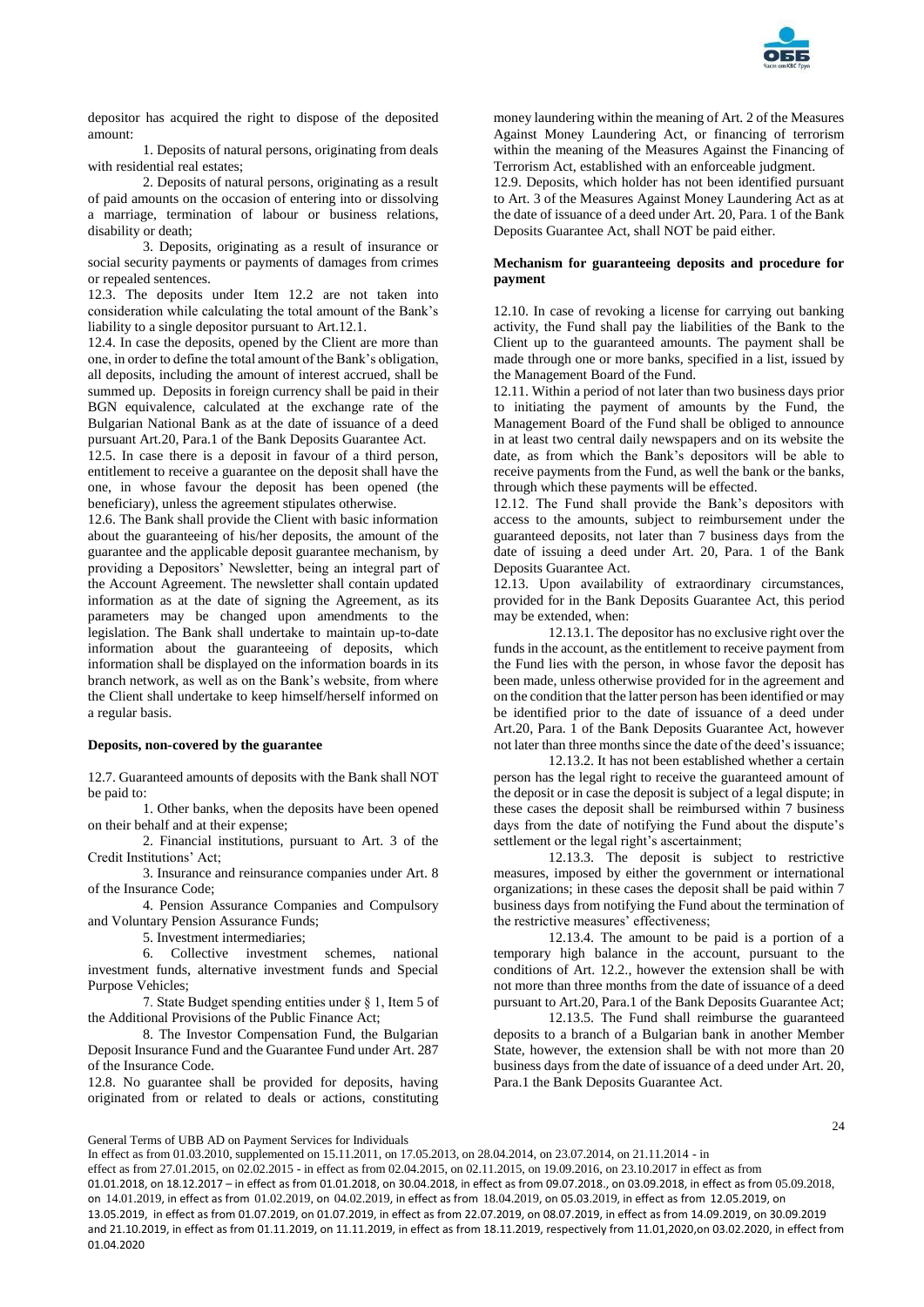

12.14. In order to receive the guaranteed amount, the Client shall have to visit the Bank, determined to effect the payment, present a valid identity document and sign a declarationstatement, certifying, that he/she is neither a spouse nor a relative in a direct or collateral line of descent up to a second degree to individuals, including such falling into some of the categories of management, ownership or control of the Bank. 12.15. The Bulgarian Deposit Insurance Fund shall not owe any interest on the guaranteed amounts.

12.16. Any person, claiming to be a depositor, but who has been denied reimbursement of amounts under the deposit within the limit under Art. 12.1. and 12.2., and within the deadlines under Art. 12.12. or 12.13., or who disagrees with the amount of the sum, reimbursed to him/her, may file his/her objections in writing within a period of up to three months as from the initial date of payment of the guaranteed deposits, with the conservator, temporary administrator or ad hoc manager, liquidator, temporary trustee in bankruptcy or assignee in bankruptcy of the bank. The conservator, temporary administrator or ad hoc manager, liquidator, temporary trustee in bankruptcy or the assignee in bankruptcy shall render their judgement on the objections within a period of 7 days from their receipt. In case the objection has not been granted, the person may claim his/her rights pursuant to the Civil Procedure Code.

# **XIII. PERSONAL DATA**

13.1. The Bank shall process the personal data of its clients by virtue of and in accordance with the Personal Data Protection Act (PDPA) and Regulation (EU) 2016/679 of the European Parliament and of the Council dated 27.04.2016 on the protection of natural persons with regard to the processing of personal data and on the free movement of such data, and repealing Directive 95/46/EC (General Data Protection Regulation). By signing an agreement for account opening, card issuance, use of online banking or other payment services, including the services rendered by the Client Contact Centre, the Client shall state his/her awareness of the document entitled *UBB AD Information on the Processing of Personal Data*, available on the Bank's website, www.ubb.bg, and in the banking halls, and through it he/she has become informed about:

13.1.1. UBB AD in the latter's capacity as a Personal Data Administrator and the manner in which the Bank's Data Protection Officer can be contacted;

13.1.2. His/her rights in line with the processing and protection of his/her personal data and the way to exercise those, including information on his/her entitlement to obtain details on the types of data, pertaining to him/her and processed by the Bank, as well as the source of such data, in case they have not been collected from the Client; his/her right to demand that the Bank should obliterate, adjust or restrict the processing of his/her personal data, which processing is being improperly or unlawfully handled; his/her entitlement to data portability; his/her right to object to the processing of his/her personal data, when such is being made on grounds of a legitimate interest of the Bank; his/her right to revoke the provided consent to the processing of his/her personal data for particular purposes, as well as his/her lawful entitlement to appeal before the Personal Data Protection Commission in the latter's capacity as a supervisory authority within the meaning of the General Data Protection Regulation;

13.1.3. The need to have his/her personal data processed and the eventual consequences, upon failure to provide those data;

13.1.4. The grounds for processing of his/her personal data, incl. information that the Bank is not going to process his/her personal data for the purpose of elaborating a client profile and for offering of tailor-made products and services in a direct way, without his/her explicit consent;

13.1.5. The purposes, for which the Bank processes his/her personal data, received under the terms and conditions of the particular Agreement, including together with other personal data of his/hers, which the Bank has lawfully obtained from third parties, incl. other personal data administrators, as well as about the Bank's entitlement to process his/her personal data even after discontinuing the provision of payment services, when such processing is needed for fulfillment of a statutory obligation of the Bank or for protection of its lawful interests, as well as in other cases, permitted by law.

13.1.6.About the recipients, to which his/her personal data could be provided by the Bank in the cases, permitted by law – other personal data administrators or personal data processors, acting on the Bank's behalf, including, but not limited to: state and municipal bodies and institutions, insurance and health insurance companies, credit registers and bureaus, entities specialized in risk analysis and assessment, collecting of receivables or preventing and establishing illegal actions, including crimes; about eventual provision by the Bank of the Client's personal data to third countries, while observing the regulatory requirements, including also electronic crossborder transfer of data, necessary for effecting international transactions, by providing these data to payment systems' operators and other entities, specialized in processing of transactions with payment instruments;

13.1.7. The periods for storage of his/her personal data by the Bank.

## **Recording conversations with a Client**

13.2. With these General Terms the Client shall give his/her consent for conversations, held between him/her and the Client Contact Centre, other employees of the Bank, as well as with third persons, who on behalf of the Bank hold conversations with clients in relation to the payment services, to be recorded by the Bank for the purpose of improving the service and making a check upon complaints by clients. The Bank shall provide these recordings only to the Client in person upon his/her demand or to the competent government authorities, in accordance with the procedure, envisaged by law.

# **XIV. FILING OF COMPLAINTS AND RESOLVING OF DISPUTES WITH CLIENTS**

# **General Provisions**

14.1. Each Client may file a complaint in relation to the use of payment services in the most convenient manner for him/her: at any branch of UBB; through the Bank's website; at the document registration desk in the Bank's Head Office; through the Client Contact Centre.

 $25$ 

General Terms of UBB AD on Payment Services for Individuals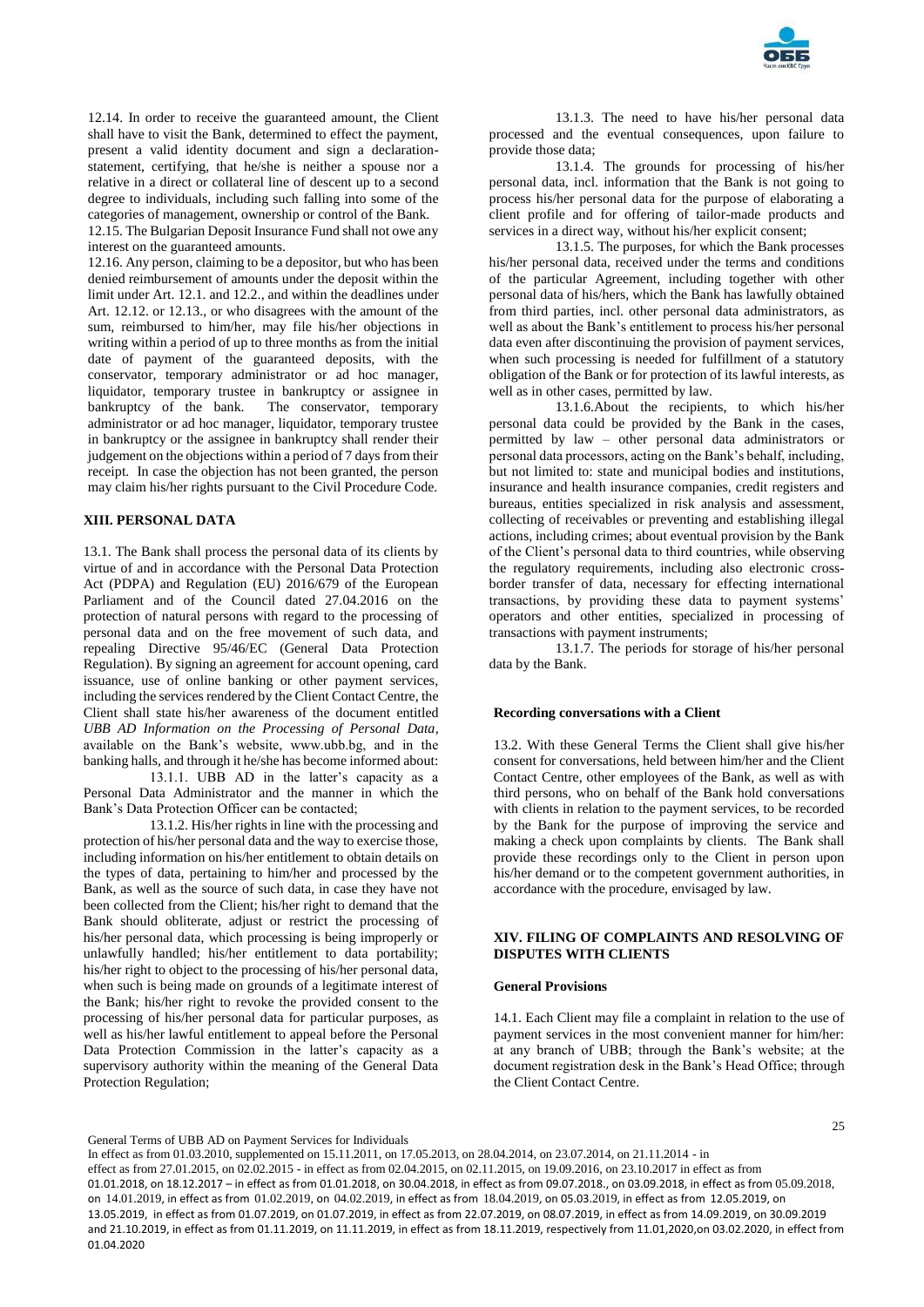

14.2. The complaint may be filed on a standard form of the Bank, as the Client shall mandatory state: at least two names, Personal Identity Number, exact address, telephone /e-mail for contact, manner of receiving a reply and a signature, as well as an entry number of a complaint, submitted before the Ministry of Interior, resulting from illegally performed actions by third persons.

14.3. Within a seven-day period the Bank shall reply in the manner, indicated by the Client, or inform the Client of the period, within which he/she shall receive a reply, which period shall not exceed 35 business days of the complaint's receipt, in the cases of factual or legal complexity, as for example – collecting of information from payment institutions or other third parties, initiated penal proceedings on the reviewed case and others.

14.4. In case the Client does not accept the decision of the Bank, he/she may refer the dispute to the Reconciliation Committee on Payment Disputes with the Commission for Consumer Protection or before a competent Bulgarian court.

14.5. In case that a Client has submitted an alert to the Ministry of Interior, including when he/she has granted consent for disclosing facts and circumstances that constitute bank secrecy, the Bank shall assume that it may disclose the necessary information /respectively, bank secrecy/ before the Ministry of Interior authorities in relation to duly investigating the illegally performed actions.

## **TRANSITIONAL AND FINAL PROVISIONS**

§1. Upon discrepancy between the stipulated in the present General Terms and the Agreement for a particular payment service, the said Agreement's provisions shall prevail.

§2. To all issues, unsettled by these General Terms and the particular agreements, the provisions of the effective laws of the Republic of Bulgaria shall apply.

§3. Any disputes, having originated in relation to these General Terms, shall be resolved through the mutual consent of the parties in accordance with the procedure, specified in *Filing of Complaints and Resolving Disputes with Clients* Section.

§4. In case the Client disagrees with the decision of the Bank, he/she may refer the dispute to the Reconciliation Committee on Payment Disputes with the Commission for Consumer Protection or to a competent Bulgarian court.

§5. The following are integral parts hereof:

1. Information about the settlement of relations between UBB and heirs of deceased clients - available on UBB's web site [www.ubb.bg](http://www.ubb.bg/)

2. Terms and conditions for drawdown and repayment of limits under credit cards - available on UBB's web site [www.ubb.bg.](http://www.ubb.bg/) 3. (new, adopted on 21.10.2019, effective from 01.11.2019) General terms on online inclusion in group insurance policies through UBB Mobile.

§6. The terminology used in these General Terms in relation to payment services shall have the meaning, specified in the Additional Provisions of the Payment Services and Payment Systems Act.

§7. These General Terms are in effect since 09.07.2018, and with effect from the said date they shall repeal:

1. The General Terms of CIBANK JSC for provision of payment services to individuals and the terms and conditions of the frame agreement for provision of payment services to individuals / users by virtue of the Payment Services and

Payment Systems Act) of Cibank JSC;

2. The General Terms for Issuance and Servicing of CIBANK's Bank Payment Cards for Individuals;

3. The General Terms, applicable to deposit agreements, concluded with CIBANK JSC.

§8. Not earlier than two months, as from 09.05.2018, the provisions of these General Terms shall repeal the General Terms for using the Cibank Online service, as each user of the said service shall be informed of their applicability upon system login.

§9. Not earlier than two months, as from 09.05.2018, the provisions of these General Terms shall repeal the General Terms of Cibank JSC for effecting utility bill payments.

§10. Not earlier than two months, as from 09.05.2018, the services of the Client Contact Centre as per Section IX hereof shall be gradually launched for all users of payment services, who have concluded agreements with Cibank JSC.

§11. Not earlier than two months, as from 09.05.2018, the *Secure Internet Payments* service as per Section VIII hereof shall be gradually launched for all clients - holders of bank cards, issued by United Bulgarian Bank AD.

§12 The Bank shall announce on its webpage www.ubb.bg, as well as in its banking halls information about the dates of entry into force of the amendments for the users of payment services, stated in §8, §9, §10 and §11 of the Transitional and Final Provisions hereof.

§13 Power of attorney, composed of a bank employee / internal powers of attorney / until 18.04.2019. will be accepted by the Bank to perform the acts referred up to therein to 31.12.2019.

§.14. By 01.09.2019 sending of SMS and e-mail notifications for account movements and transactions with bank cards shall be made in accordance with the currently effective procedure, while effective from 01.09.2019 notifications for account movements and transactions with bank cards shall be sent only as per the procedure, envisaged in Art.7.17 and Art.7.18.

These General Terms are in effect since 01.03.2010, as they repeal the General Terms on Accounts of Individuals, the General Terms on online banking and UBB AD General Terms on Debit and Credit Cards.

These General Terms were supplemented on 15.11.2011, came into effect on their approval date, with their applicability spreading on all signed agreements for payment services with UBB AD.

These General terms were supplemented on 17.05.2013, came into effect on their approval date, with their applicability spreading on all signed agreements for payment services with UBB AD.

These General Terms were supplemented on 28.04.2014, came into effect on their approval date, with their applicability spreading on all signed agreements for payment services with UBB AD.

These General Terms were supplemented on 23.07.2014, came into effect on their approval date, with their applicability spreading on all signed agreements for payment services with UBB AD.

These General Terms were supplemented on 21.11.2014, the amendments came into effect on 27.01.2015 with their applicability spreading on all signed agreements for payment services with UBB AD.

General Terms of UBB AD on Payment Services for Individuals

In effect as from 01.03.2010, supplemented on 15.11.2011, on 17.05.2013, on 28.04.2014, on 23.07.2014, on 21.11.2014 - in